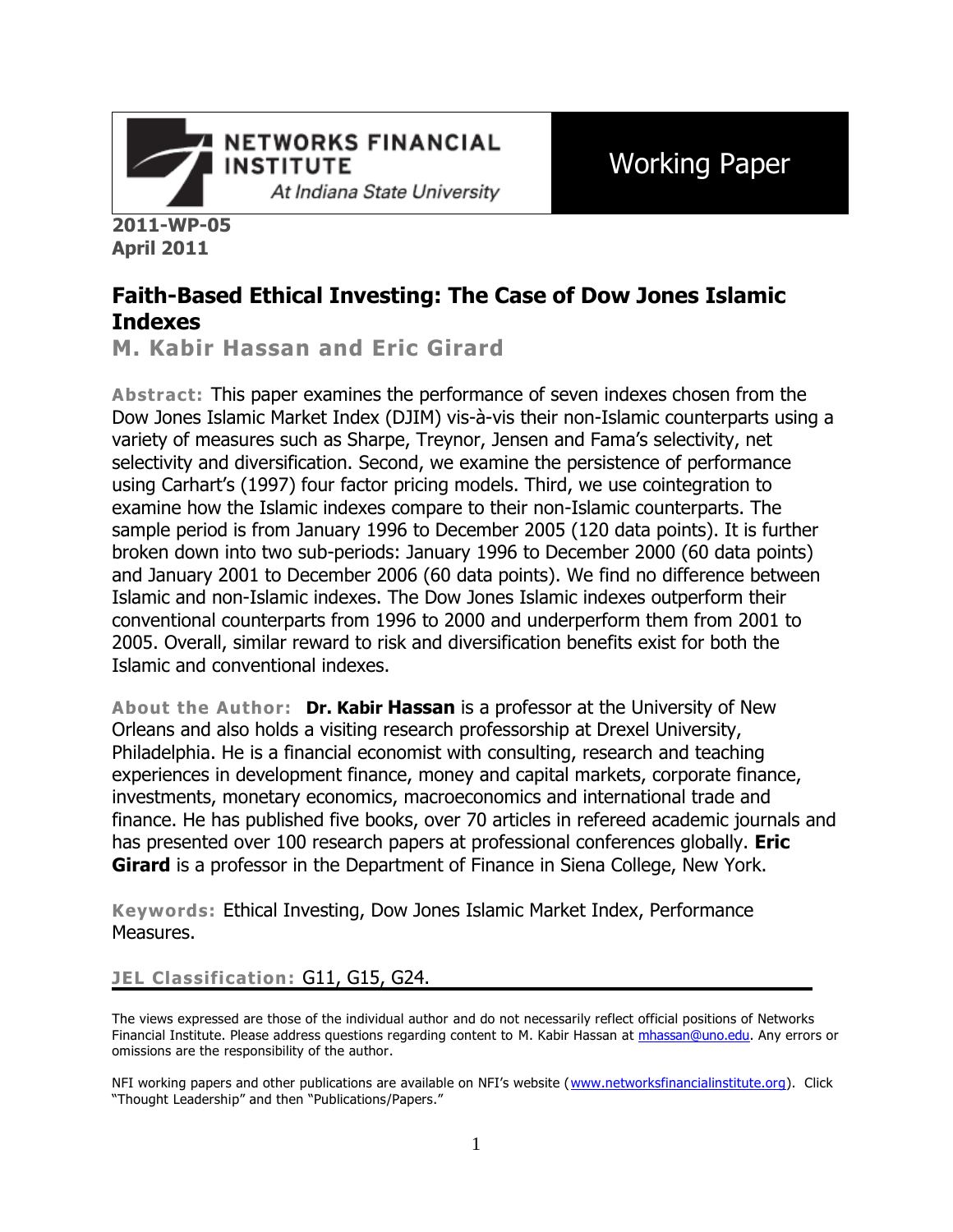# **Faith-Based Ethical Investing: The Case of Dow Jones Islamic Indexes**

#### **1. Introduction**

 $\overline{a}$ 

Muslims represent approximately one fifth of the world's population and are estimated to have more than \$800 billion to invest. This amount is growing by 15 percent annually. Only a small portion of the available funds are invested in Islamic products which is indicative that this market is, for the most part, unexploited (Hassan,  $2002$ ).<sup>1</sup>

According to a McKinsey Management Consulting Firm report , "Islamic finance is the new force in the financial market place." In fact, the recent surge of liquidity in the Middle Eastern capital markets is attracting both domestic and international money managers who are tapping this market by offering Shariah-compliant funds. For instance, many western financial institutions (such as Citibank, Barclays, Morgan Stanley, Merrill Lynch and HSBC) sell Islamic financial products. In addition, the New York and London Stock Exchanges launched Islamic indexes to track the performances of firms which conform to Islamic investing rules.<sup>2</sup> Such a trend is leading towards the integration of Islamic finance with conventional finance.

The Dow Jones Islamic Market Index (DJIM), a subset of the Dow Jones Global Indexes (DJGI), was launched in December, 1995. The DJIM excludes from the index universe any

<sup>&</sup>lt;sup>1</sup> The Islamic mutual funds market is one of the fastest rising segments within the Islamic financial system. Yet, when compared to the mutual fund industry at large, Islamic mutual funds are still in their infancy stage of growth and development, most having been around for less than a decade.

<sup>&</sup>lt;sup>2</sup> DJIM indices are not tradable per se but there are several no-load Islamic index funds, which have been substantially growing in size since the inception of the DJIM series in 1996. Large fund management companies are creating these Islamic funds with low costs to attract the Middle Eastern flush liquidity. Analysis of DJIM indices instead of investment funds has the distinct advantage of measuring the investment screening effect on their performance. Such approach avoids the difficult problem of correctly considering transaction costs of investment funds. Unlike investment funds, indices are not marred by the ability of the portfolio managers to produce outstanding performance by interfering with the screening criteria of ethical investing.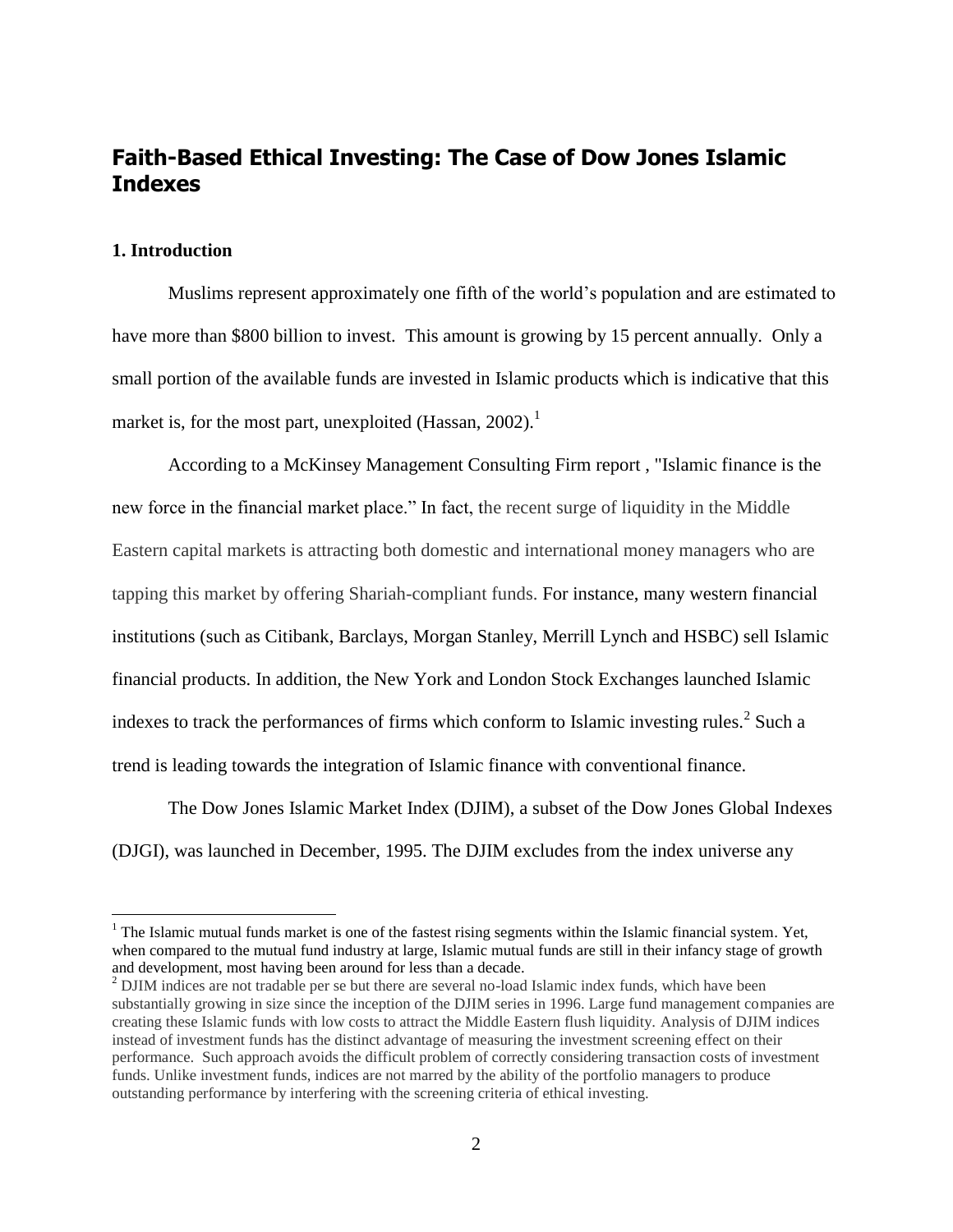industry group that represents a line of business that is incompatible with Islamic principles. Such activities include tobacco, alcoholic beverages, pork, gambling, arms, pornography, the hotel and leisure industry, and conventional financial services (banking, insurance, etc.). Companies classified in other industry groups may also be excluded if they are deemed to have a material ownership in, or revenues derived from, prohibited business activities. Once companies with unacceptable primary business activities have been eliminated from the universe, the remaining stocks are tested according to three financial filters: (i) excluding companies if total debt divided by total assets is equal to or greater than 33 percent; (ii) excluding companies if accounts receivable divided by total assets is equal to or greater than 45 percent; and (iii) excluding companies if non-operating interest income is equal to or greater than 5 percent. Companies that pass these criteria are included in the DJIM investable universe. This allows the DJIM to invest in profitable companies that make positive contributions to society (Hassan, 2002; Hussein, 2005).

With the exception of a few studies (Hassan, 2001; Hassan, 2002; Hakim and Rashidian, 2002a; Hussein, 2005; Elfakhani, Hassan and Sidani, 2005; Hassan and Tag el-Din, 2005), research on Islamic investing is still in its infancy. Our paper adds knowledge to the area of faithbased Islamic investing since it is the first study to address the performance of the DJIM indexes. In particular, we conduct an in-depth examination of the performance and diversification benefits of Dow Jones Islamic indexes vis-à-vis their non-Islamic counterparts. Specifically, we examine the risk-return and performance matrix of DJIM vis-à-vis its conventional counterparts. Secondly, we employ a variety of capital asset pricing models (CAPM) such as two factor, three factor condition and unconditional CAPM to ascertain the best asset pricing methods for Islamic investment funds. Finally, we use a cointegration test to measure international diversification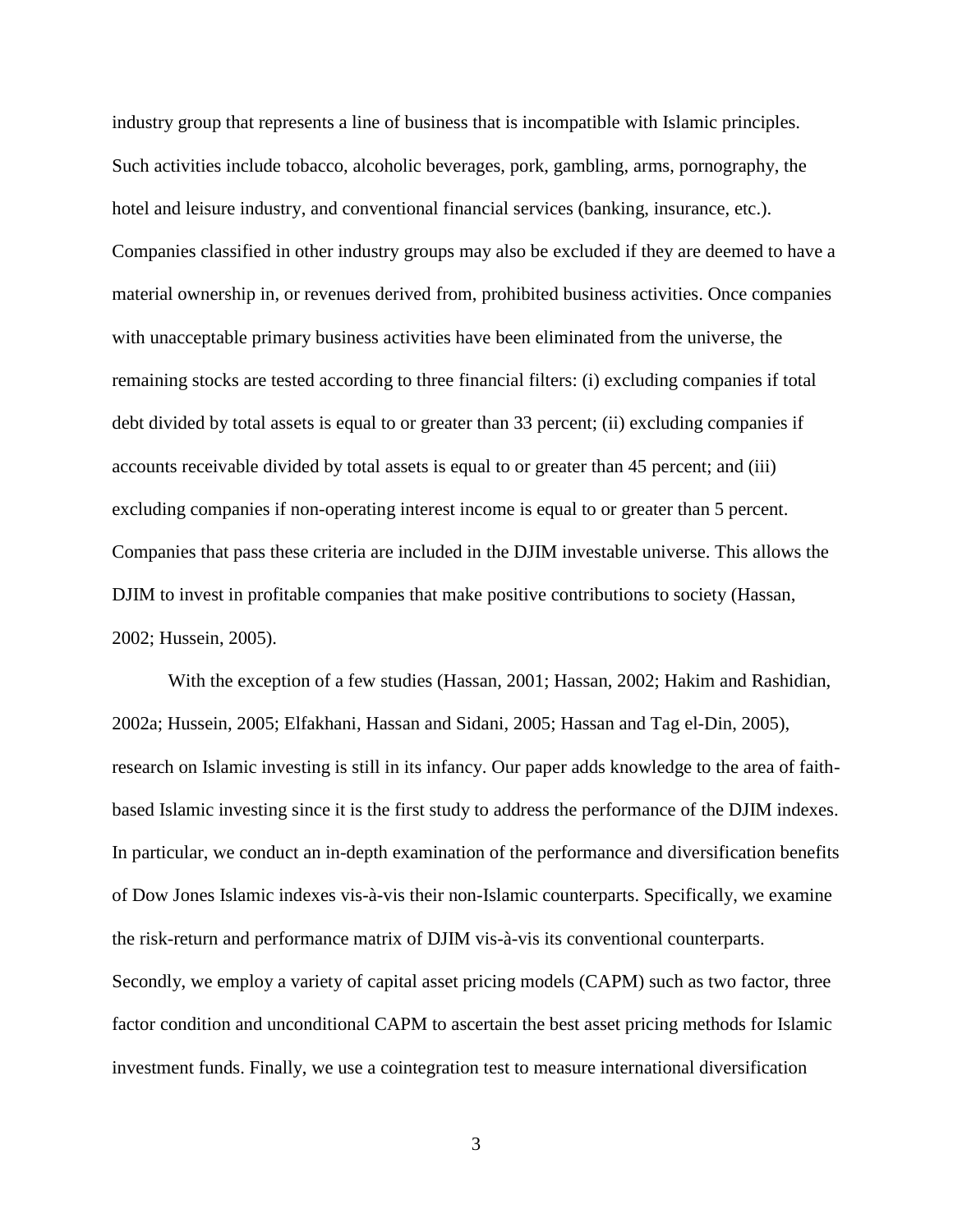benefits from including Islamic funds into the portfolio composition of investors. Our findings show that, from January 1996 to December 2005, there is no significant difference in performance between Islamic and non-Islamic indexes. Overall, similar reward to risk and diversification benefits exist for both set of indexes. There also exists scope for Islamic funds for international portfolio diversification.

This paper is organized as follows. We first describe the fundamentals of Islamic investing in Section 2. Then, we provide a comprehensive overview of empirical literature on faith-based Islamic investing in Section 3. Data and methodology are explained in Section 4. We analyze the empirical results in Section 5. Section 6 concludes the paper.

#### **2. The fundamentals of Islamic investing**

Islamic alternatives to traditional investment tools have been driven by the fact that such tools do not conform to Islamic standards (Usmani, 2002)*.* There has been a growing desire to have funds in which profits are not based on *riba*, or interest, which is rejected in Islam. The Muslim faith deems that profit should come as a result of efforts; this is not the case in interest dominated investments. In addition, there is a desire for investment portfolios which are morally purified. Thus investments in companies that do not comply with Muslims' moral orientations are not permitted and are eliminated from the portfolio. To ensure compliance with the forgoing condition, Islamic mutual funds are governed by *shariah* advisory boards whose role is mainly to give assurance that money is managed within the framework of Islamic laws (Hassan, 2001; Hassan, 2002).

An Islamic mutual fund is similar to a conventional mutual fund in many ways. However, unlike its conventional counterpart, an Islamic mutual fund must conform to *shariah* investment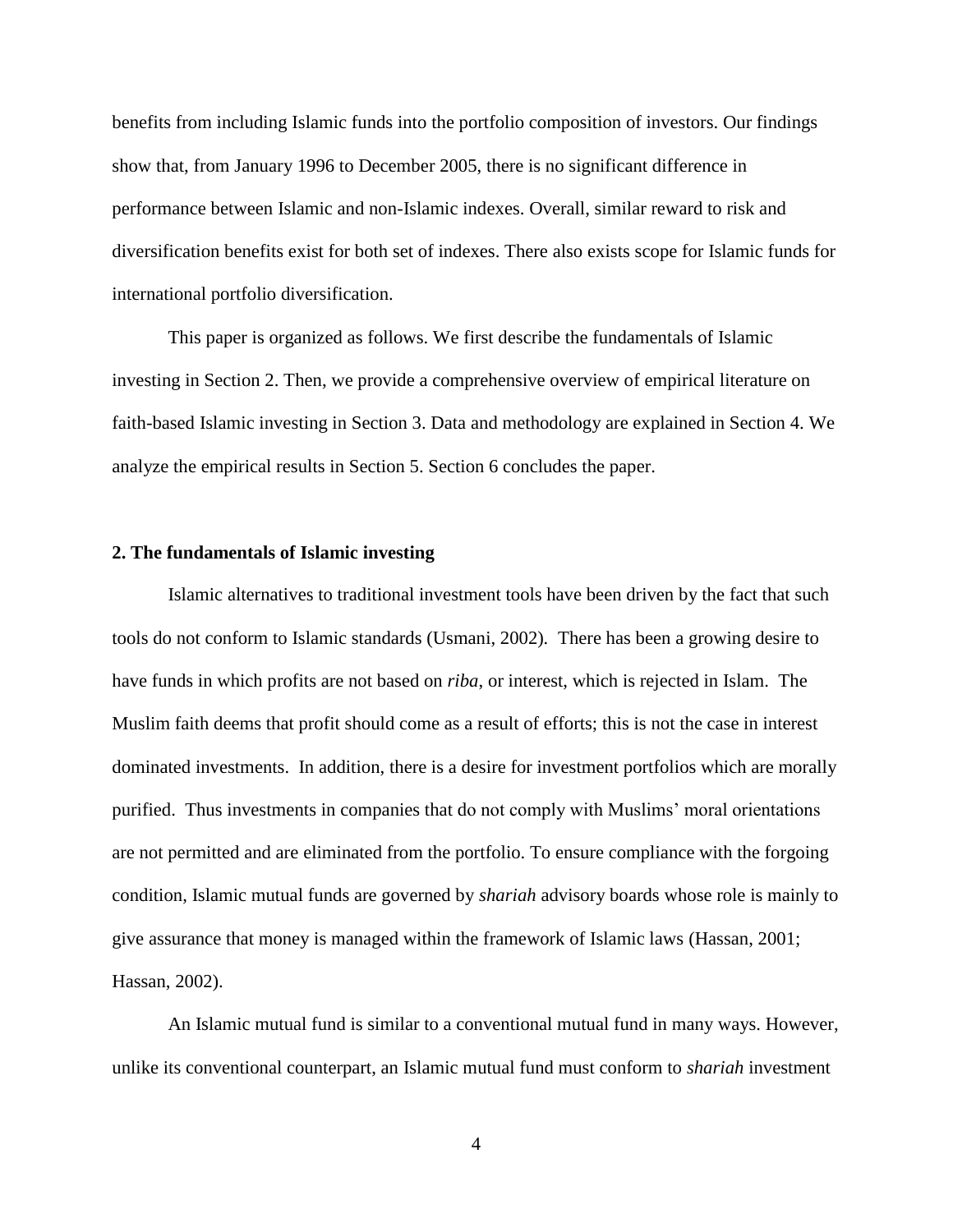precepts. The *shariah* encourages the use of profit-sharing and partnership schemes, and forbids *riba* (interest), *maysir* (gambling and pure games of chance), and *gharar* (selling something that is not owned or that cannot be described in accurate detail in terms of type, size, and amount) (El-Gamal, 2000). The *shariah* guidelines and principles govern several aspects of an Islamic mutual fund, including its asset allocation (portfolio screening), investment and trading practices, and income distribution (purification).

When selecting investments for their portfolio (asset allocation), conventional mutual funds can freely choose between debt-bearing investments and profit-bearing investments and invest across the spectrum of all available industries. An Islamic mutual fund, however, must set up screens in order to select those companies that meet its qualitative and quantitative criteria set out by *shariah* guidelines. Qualitative screens are used to filter out companies or securities based on *riba, maysir* or *gharar* or other business practices considered unethical by *shariah* including, for example, selling alcohol, or engaging in biotechnology using aborted embryos and human cloning. Thus, excluded from Islamic-approved securities are fixed income instruments such as corporate bonds, Treasury bonds and bills, certificates of deposit (CDs), preferred stocks, warrants, and some derivatives (e.g., options), etc. Moreover, Islamic mutual funds cannot trade on margin; in other words, they cannot use interest-paying debt to finance their investments. They are also not permitted to engage in sale and repurchase agreements (i.e., repos or buybacks). These transactions are considered akin to indirect interest charges. There are various financial filtering rules (quantitative) used for DJIM and the Financial Times and the London Stock Exchange (FTSE) respectively. Chart 1 gives these financial filtering ratios (Derigs and Marzban, 2008).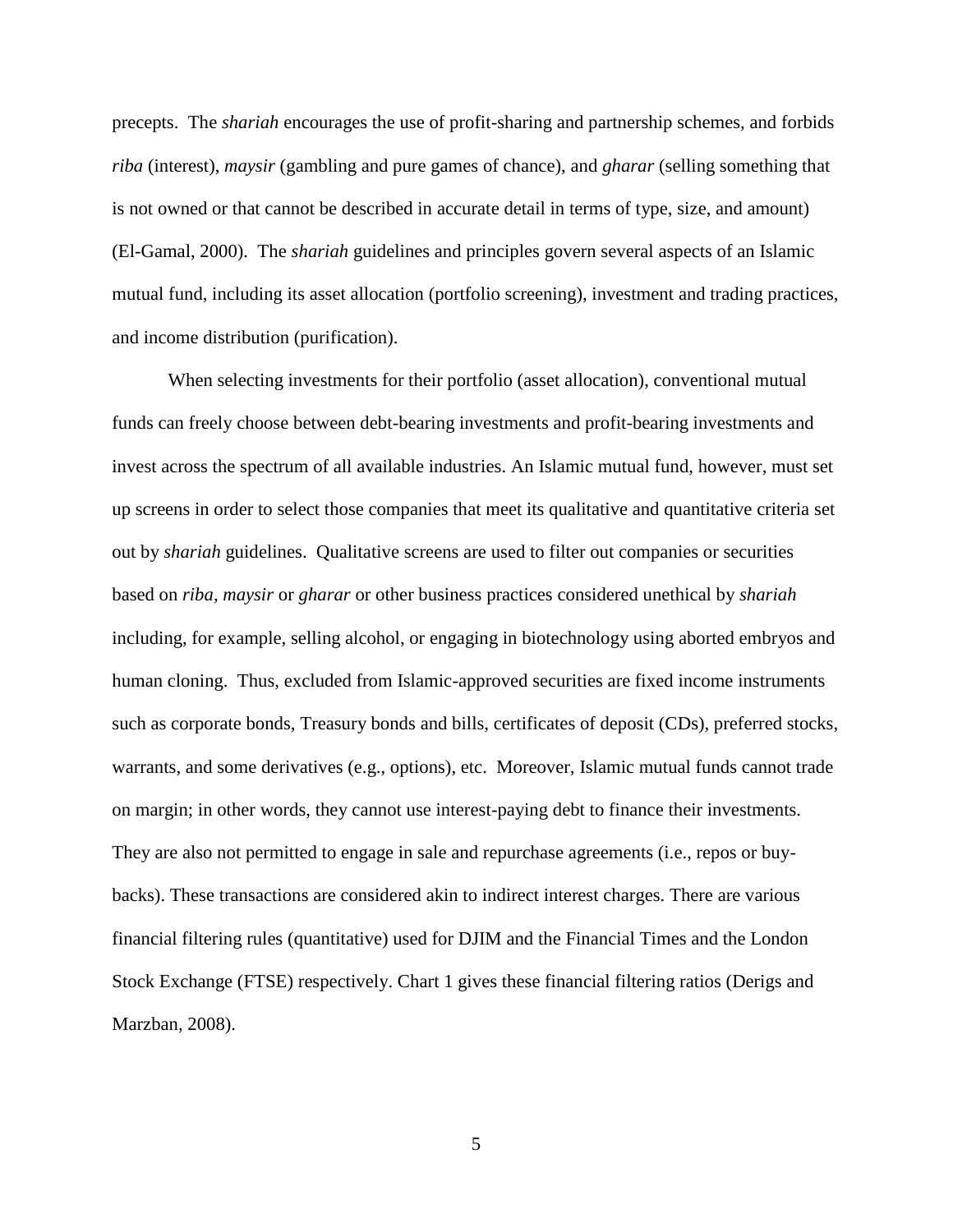The basis upon which an Islamic mutual fund operates must also be *shariah* compliant i.e., its invested funds must be liberated from interest-based debt or speculation. Traditional funds that rely heavily on interest-based debt to finance their activities are not compliant with Islamic law. In addition, Islamic fund managers are not allowed to speculate. An Islamic economic unit is expected to assume risk after making a proper assessment of such risk with the help of information. Only in the absence of information or under conditions of uncertainty is speculation akin to a game of chance and considered reprehensible.

On another front, most scholars allow partially "contaminated" earning income to be cleansed or purified. This means that investment can be made in stocks of companies with a tolerable (i.e., kept at a minimum proportion) amount of interest income or with tolerable revenues from unacceptable business activities if all "impure" earnings are "cleansed" by giving them away to designated charities. If, for example, the company has 8 percent interest-related income, then 8 percent of every dividend payment must be given away to purify the fund earnings. Cleansing capital gains, however, remains debatable. Some scholars argue that this is not necessary since the change in the stock price does not really reflect interest, while others suggest that it is safer and more equitable to purify earnings made from selling shares as well (Usmani, 2002). This purification process is done either by the fund manager before any distribution of income, or by reporting the necessary financial ratios for investors to purify their earnings on their own. Some researchers affirm that the fund ought to encompass a clear procedure and techniques of sorting out interest-based income and other sources of contaminated profits from the portfolio (Valpey, 2001).

*Zakat* is a form of charity paid on personal wealth (exceeding a minimum amount called *nisab*) held idle for one lunar year. Whether *zakat* should be paid out of funds income at the fund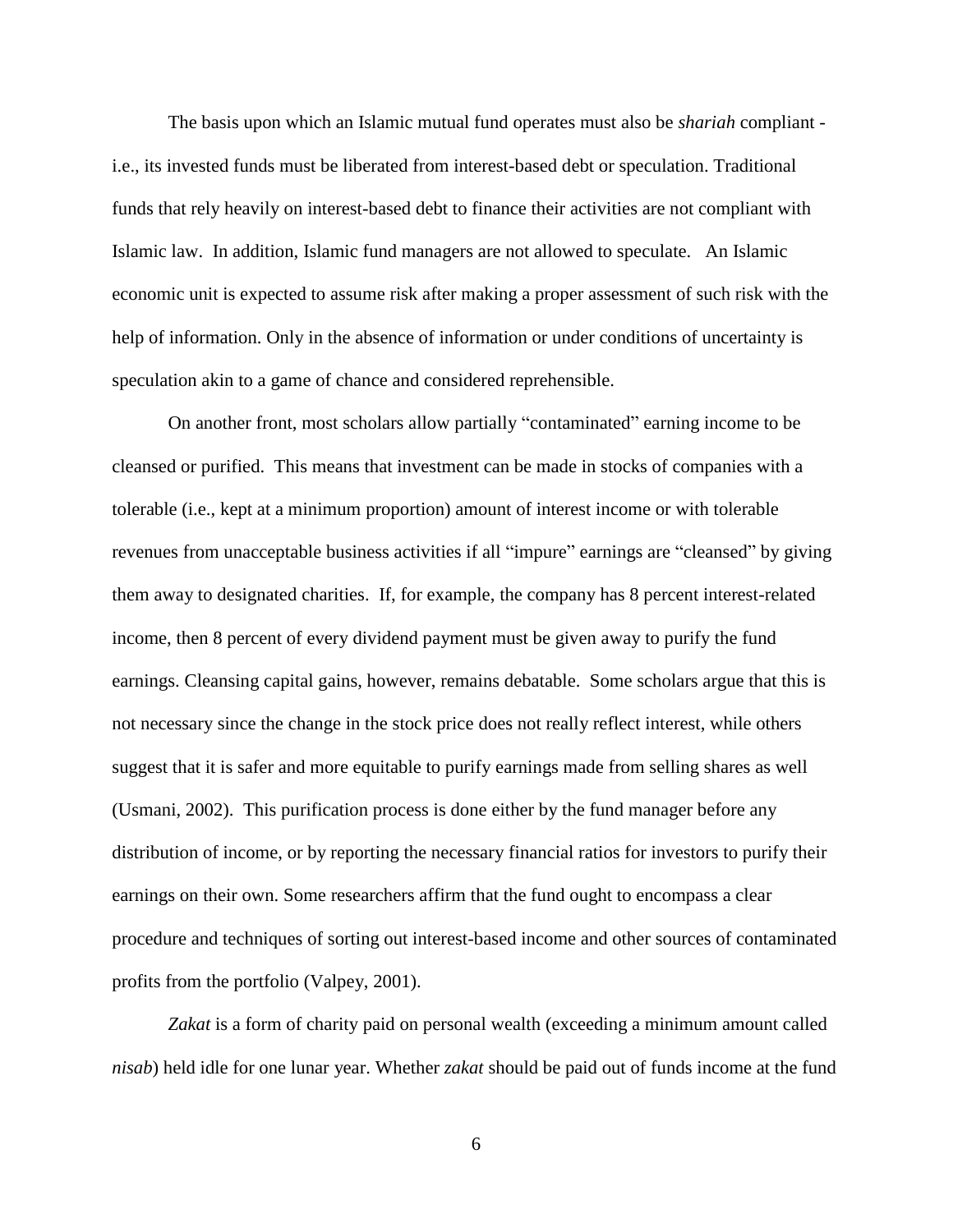level or at individual level is still debatable. The rate of *zakat* differs with the type of the asset, 2.5 percent being the rate on most forms of monetary wealth and earned income. *Zakat* calculation on investment profits, however, is still controversial (DeLorenzo, 2000). In addition, such calculation is complicated, given the intricacies of the timing of the portfolio incomes and capital gains (Hassan, 2002). Recipients of *zakat* are clearly identified in Islamic jurisprudence and include charities and other bodies identified by the funds' supervisory boards.

In addition to the above principles, Valpey (2001) identifies other pillars that help in promoting socially responsible business practices. Shareholder advocacy refers to the mechanism of involving shareholders in positively influencing corporate behavior. Shareholders in the Islamic environment are not merely concerned with higher returns on their investment, but they also have a proactive role given their position as corporate owners. Constant monitoring and timely reporting are also needed to ensure that the companies included in the portfolio continuously meet the guidelines for Islamic investing. Often company shares are dropped from a certain fund after information about a violation is reported.

#### **3. Empirical literature on faith-based Islamic investing**

Several studies have assessed the performance of ethical funds and it is unclear whether investors have to bear a financial sacrifice in pursuing this strategy. For instance, Orlitzky, Schmidt and Rynes (2003) conduct a meta-analysis of 52 prior quantitative studies and conclude that there is a positive association between corporate social performance and financial performance across industries and across study contexts. On the other hand, Girard, Rahman and Stone (2005) refer to the results of several studies showing that socially responsible mutual funds tend to underperform broad benchmarks. In addition, the authors suggest that if some socially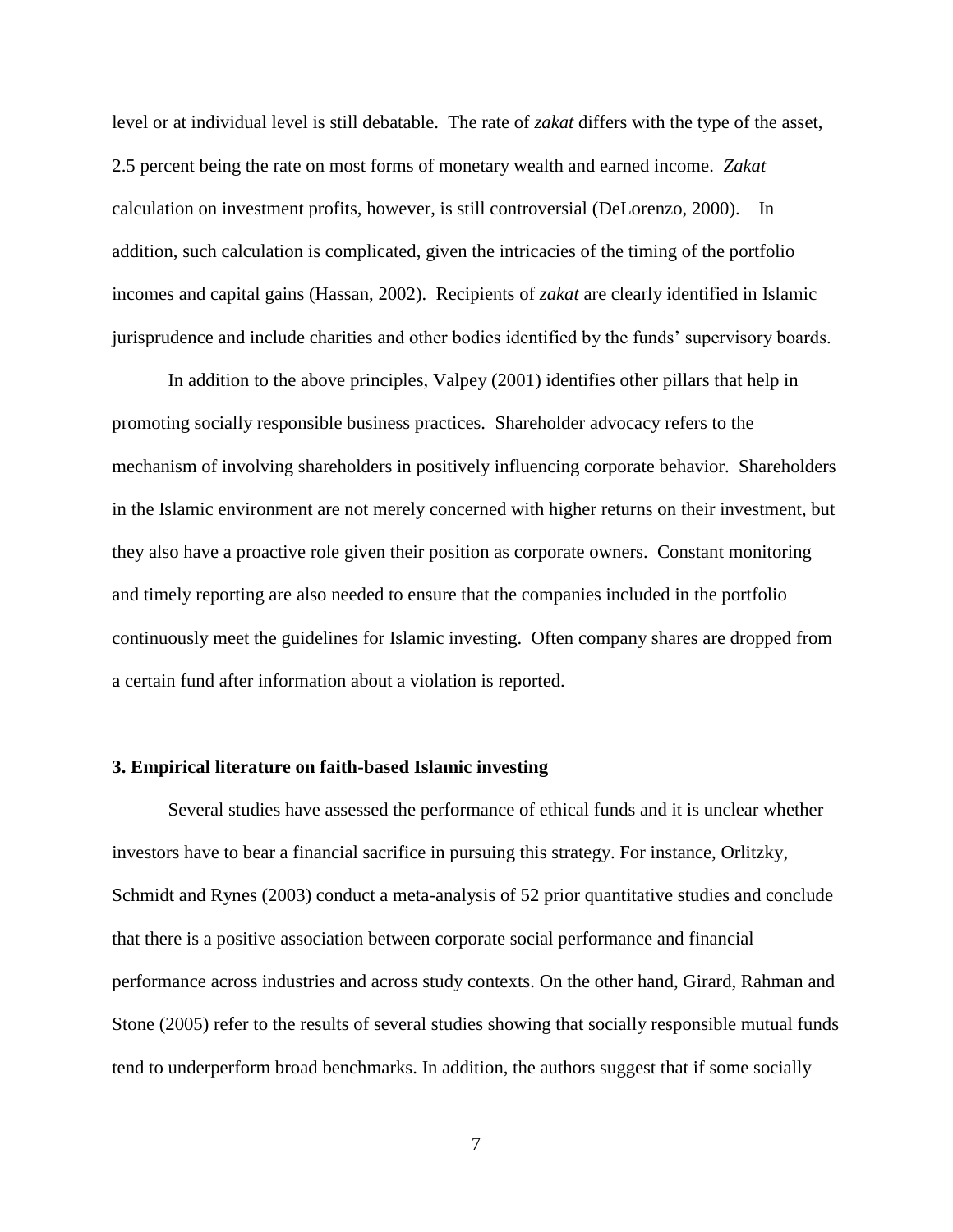responsible funds beat broad benchmarks, it is likely due to style investments rather than social responsible screening.

The literature on Islamic investing, a subset of ethical investing, is still at its infancy. The following articles best describe the stage of current of research on faith-based Islamic investing. Hassan (2002) empirically examines the issues of market efficiency and the time-varying risk return relationship for the DJIM over the 1996-2000 period. His paper employs serial correlation, variance ratio and Dickey Fuller tests to examine the market efficiency of the DJIM. The results show that DJIM returns are normally distributed and the returns show that DJIM returns are efficient. This paper also examines calendar anomalies of the DJIM. The results show that there is no turn-of-calendar-year, turn-of-financial-year, or month effect of DJIM returns. Utilizing a generalized autoregressive conditional heteroskedasticity (GARCH) framework, the paper examines volatility of the DJIM returns and finds a significant positive relationship between conditional volatility and DJIM equity index returns.

Hakim and Rashidian (2002a) employ a cointegration and causality analysis to examine the relationship between the DJIM, Wilshire 5000 Index, and the risk-free rate proxied by the three month Treasury bill over the time period 1999-2002. They find no correlation between the DJIM and the Wilshire 5000 Index, or the three month Treasury bill. The results also show that the changes in the DJIM are not caused by either the Wilshire 5000 Index or the three month Treasury bill. They conclude that the filtering criteria adopted to eliminate non-compliant firms leads to an Islamic index with unique risk-return characteristics unaffected by the broad equity market. Hakim and Rashidian (2002b) use a CAPM to examine to what extent a Shariah compliant index is correlated with the Dow Jones World Index (DJW) and the Dow Jones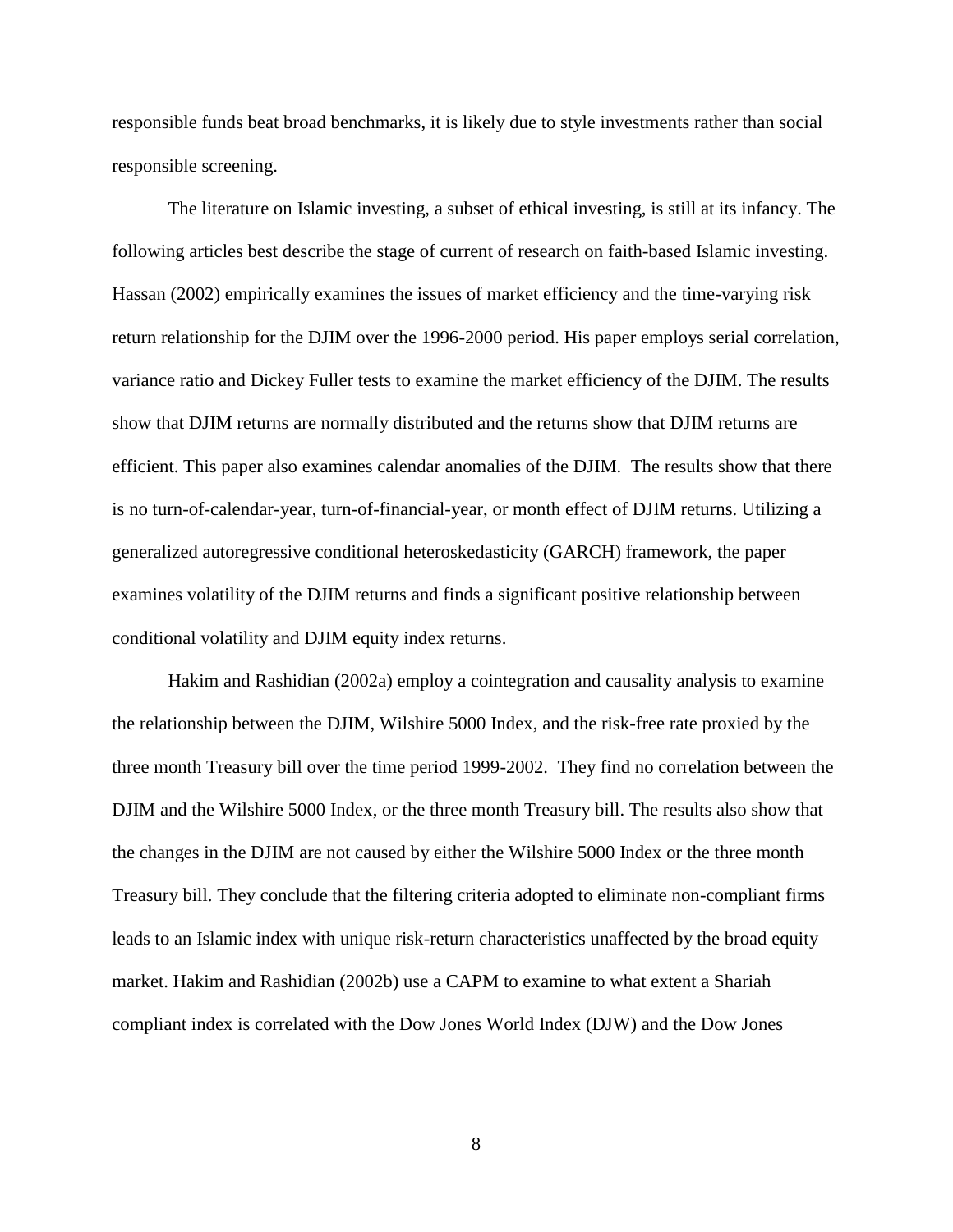Sustainability World Index (DJS), or green index. Their results show that the DJIM has done relatively well compared to the DJW, but has underperformed in relation to the DJS.

Hussein (2005) provides a comprehensive study of the accurate performance of each Islamic index by capturing the effects of industry, size, and economic conditions on DJIM returns. Covering the period 1996-2003, he examines the hypothesis that returns earned by investors who purchase each share in Islamic indexes for an equal amount of money are significantly different from their index counterparts, throughout the entire bull and bear periods. He finds that Islamic indexes provide investors with positive abnormal returns throughout the entire bull period, but they underperform their non-Islamic index counterparts during the bear market period. He argues that positive abnormal returns by Islamic indexes are not due to technology sector investing by these indexes. Rather, these abnormal returns are driven by investing in small size, basic material, consumer cyclical, industrial and telecommunication firms.

Hussein (2004) examines the performance of FTSE index funds vis-à-vis conventional funds (FTSE All World Index) over a period of January 1996-July 2003 by using a number of performance measures such as Sharpe, Treynor, Jensen measures and CAPM, but does not use more sophisticated methods such as Fama-French 3 factor and Carhart 4 factor models. He finds that FTSE indices perform as well as conventional indices during the overall period, but outperform during the bullish period and underperform during the bearish period.

Elfakhani, Hassan and Sidani (2005) examine Islamic mutual funds and the fundamentals of investing in such venues. They explore the dynamics of Islamic mutual funds, their governance and control, and marketing and distribution. They present the results of a study verifying whether the application of the Islamic investment guidelines in asset allocation and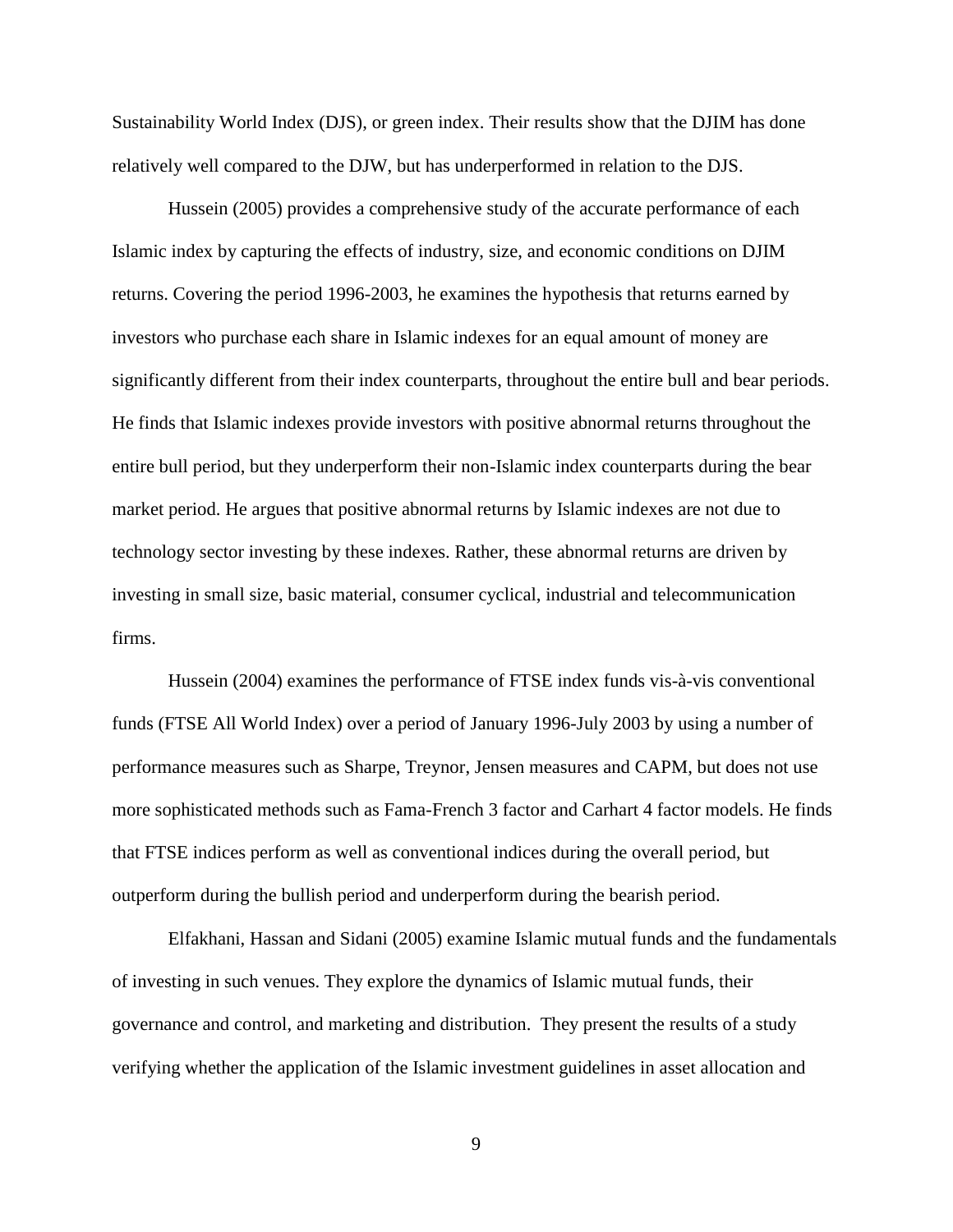portfolio selection has had a downside effect on investors' wealth in terms of risk-adjusted returns relative to the market benchmark. Considering the overall sample of 46 Islamic mutual funds, the total number of outperforming funds ranges between 29 funds (63 percent of the sample) and 11 funds (24 percent), depending on the performance measure used and market benchmark. In terms of fund category, four of the eight fund categories outperform their benchmarks regardless of what performance measure is used. Moreover, the analysis of Variance (ANOVA) statistical test shows that no statistically significant disparity exists for the performance of the funds compared to all used indexes. Therefore, a conclusion of their study is that the behavior of Islamic mutual funds does not differ from that of other conventional funds, with some *shariah* compliant mutual funds outperforming their benchmarks and others underperforming them.

Elfakhani, Hassan and Sidani (2005) use the Treynor-Mazuy (TM) model to measure the security selection ability and market timing ability of Islamic mutual fund managers. Their results show that the American Equity Fund, the European Equity Fund, the combined Emerging Fund, and the Technology Fund all have positive security selection, but only the Emerging Equity Fund has positive selectivity that is statistically significant. The remaining three funds (i.e., the Global, Asian and Malaysian funds) have negative selectivity performance during the same period. This is not so surprising, since the results may be dominated by the Asian crisis, while Western funds are less affected during the same sampling period. In particular, the Asian Equity Fund performs very badly as the intercept is statistically and significantly negative at the one percent level. However, other results show that the Asian Equity Fund has a significant positive market timing performance; all remaining funds have negative market timing performance, particularly the European and the combined Emerging Funds that are statistically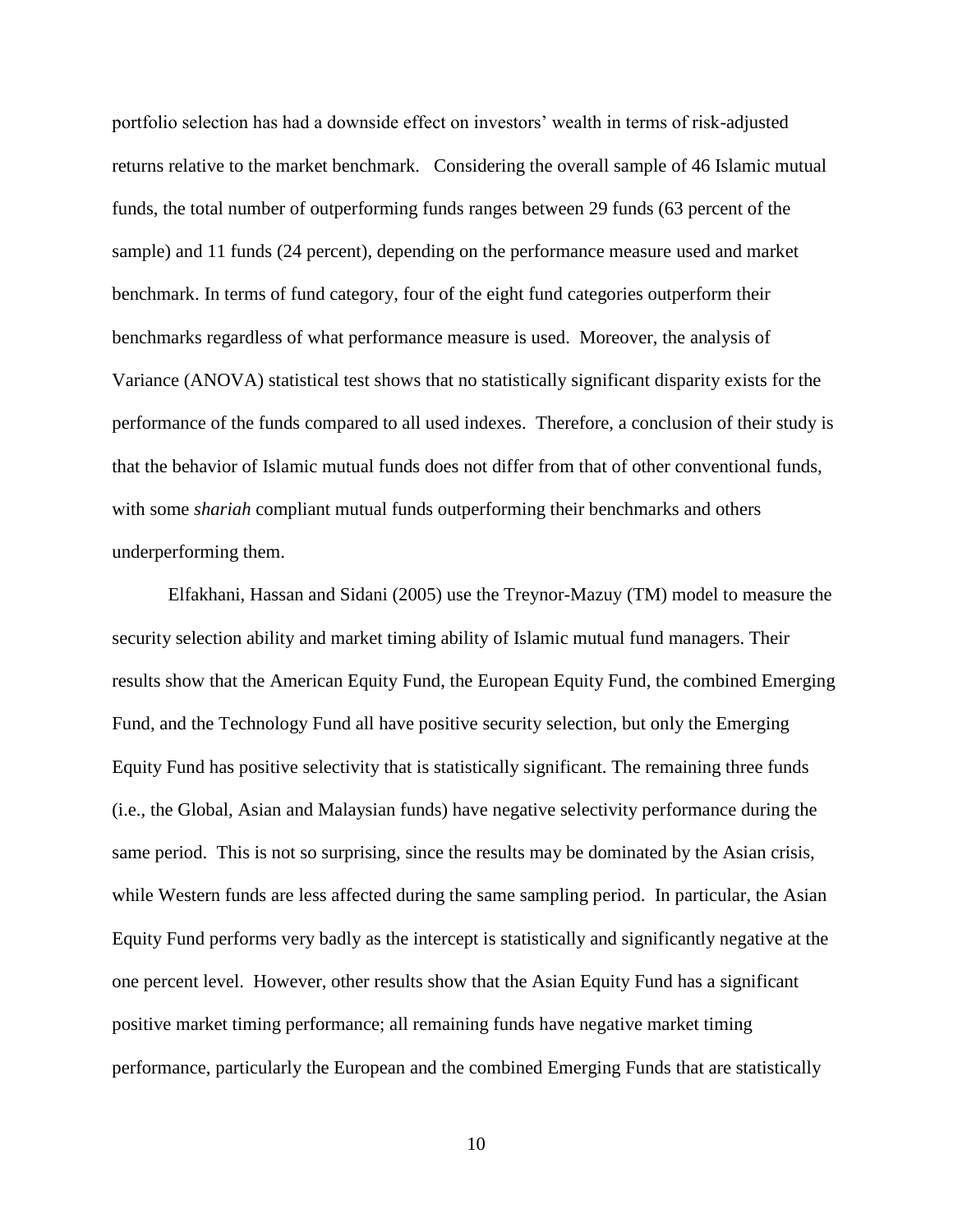significant at the five percent level. This observation is confirmed by the negative correlations reported,, except for the Asian fund.

Hassan and Tag el-Din (2005) adapt duration dependence tests to analyze Islamic mutual funds of the DJIM. The fundamental idea of the tests comes from survival analysis frequently used by engineers and biostatisticians. According to the theoretical rational speculative bubbles model, if bubbles do not exist, runs of positive excess returns should not display duration dependence. To render this implication testable, returns are transformed into series on positive and negative observed excess returns. Then, the authors examine the probability that a run — a sequence of observations of the same sign — of positive excess return ends has positive dependence or negative hazard function with the length of the run. This approach is reliable and robust, since duration dependence is not affected by fundamental price movements and is more unique to bubbles, unlike the traditional measures of detecting bubbles such as autocorrelation, skewness, or kurtosis (for more details, see McQueen and Thorley (1994)). They use both weekly and monthly data of the DJIM and AMANX and AMAGX to test for the speculative bubbles in these markets. Their results show that none of the weekly and monthly returns of AMANX, AMAGX, and the DJIM show statistically significant evidence of speculative bubbles during our sample periods. Kia (2001) finds similar results for Canadian general stock markets.

Hassan, Antoniou and Paudyal (2005) examine the potential impact of Islamic Shariah screening on the Islamic investment portfolio performance vis-à-vis conventional portfolios. Since they examine index funds, their results are not confounded by transactions costs or management fees. They use a variety of similar methods as used in this present study and use DJIM databases for the 1996-2003 period. They find similar results as in this study: that Islamic funds do not necessarily perform worse than conventional index funds.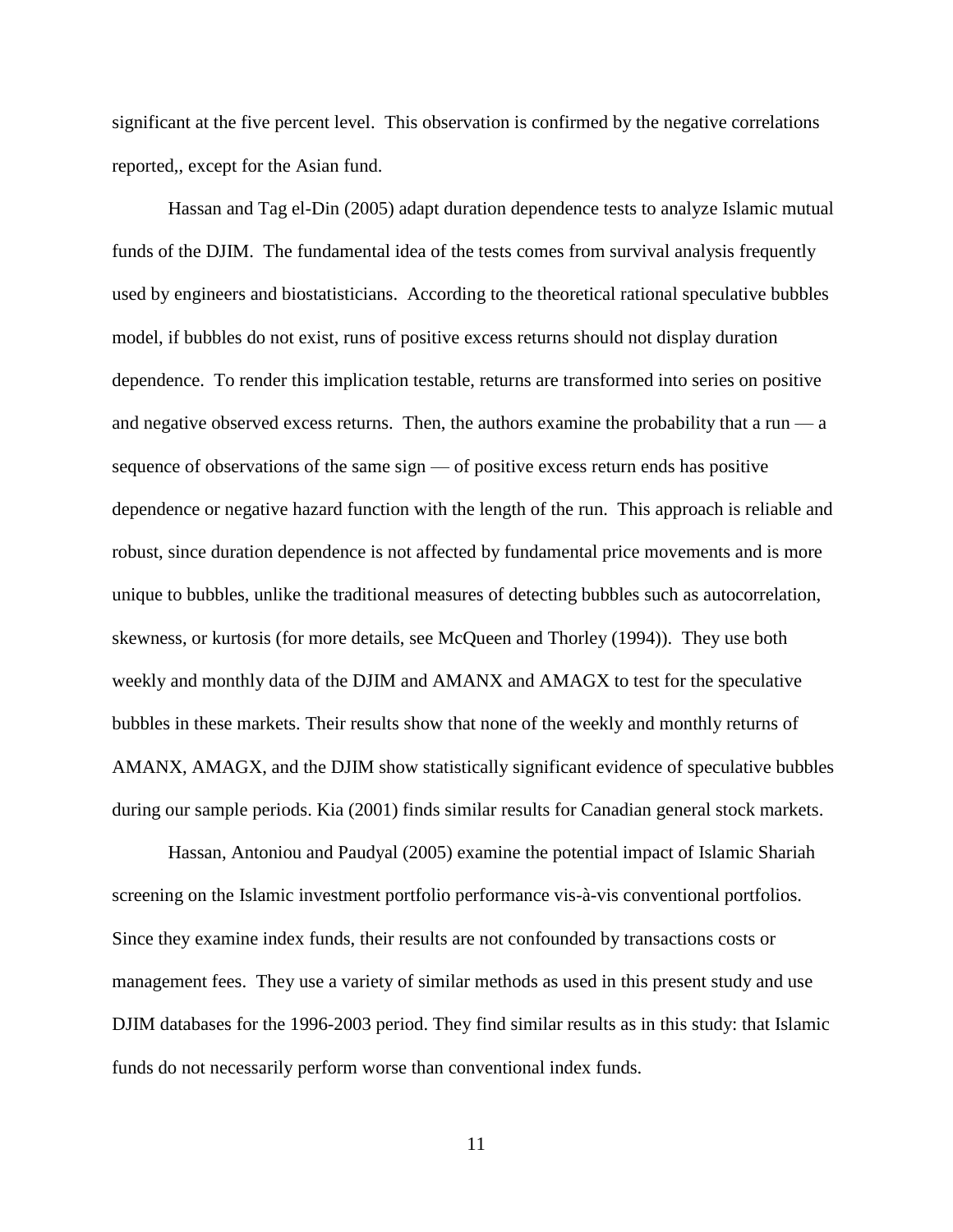Khathatay and Nisar (2007) review and compare the Shariah screening rules used by three organizations: the U.S. Dow Jones Islamic Indices, the Securities and Exchange Commission (SEC) of Malaysia, and Meezan Bank of Pakistan by employing March 2005 Bombay Stock Exchange 500 stocks. They conclude that DJIM is the most conservative and the Malaysian SEC is the most liberal. Based on the empirical results, they propose an independent set of norms that better reflect the objectives of formulating Shariah compliance. They propose a Shariah rating agency that will help promote this industry and argue that total assets is a better divisor than market capitalization in financial ratio filters.

Abdullah, Hassan, and Mohamad (2007) examine the relative performance of 14 Islamic funds and 51 conventional mutual funds in the Malaysian capital market over January 1992- December 2001 using a number of methods such as the Sharpe index, adjusted Sharpe index, Jensen Alpha, Modigliani measure, and timing and selectivity ability. In their study, Islamic funds performed better than the conventional funds during a bearish market, while conventional funds performed better than Islamic ones during a bullish market. Including Islamic mutual funds in a portfolio helps hedge the downside risk in adverse economic conditions. Islamic and conventional funds have a diversification level that is less than 50 percent the diversification level of the market index proxied by the Kuala Lumpur Composite Index (KLCI). They conclude that there is a poor selection and timing performance in both Islamic and conventional mutual funds.

Abderrezak (2008) employs 3 different benchmarks (conventional, Islamic and ethical benchmarks) and uses 46 Islamic equity mutual funds as used in the Elfakhani, Hassan and Sidani (2005) study, over January 1997-August 2002 to examine the relative performance of Islamic equity mutual funds. He uses similar methodology to Elfakhani, Hassan and Sidani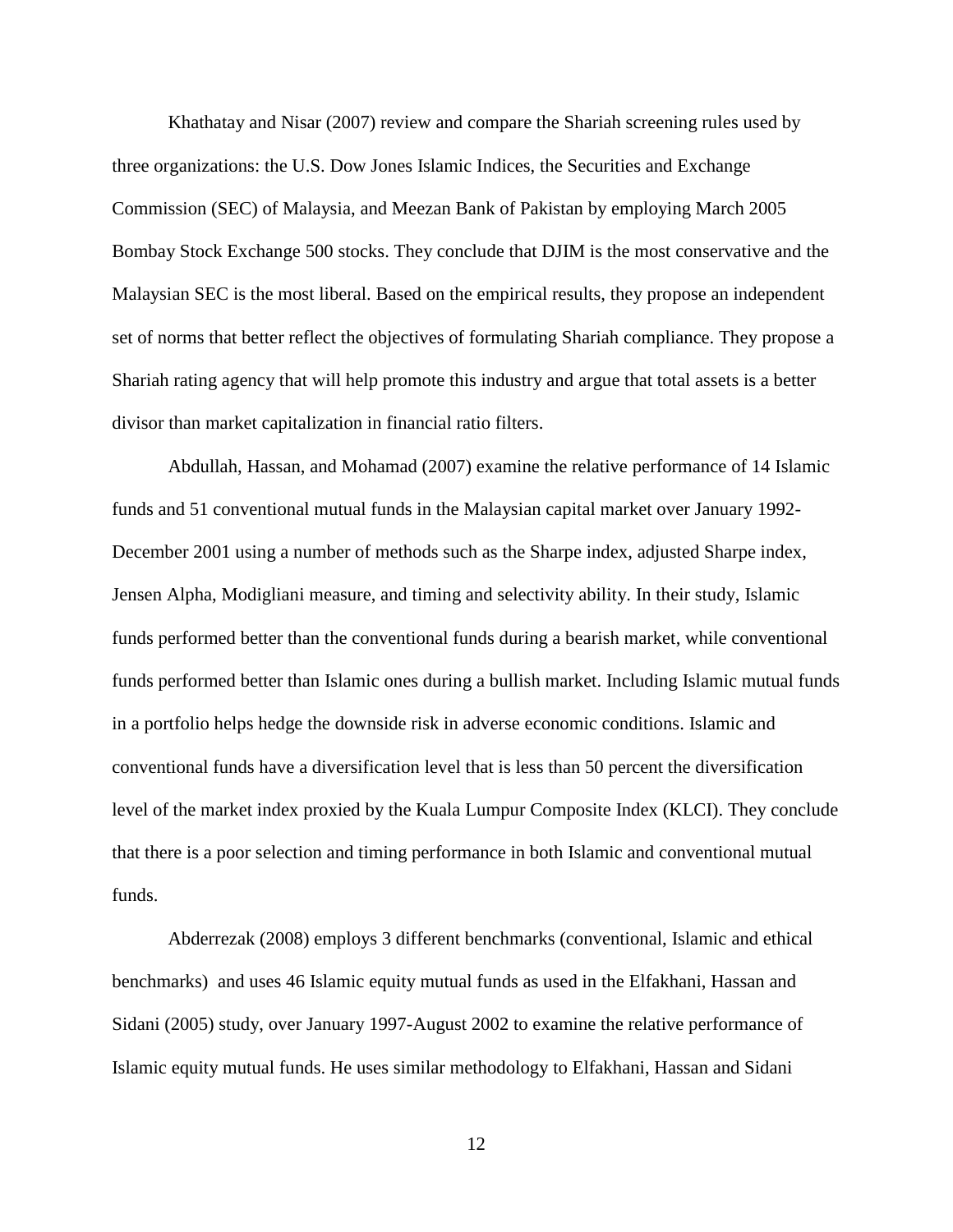(2005) and finds Islamic funds performed poorly against their respective indices. The comovement of Investor Education Fund (IEF) returns with the market, measured by the betas, is low. Further, he finds poor evidence for selectivity. IEFs are significantly affected by small cap firms and growth preference stocks. However, he does not find any significant performance differences between Islamic and ethical funds using Fama's performance measures. Finally, he found that IEFs do suffer from lower diversification.

Kräussl and Hayat (2008) find, on average, there is not any significant performance difference when IEFs are benchmarked against Islamic and conventional benchmarks during normal market condition. In a closer look at the bear market of 2002 using conditional CAPM, they document that IEFs do significantly outperform the Islamic and conventional market indices. They also find that IEFs possess superior systematic risk-to-return ratios, thus, they argue that these IEFs "seem most attractive as part of a larger fully diversified portfolio like a fund of funds." However, consistent with previous studies, they do not find any evidence for market timing ability. In their study, they use 59 Islamic equity funds over the 2001-2006 period and their sample is further divided into global, Malaysian, and other local regions. They use a variety of unconditional and conditional measures such as Jensen's measure, Sharpe ratio, Treynor ratio, Modigliani and Miller measure, TT measure, and the information ratio. Further, they use the Treynor and Mazuy (1966) measure for market timing and conditional CAPM for negative movements.

Mansor and Bhatti (2009) use yearly data of the Malaysian mutual funds industry from 1999 to March 2009, and daily return data of Malaysian mutual funds from July 1, 2008 to May 10, 2009 to analyze the performance and growth rates of Islamic mutual funds and conventional mutual funds in Malaysia. They use non-risk adjusted average returns, standard deviation, and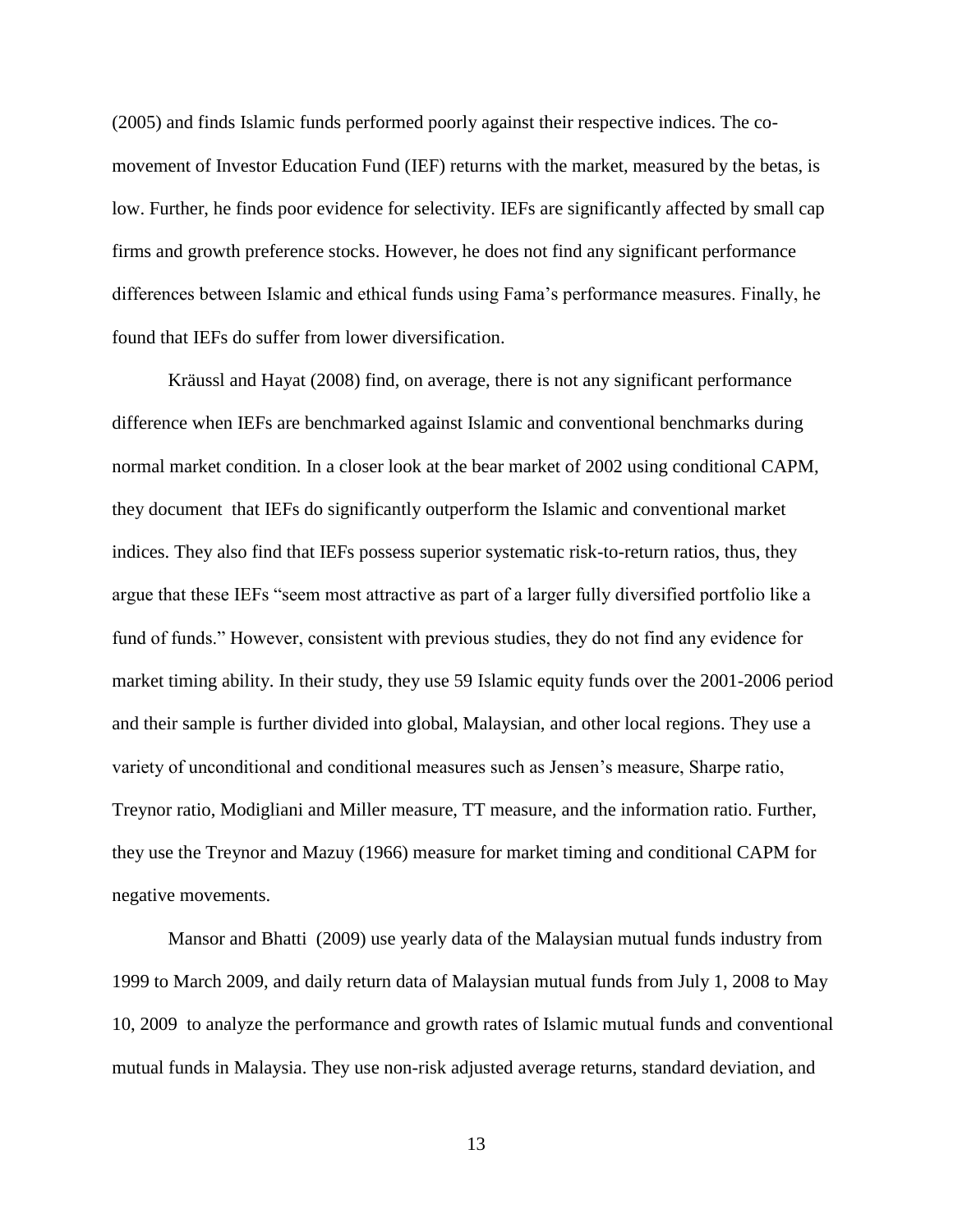correlation analysis. They do not provide any statistical tests except for the Jarque-Bera test.

There is strong correlation between Islamic mutual funds and conventional mutual funds. They are moving together as proportions of the total industry. The ratio of Islamic to conventional funds is increasing indicating the importance of Islamic funds. The growth rates of Islamic mutual funds are higher than that of conventional funds in terms of net asset values (NAVs). They attribute factors such as expectations' stability, higher growth rates, and resilience during crisis, to the increasing global demand for Islamic mutual funds. They argue that Islamic funds are smaller than conventional funds in terms of size.

Hoepner, Rammal, and Rezec (2009) use a unique dataset of 262 Islamic equity funds from 20 countries and 4 regions from September1990 to April 2009 and uses a one factor model, Fama and French (1993) 3 factor model, Carhart (1997) model, 3 level Carhart model, and conditional 3 level Carhart model to examine Islamic mutual funds performance. Islamic funds from eight nations (mostly from the western regions) significantly underperform their international equity market benchmarks, and funds from only three nations outperform their respective market benchmarks. Second, only small stocks have an effect on Islamic funds. Third, Islamic funds from the Gulf Cooperation Council (GCC) or Malaysia do not significantly underperform their respective benchmarks or were affected by small stocks. Finally, they conclude that Islamic equity funds "exhibit a hedging function, as their investment universe is limited to low debt/equity ratio stocks." Hoepner, Rammal and Rezec (2009) cites the Girard and Hassan (2008) study that examines the FTSE as a pioneer in this stream of literature ("Their paper is recommended as gateway into this literature"; see footnote 4)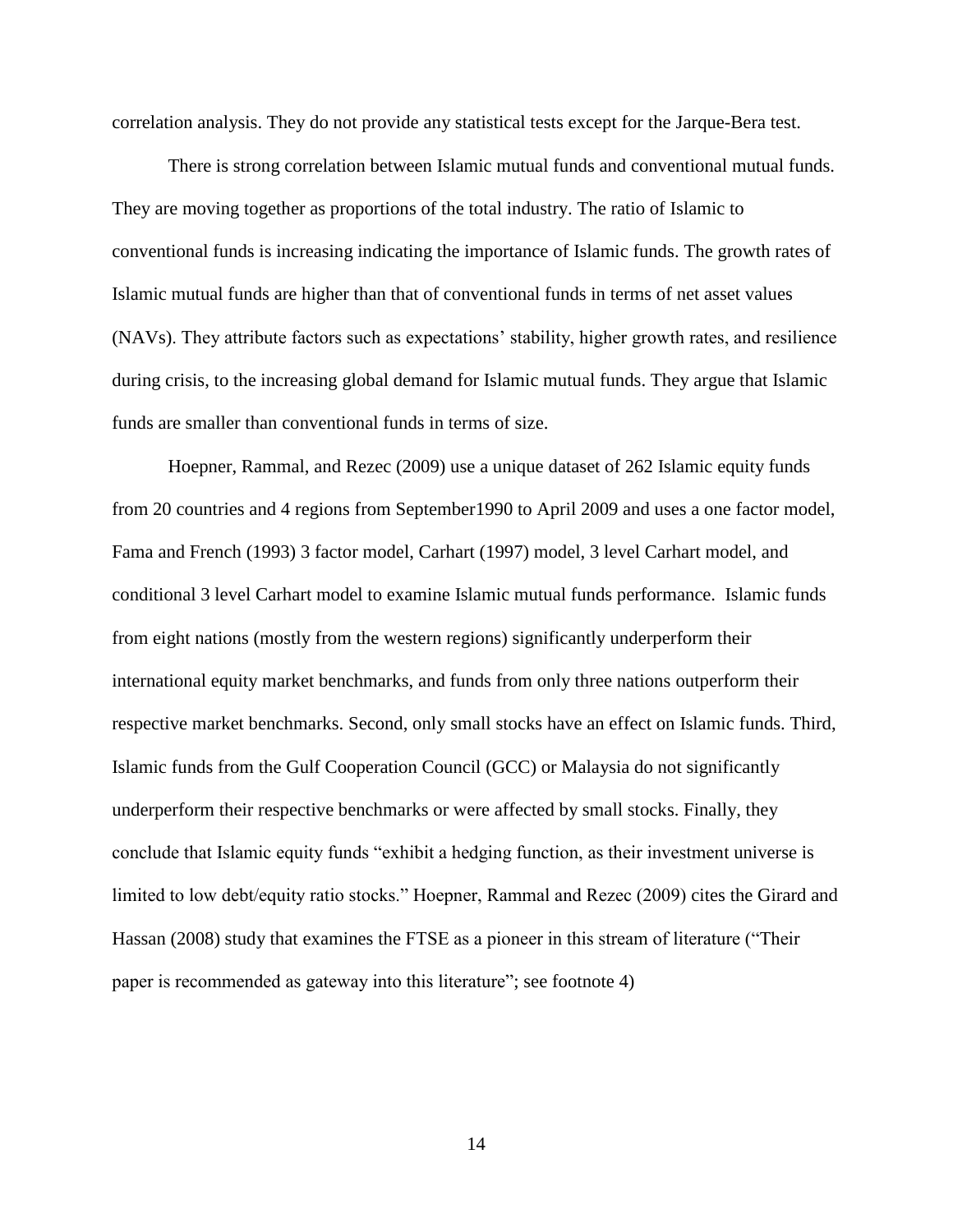#### **4. Data**

 $\overline{a}$ 

The DJIM follows Islamic investment guidelines by tracking Shariah compliant stocks from around the world. Stocks incompatible with Shariah law are associated with alcohol, porkrelated products, conventional financial services (banking, insurance, etc.), entertainment (hotels, casinos/gambling, cinema, pornography, music, etc.), tobacco manufacturers, or defense and weapons companies. The remaining stocks are tested according to three "filters" designed to remove those with unacceptable financial ratios — i.e., total debt divided by trailing 12-month average market capitalization must be less than 33 percent, the sum of company's cash and interest-bearing securities divided by the trailing 12-month average market capitalization must be less than 33%, and accounts receivable divided by the trailing 12-month average market capitalization must be less than 45%.

The index's weighting scheme follows a free-floating market capitalization and is reviewed quarterly. The Islamic market family comprises nearly 50 indexes on blocks, markets and sectors. Not all series have been introduced at the same time. While the oldest series date from January 1996 in Reuters, most series were introduced between 1998 and 2003. Our study focuses on the older set of broad indexes which are the Dow Jones Islamic Market World Developed Index, the Dow Jones Islamic Market World Emerging Markets Index, the Dow Jones Islamic Market U.S. Index, the Dow Jones Islamic Market Europe Index, the Dow Jones Islamic Market Asia/Pacific Index, the Dow Jones Islamic Market Canada Index, and the Dow Jones Islamic Market U.K. Index.<sup>3</sup>

<sup>&</sup>lt;sup>3</sup> The Dow Jones Islamic Market Japan Index is not included as the series starts as of 1998 in Reuters.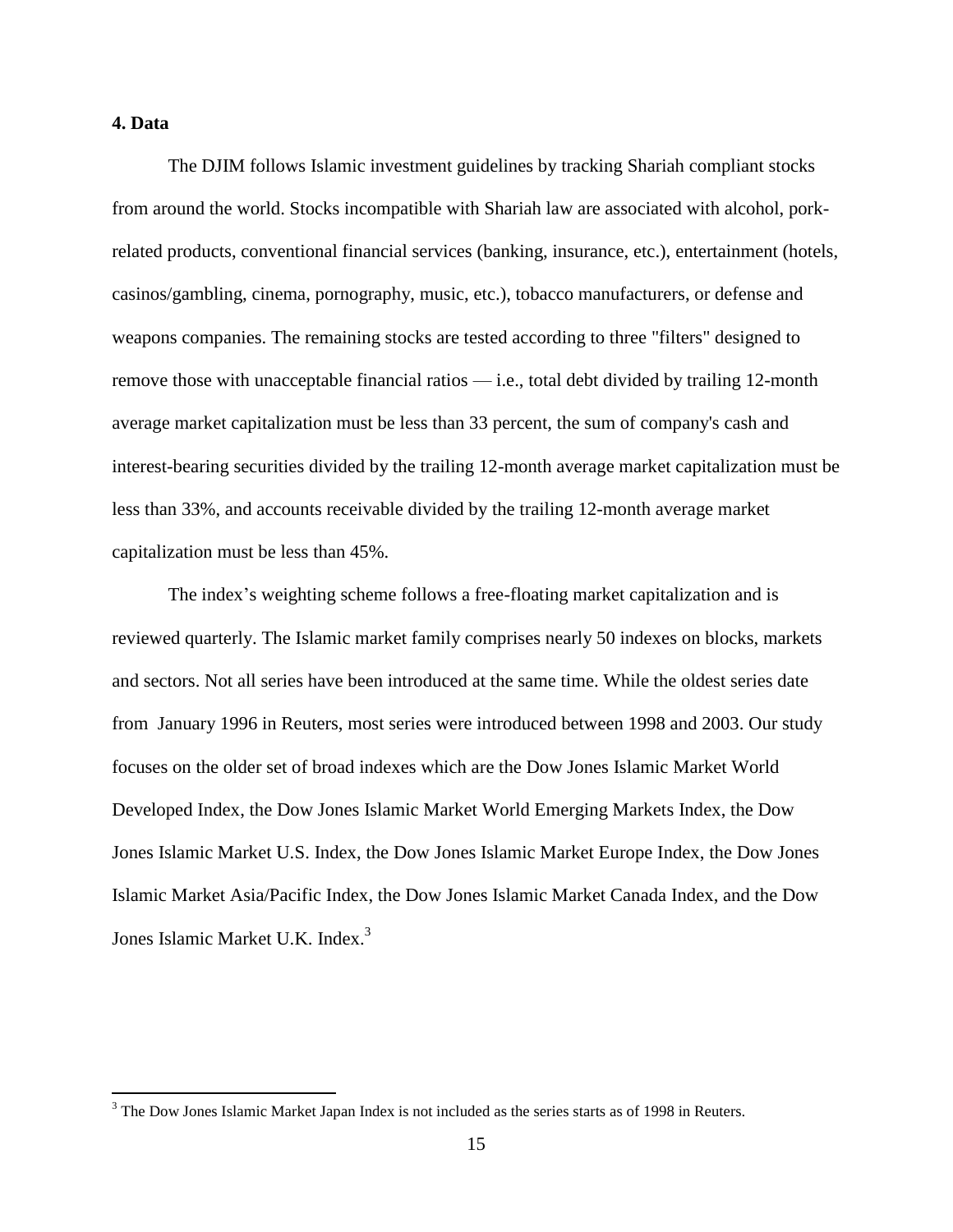Using Reuters, we select Dow Jones Islamic indexes and corresponding Morgan Stanley Capital International (MSCI) indexes that do not explicitly claim to use Islamic screening.<sup>4</sup> Our study uses closing prices and monthly returns on seven Islamic indexes (Dow Islamic Canada, Dow Islamic United Kingdom, Dow Islamic United States, Dow Islamic Asia Pacific Developed, Dow Islamic Europe Developed, Dow Islamic Emerging Markets and Dow Islamic World Developed Markets), seven corresponding non-Islamic indexes (MSCI Canada, MSCI United Kingdom, MSCI United States, MSCI Asia, MSCI Europe Developed, MSCI Emerging Markets and MSCI developed markets), and the MSCI All Country (MSCI AC) World Index. The sample period starts in January 1996 and ends in December 2005 (120 data points for the full period). It is further broken down into two sub-periods: January 1996 to December 2000 (60 data points; bull period) and January 2001 to December 2005 (60 data points; bear period). We have divided the sample period into two periods to examine the performance differences during bull and bear periods. Similar division has been done by Hussein (2004) and Hussein (2005).

The MSCI AC World Index is used as a buy-and-hold factor representing the broad stock market index. Since the small-versus-big (SMB), high book-to-price ratio (HML) and momentum (MOM) factors of Fama and French (1993) and Carhart (1997) are not directly available for the world market, we follow the methodology of Bauer, Koedijk, and Otten (2005) to construct a world version for each of the three factors—i.e., using all stocks of the Worldscope/Datastream<sup>5</sup> universe, the SMB factor is computed by taking each month the difference between the return of a lower quintile and higher quintile size-sorted value weighted

 $\overline{a}$ 

<sup>&</sup>lt;sup>4</sup> Dow is not the only provider of "Islamic" indexes. FTSE also has several indexes that screen for the "Islamic constraint," however the series are not available in Reuters prior to 1999. As for the "non-Islamic" corresponding benchmarks, we also considered series other than MSCI which are more closely related to the Dow Islamic indexes — i.e., the Dow Global and Dow Stoxx series. Unfortunately, the emerging market series were only introduced in 2002. Furthermore the Stoxx series are only available in Reuters as of 2003 and do not specifically include emerging market series. Consequently, we chose the MSCI series which provide us with more history.

<sup>&</sup>lt;sup>5</sup> We limit our sample to (1) firms with a market capitalization greater than \$25 million, and (2) firms for which market capitalization and book value data are available.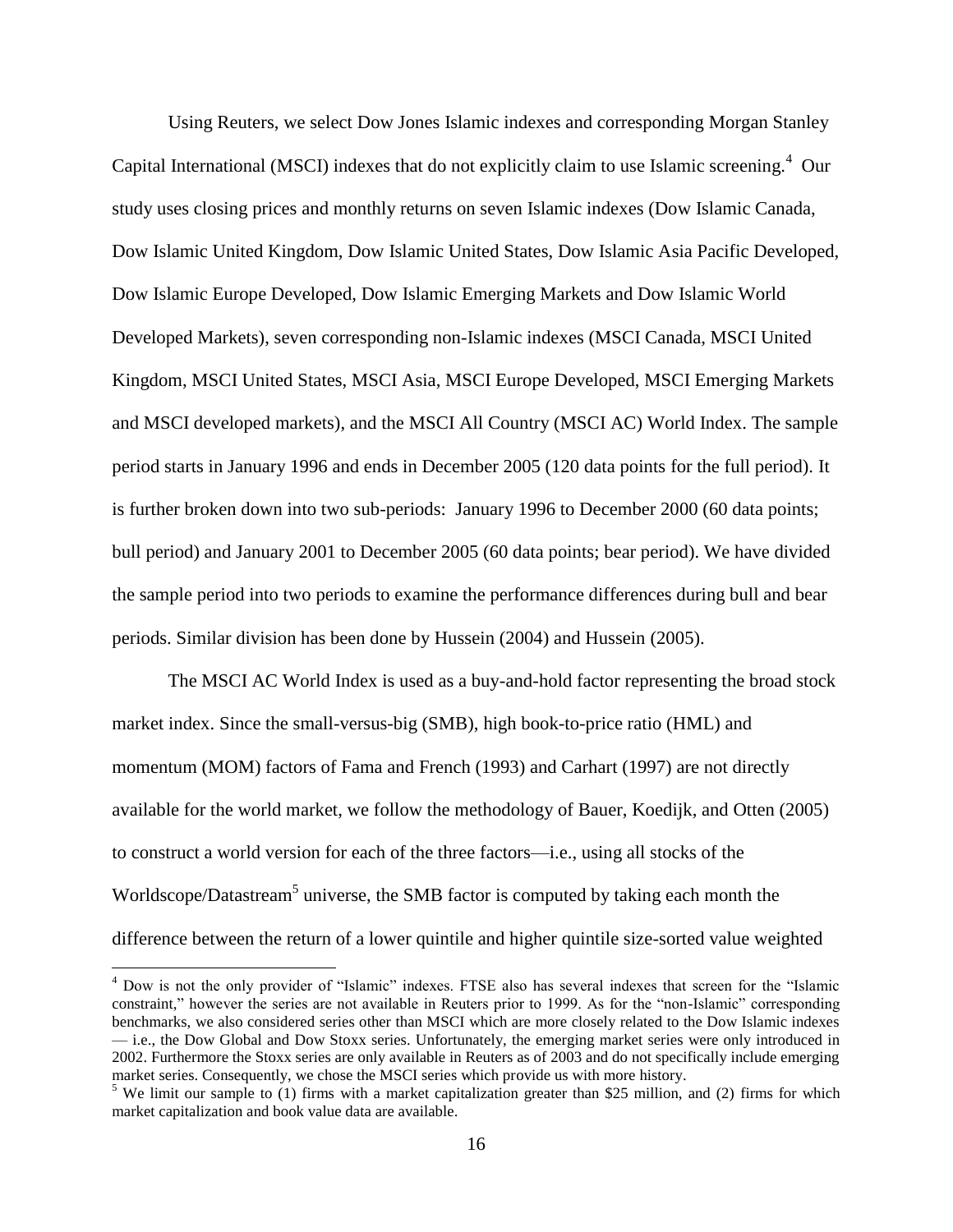portfolios, the HML factor is computed each month by taking the difference between the return of the top 30 percent and bottom 30 percent book-to-market-value-sorted value weighted portfolios, the MOM factor is computed by taking each month the difference of the return of the top 30 percent and bottom 30 percent 12-month-return value weighted portfolio.

Other data are retrieved from the International Country Risk Guide (ICRG) and Datastream. We use local and global variables similar to those used in Sanders and Walter (2002). For instance, local risk factors (lagged 1 month) are the gross domestic product (GDP) growth, short term interest rates, the inflation rate, the change in industrial production and the change in political, economic and financial risk ratings.<sup>6</sup> Global factors (lagged 1 month) are the world GDP growth, world inflation, change in world industrial production, the U.S. maturity spread, the change in the price of oil, and the U.S. default spread.<sup>7</sup>

#### **5. Methodology**

 $\overline{a}$ 

#### **5.1 Performance measures**

In addition to the Sharpe and Treynor ratio, we assess the alpha of an index as compared to the world benchmark from the following equation (Jensen, 1968):

$$
R_{it} - Rf_t = \alpha_i + \beta_{i,1,0}(R_{mt} - Rf_t) + \varepsilon_{it}
$$
\n(1)

where  $R_{i,t}$  is the return of index i over period t;  $R_{f,t}$  is the risk-free security for period t proxied

by the 1-month U.S. Treasury rate;  $R_{m,t}$  is the return on the MSCI AC World Index for period t;

<sup>&</sup>lt;sup>6</sup> For Canada, the United Kingdom, and the United States, we use series of GDP growth, short term interest rates, local inflation factors, local industrial production and the change in political, economic and financial risk ratings available in the ICRG database and the international financial statistics database of the International Monetary Fund (IMF). For Asia Pacific, Emerging and Europe, we use the change in political, economic and financial risk ratings, inflation factors, and short term interest rates (for Europe only). For the World Developed series, obviously no local factors are used.

<sup>7</sup> WDCONPRCF, WDGDP…D, USGBOND, USINTER3, FRCBAAA, and FRCBBAA are Datastream's mnemonics for the world consumer price index, world GDP, long term U.S. interest rates, short term U.S. interest rates, Moody's AAA, and Moody's BBA series, respectively. The price of oil series and the world industrial production series are obtained from the international financial statistics database of the IMF.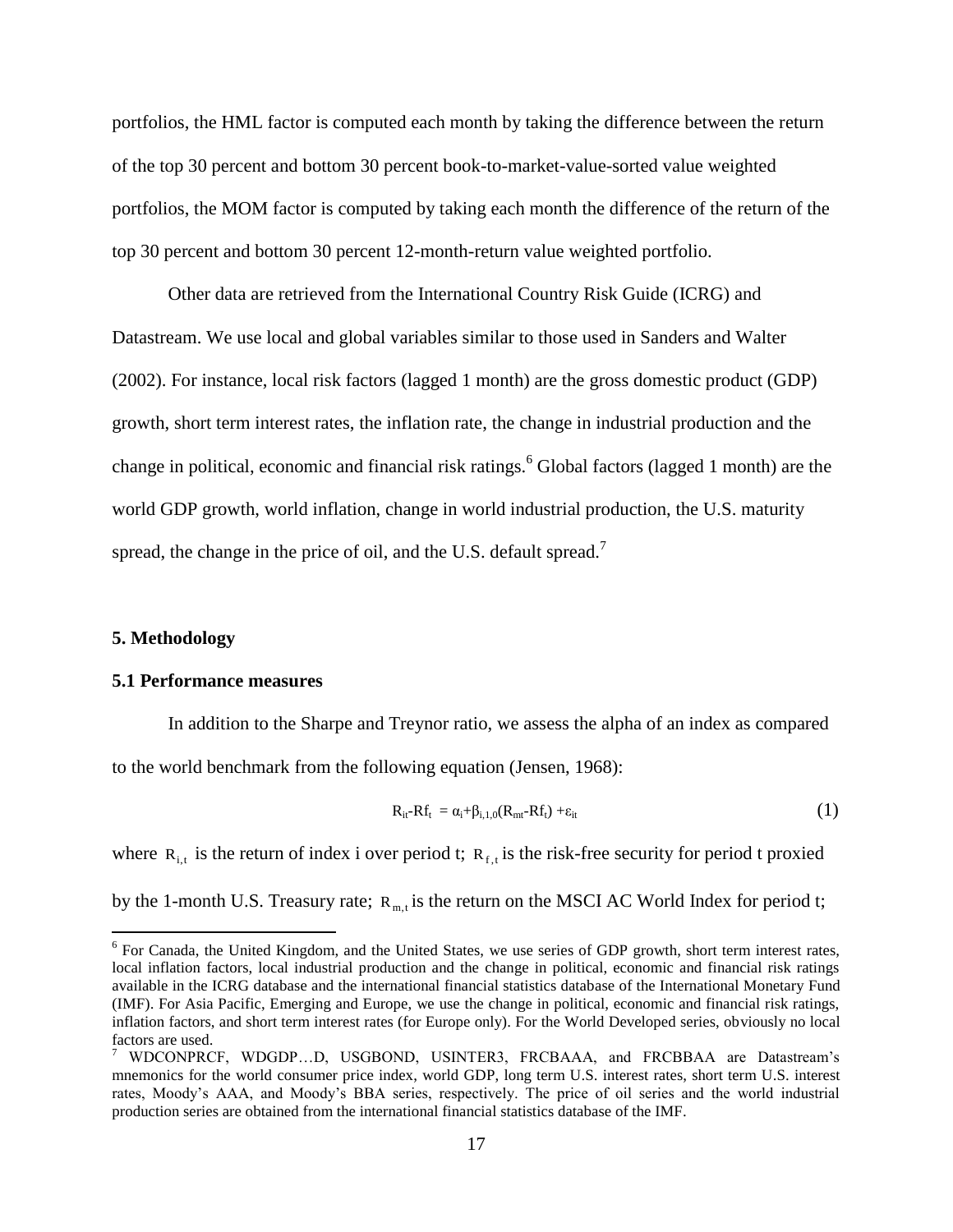is the beta of index i;  $\alpha_i$  is the alpha of the index; and  $\varepsilon_{i,t}$  is the random error for index i over period t with an expected value of zero.

If "alpha" is positive (negative), then the index is comprised of outperforming (underperforming) stocks. Fama (1972) shows that the selectivity component of a portfolio's performance usually comes at the expense of some diversification. He provides a methodology to measure diversification (the added return necessary to justify any loss of diversification in a portfolio) and net selectivity (the additional return from outperforming stocks net of the additional cost for incomplete diversification). Fama relates selectivity, net selectivity and diversification as follows:

$$
\alpha = (R_{i,t} - R_{f,t}) - \beta_i (R_{m,t} - R_{f,t}) = \left(\frac{\sigma_{i,t}}{\sigma_{m,t}} - \beta_i\right) \times (R_{m,t} - R_{f,t}) + (R_{i,t} - R_{f,t}) - \frac{\sigma_{i,t}}{\sigma_{m,t}} (R_{m,t} - R_{f,t})
$$
\n
$$
= \text{Selectivity} \qquad = \text{Diversification} + \text{Net Selectivity}
$$
\n(2)

where  $\sigma_{i,t}$  is the standard deviation of index i over period t. Other notations are the same as for equation 1.

#### **5.2 Controlling performance for style and time variability**

Carhart (1997) proposes an attribution model that extends CAPM by including Fama and French (1993 and 1996) size and value factors, and a momentum factor that captures the Jegadeesh and Titman (1993) momentum anomaly. The resulting model is a 4-factor market equilibrium model, where the coefficient associated with each factor provides an indication of the style focus of a portfolio. This model is believed to improve average CAPM pricing errors and is formally described as follows:

$$
R_{it} - Rf_t = \alpha_i + \beta_{i,1,0}(R_{mt} - Rf_t) + \beta_{i,2,0}HML_t + \beta_{i,3,0}SMB_t + \beta_{i,4,0}MOM_t + \epsilon_{it}
$$
 (3)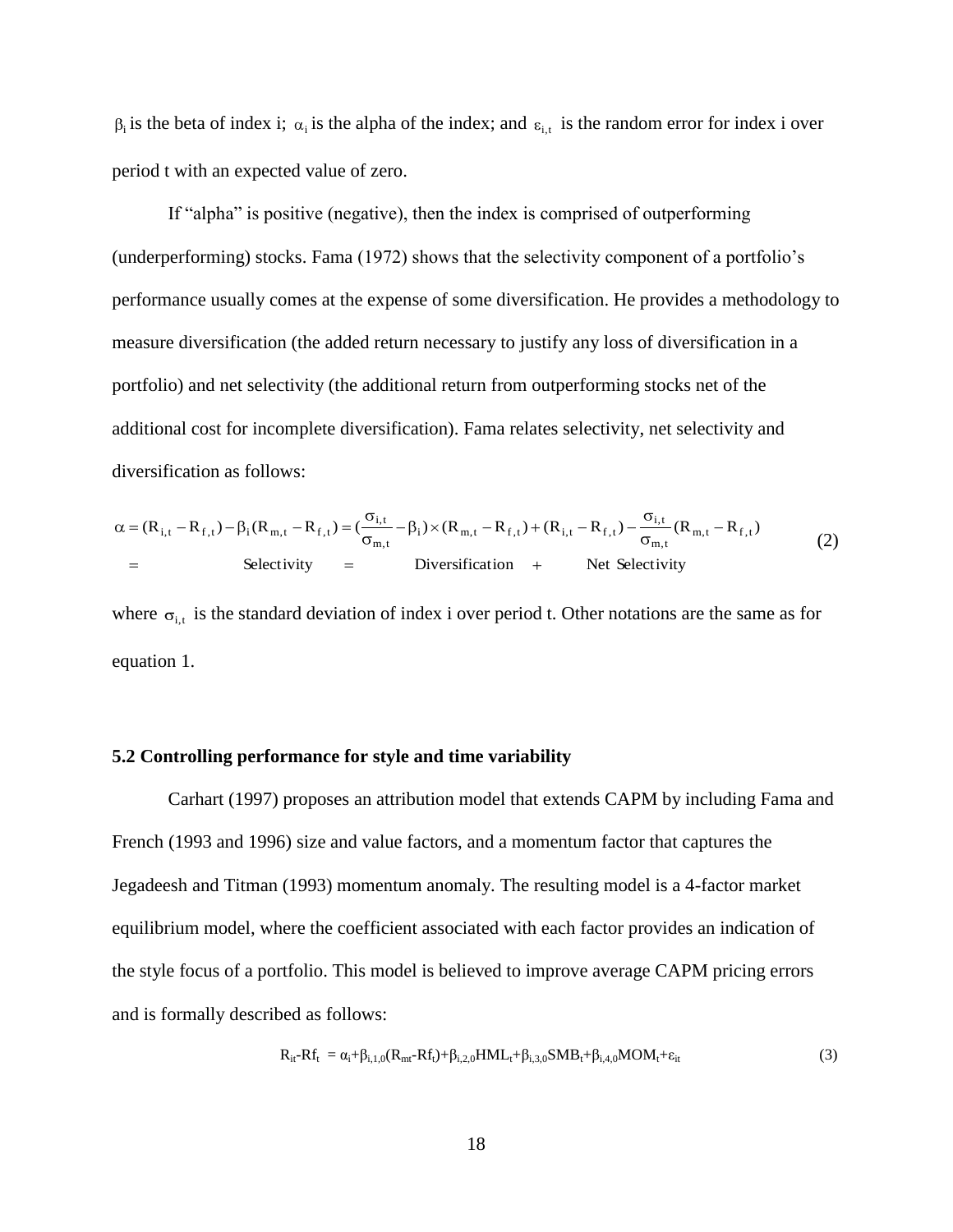where  $SMB<sub>t</sub>$  is the difference in return between a small cap portfolio and a large cap portfolio at time t,  $HML<sub>t</sub>$  is the difference in return between a portfolio of high book-to-market stocks and one of low book-to-market stocks at time t, and  $MOM<sub>t</sub>$  is the difference in return between a portfolio of past 1 month winners and a portfolio of past 12 month losers at time t.

Since risks vary over time (Chen and Knez, 1996; and Ferson and Schadt, 1996), the estimation of alphas in equations 1 and 3 are likely unreliable. Thus, we consider a conditional performance measurement by including a vector of lagged global and local instruments  $(Z_{t-1})$  to allow for Carhart Model's betas to vary over time in a linear fashion, i.e.,

$$
\beta_{i,k,t} = \sum_{k=1}^{n} \beta_{i,k,0} + \sum_{k=1}^{n} B_{i,k} Z_{t-1}
$$
 (4)

where  $B_i$  is a vector of response coefficients of the conditional betas with respect to the instruments in  $Z_{t-1}$ . Then, the conditional Carhart equation to be estimated then becomes

$$
R_{it} - Rf_t = \alpha_i + \beta_{i,1,0}(R_{mt} - Rf_t) + \beta_{i,2,0}HML_t + \beta_{i,3,0}SMB_t + \beta_{i,4,0}MOM_t
$$
  
+Z\_{t-1}[B'<sub>i,1</sub>(R<sub>mt</sub>-Rf\_t)+B'<sub>i,2</sub>HML<sub>t</sub>+B'<sub>i,3</sub>SMB<sub>t</sub>+B'<sub>i,4</sub>MOM<sub>t</sub>] + \varepsilon\_{it} (5)

As for the instruments in  $Z_{t-1}$ , we use local and global variables similar to those used by Sanders and Walter (2002). Local risk factors (lagged 1 month) are the GDP growth, short term interest rates, and the change in political, economic and financial risk ratings. Global factors (lagged 1 month) are MSCI AC World Index dividend yield, world GDP growth, world inflation, U.S. maturity spread, change in the price of oil, and the U.S. default spread.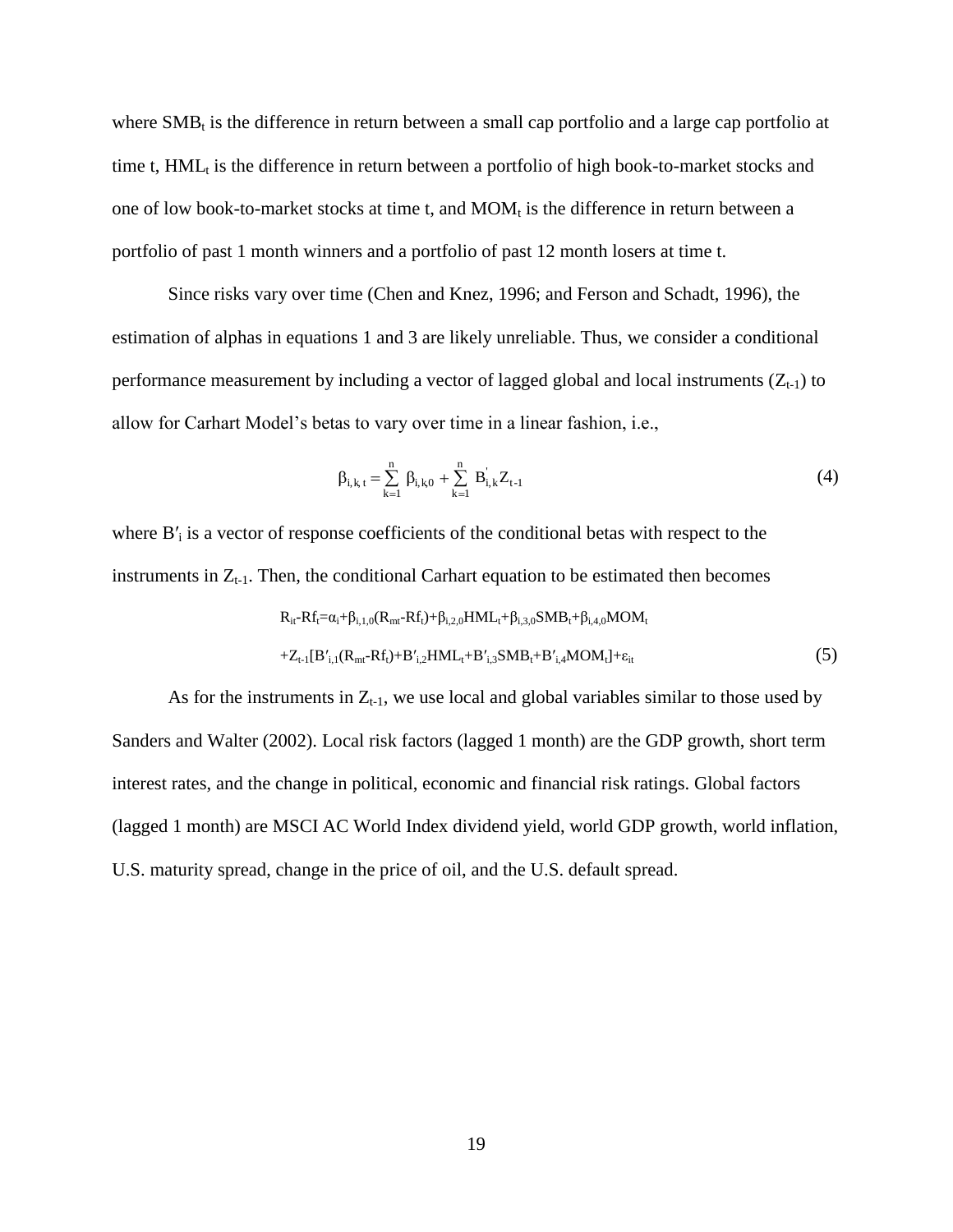#### **5.3 Measuring the benefit of a portfolio constructed with Islamic indexes**

We investigate cointegration using stock index price levels for all of the indexes during each period. We conduct Johansen cointegration tests to determine long term relationships between the markets.<sup>8</sup> Considering a VAR of order p:

$$
y_{t} = A_{1}y_{t-1} + ... + A_{p}y_{t-p} + \theta + \varepsilon_{t}
$$
 (6)

where  $y_t$  is a k vector of non-stationary, I(1) variables;  $\theta$  is a deterministic term; and  $A_t$  are (n x n) matrices. Equation (1) can be rewritten as:

$$
\Delta y_t = \Pi_p y_{t-p} + \sum_{i=1}^{p-1} \Gamma_i \Delta y_{t-i} + \varepsilon_t
$$
\n(7)

where  $\Pi_p$  is the impact matrix and associated changes in price,  $\Delta y_t$ , to prices,  $y_{t-p}$ , p periods earlier. Johansen's method is used to estimate the matrix  $\Pi_{p}$  with a reduced rank r and then it tests if the restriction implied by the reduced rank of  $\Pi_p$  can be rejected. Lags, trend specifications and cases are established using the Akaike Info Criterion  $(AIC)^{9}$ . Likelihood ratio<sup>10</sup> is used as a trace statistic to determine whether cointegration (reduction to r of  $\Pi_{\rm p}$ ) between the two non-stationary variables is significant and how many cointegration equations are significant. Significance is set by the critical values reported in Osterwald-Lenum (1992).

### **6. Results**

 $\overline{a}$ 

<sup>10</sup> The determination of the rank of  $\Pi_p$  is solved by determining the number of eigenvalues  $(\hat{\lambda}_i)$  of  $\Pi_p$  that are statistically different from zero. The trace test statistic is calculated as follows:  $-T\sum_{i=1}^{n} \ln(1-\hat{\lambda}_{i})$  $\sum_{r=1}^{n} \ln(1-\hat{\lambda}_i)$  where T is the number of observations, and r is the number of cointegrating vectors.

 $8$  In cointegration theory (Engle and Granger, 1987), if non-stationary variables do not drift apart from each other, there is a long-term linkage between those variables; it is often seen as a test of cross-border equity market efficiency.

<sup>&</sup>lt;sup>9</sup> We evaluate model selection criteria in terms of consistency. As we cannot know the true data generating process, the most asymptotically efficient model selection criterion is the Akaike Info Criterion.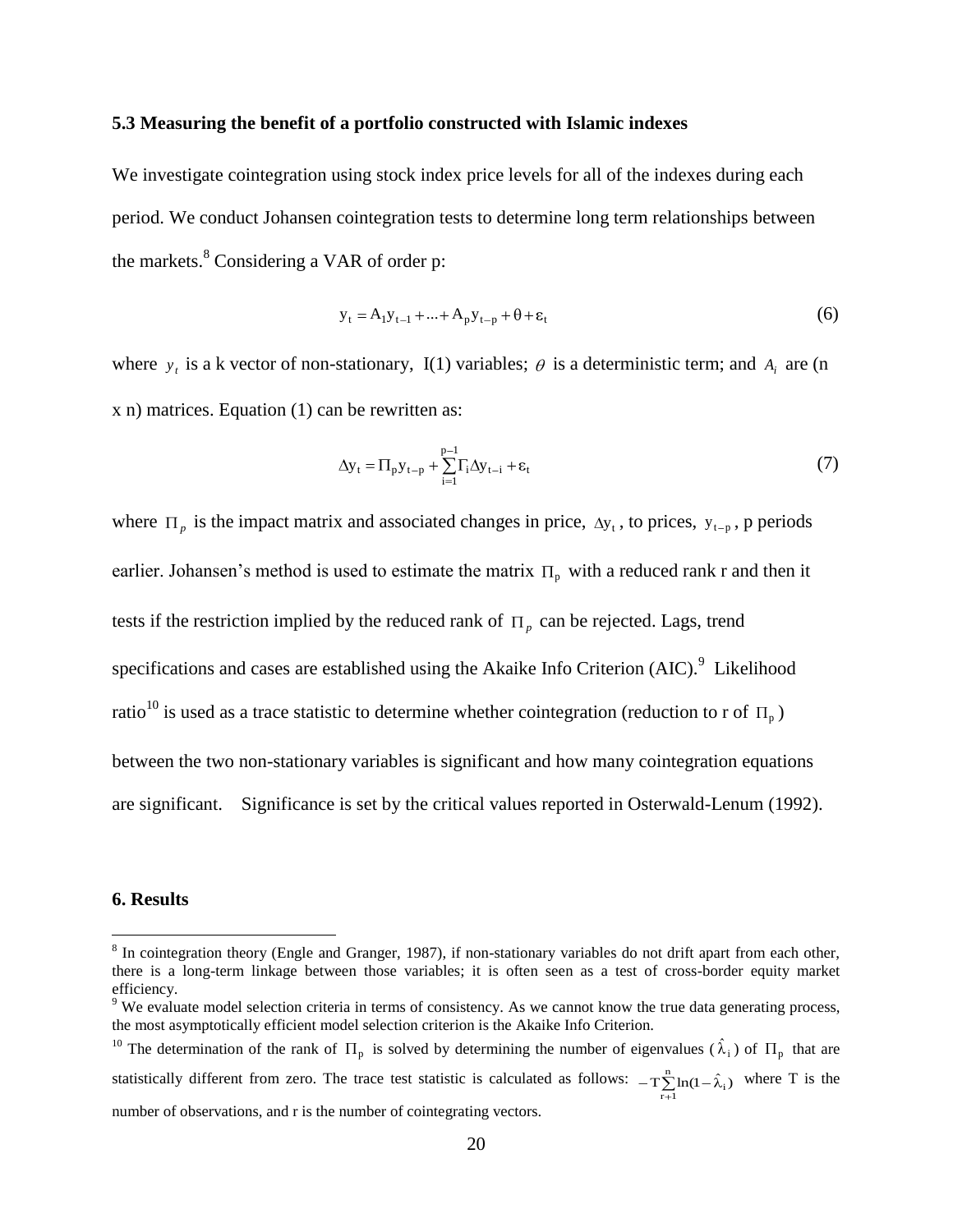#### **6.1 Descriptive statistics, Sharpe, Treynor, selectivity and net selectivity**

Table 1 shows each index's descriptive statistics and performance measures for the overall period in Panel A (1996-2005), the first sub-period in Panel B (1996-2000), and the second sub-period in Panel C (2001-2005).

During the overall period, Islamic indexes return on average 7.04 percent per annum as compared to 5.34 percent for MSCI indexes. Also, Islamic series are less risky than MSCI indexes with 17.52 percent standard deviation per annum as compared to 18 percent per annum. Furthermore, Islamic indexes are somewhat correlated with their peers (0.78), but less correlated with the MSCI AC World Index (average correlation of 0.69 with MSCI AC World) than with the MSCI indexes (average correlation of 0.87 with MSCI AC World). This translates into a lower beta with the world (0.79) as compared to MSCI indexes (1.03).

Overall Sharpe and Treynor ratios indicate that Islamic indexes outperform their non-Islamic peers. More specifically, the Islamic indexes offer an average of 205 basis points of excess performance as compared to MSCI indexes. Interestingly, Islamic indexes are less diversified than their peers — i.e., the cost of diversification is 31 basis points above the average MSCI index. On a diversification-adjusted basis, all Islamic indexes outperform MSCI indexes by 174 basis points over the last 118 months.

During the first period, Islamic indexes return on average 13.51 percent per annum as compared to 8.27 percent per annum for MSCI indexes. Equivalently, the average cumulated return for the Islamic indexes is 25.32 percent above the MSCI indexes average. Furthermore, the Islamic indexes are not as risky as corresponding MSCI indexes (average standard deviation of 17.51 percent per annum versus 18.6 percent per annum). Islamic indexes are strongly correlated with their peers (average of 0.71) but less correlated with the MSCI AC World Index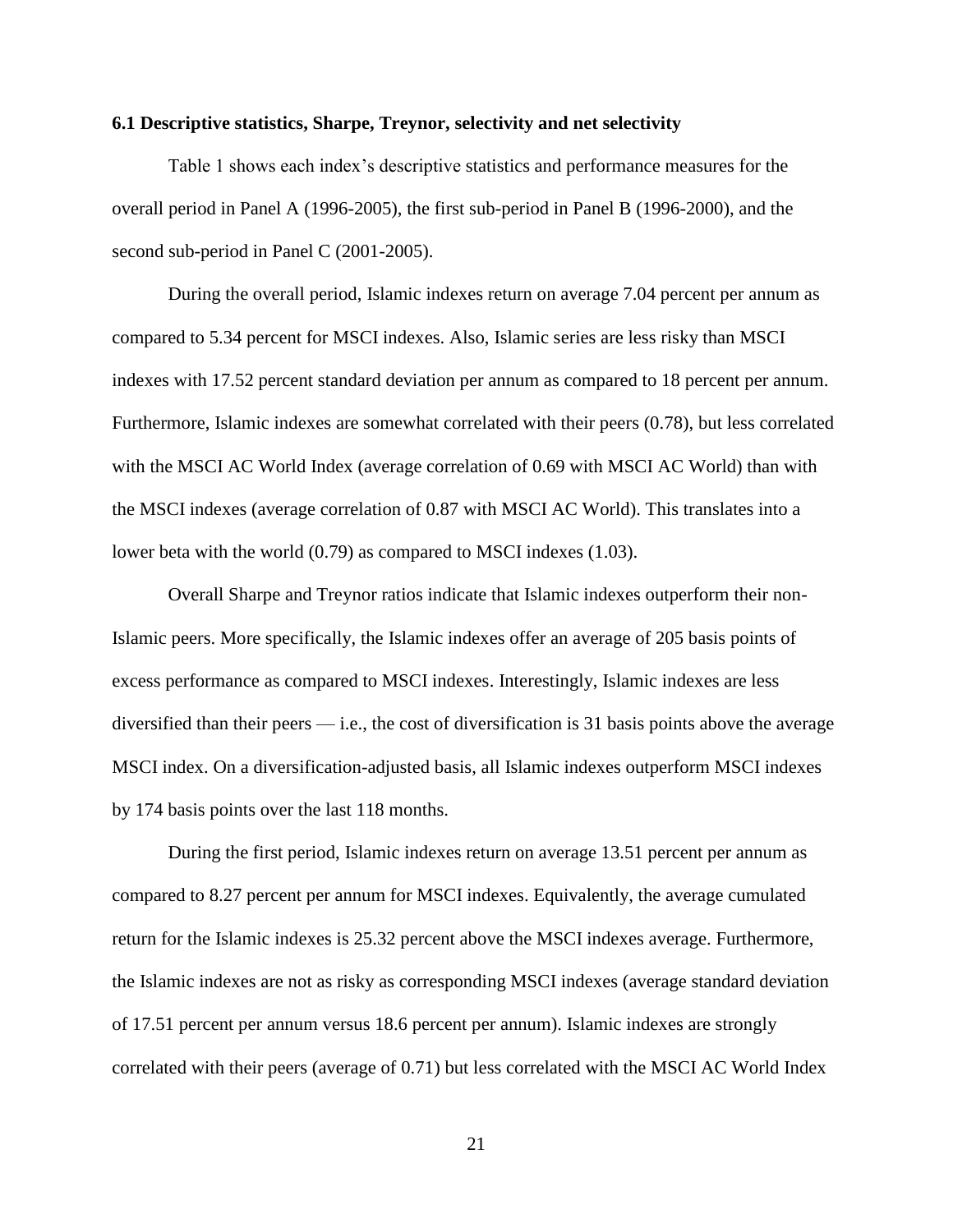than other indexes (average of 0.61 versus 0.86). Hence, they have lower betas (average of 0.71) than MSCI indexes (average of 1.06).

Sharpe and Treynor ratios indicate that Islamic indexes outperform their non-Islamic peers. More specifically, the Islamic indexes offer an average of 728 basis points of excess performance compared with MSCI indexes. Islamic indexes are less diversified than their peers — i.e., the cost of diversification is 162 basis points above the average MSCI index. On a diversification-adjusted basis, all Islamic indexes outperform MSCI indexes by 566 basis points over the first 59 months of our sample.

During the second period**,** Islamic indexes return on average 0.58 percent per annum as compared to 2.42 percent per annum for MSCI indexes. The average cumulated return for the MSCI indexes is 9.61 percent above the average of the Islamic indexes over the most recent 59 months and the Islamic indexes are as risky as corresponding MSCI indexes (MSCI and Dow Islamic series average 17.2 percent standard deviation per annum). Islamic indexes are more correlated with their peers (average of 0.83) and somewhat correlated with the MSCI AC World (average of 0.76 versus 0.90). This translates into lower beta (average of 0.85) as compared to MSCI indexes (average of 1.01).

Sharpe and Treynor ratios indicate that Islamic indexes underperform their non-Islamic peers for this period. More specifically, the MSCI indexes offer an average of 231 basis points of excess performance as compared to the Dow Islamic indexes. Islamic indexes are still less diversified than their peers — i.e., the cost of diversification is 48 basis points above the average MSCI index. On a diversification-adjusted basis, Islamic indexes underperform MSCI indexes by an average 185 basis points over the last 59 months of the sample.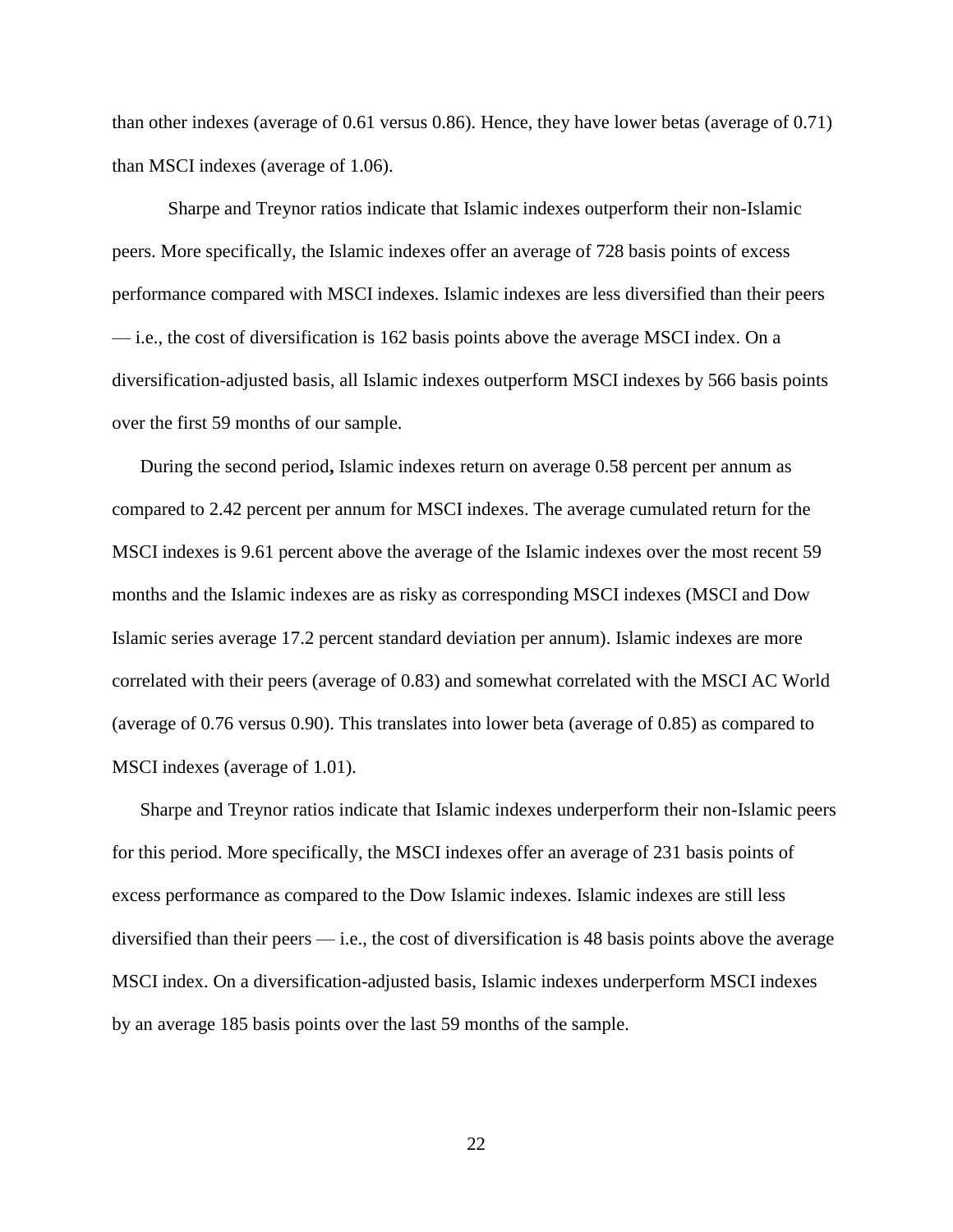Such results from Sharpe and Treynor measures are expected as both qualitative and quantitative screening of DJIM indices formation shrinks the investment universe for deriving the full benefits of portfolio diversification. These results are consistent with other studies of Islamic investment performance behavior. However, results based on such measures only will be misleading as these measure do not fully capture the restrictions imposed on portfolio formation by Islamic law. So, we turn to more sophisticated performance and asset pricing methods to study their performance and asset pricing behavior.

#### **b. Results from multifactor tests**

Results from multifactor tests are shown in Table 2. Results are broken down into three panels: Panel A (1996-2005) is the overall period, Panel B (1996-2000) is the first sub-period, and Panel C (2001-2005) is the second sub-period. While column 2 repeats the unconditional alphas from Table 1, the style-adjusted unconditional alphas are in column 4 and the styleadjusted conditional alphas are in column 10.

Table 2, Panel A (overall period) shows an increase in average adjusted R-squared for the modeling of Islamic indexes risk premiums using a conditional multi-factor model (0.66), as compared to the 1-factor CAPM model (0.48) and the 4-factor model (0.55). The same observation can be made for the MSCI series (adjusted R-squared are 0.83, 0.78, and 0.77 for the conditional 4 factor model, the unconditional 4 factor model and the CAPM, respectively). Thus, the conditional Carhart model is better at explaining index returns, and reveals the series' exposures to global and local factors, indicating strong time variation in betas. More specifically, the hypothesis of constant betas can be rejected at the 1 percent level in all series – i.e., at least one of the four conditional betas has significant Wald test statistics. Looking at the difference in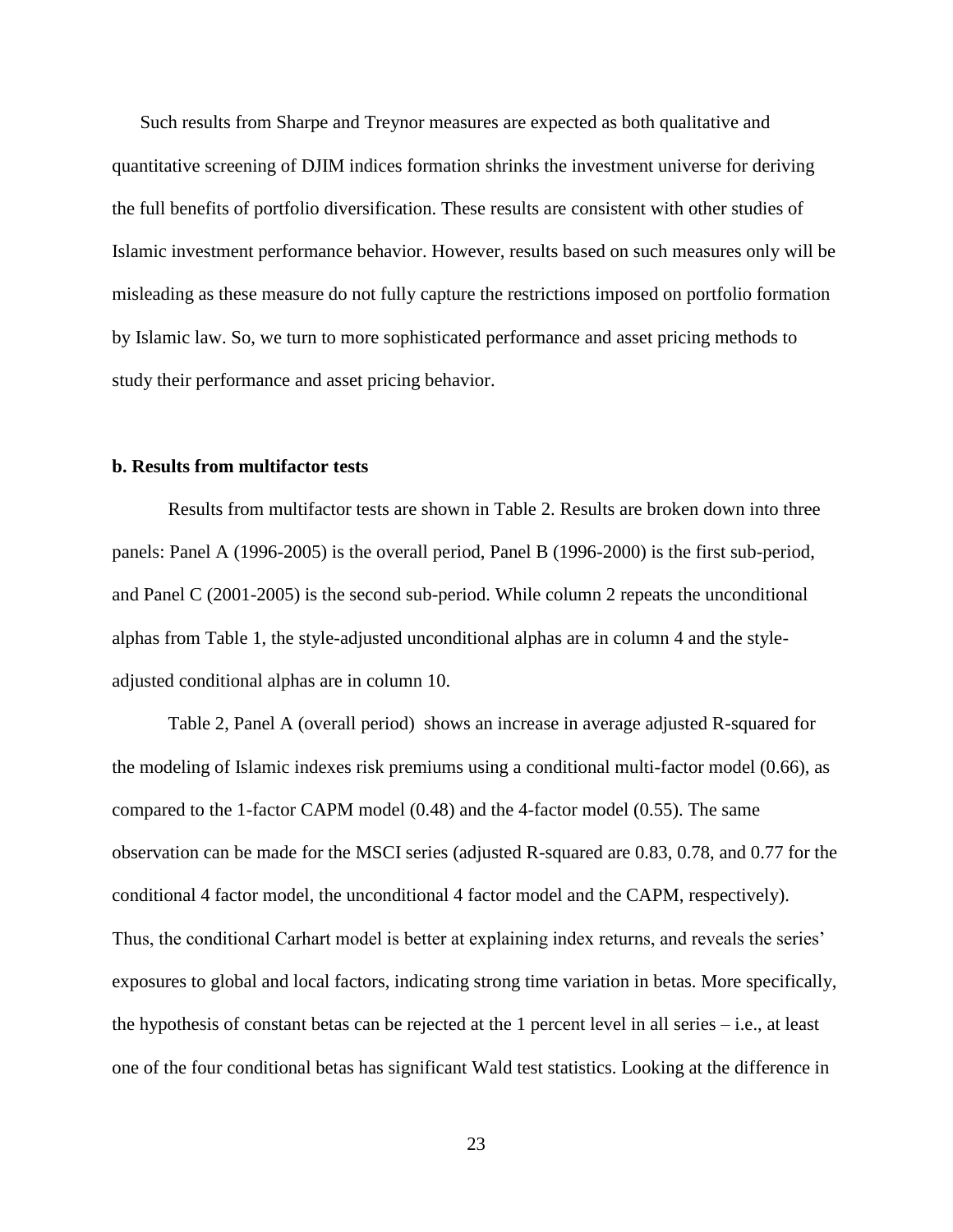unconditional and conditional alphas, Islamic indices have weakly outperformed MSCI indices during the period of study. Indeed, after controlling for market risk, size, book-to-market, momentum, local and global factors, the difference in return between Islamic and conventional indices is positive but rarely significant (MSCI US, MSCI Asia Pacific, and Dow Islamic Asia Pacific are the only series with alphas statistically different from zero).

Interestingly, the negative correlation with the HML factor reveals that Islamic indices contain more growth stocks, while non-Islamic indices have a positive correlation with the HML factor and are therefore more invested in value stocks.<sup>11</sup> The exclusion of value sectors like chemical, energy and basic industries could be the reason for this higher proportion of growth stocks exposure in Islamic indices—i.e., ethical portfolios are often underweighted in companies with higher environmental risk.

Both types of indices have, on average, a positive correlation with the returns of a portfolio of small caps. In addition, Islamic series show a greater sensitivity to the SMB factor than MSCI series, indicating that the Dow Islamic indices are comprised of smaller firms than the MSCI series.

Table 2, Panel B also shows an increase in average adjusted R-squared for the modeling of Islamic and conventional indices risk premiums using a conditional multifactor model, as compared to the unconditional models. Thus, the conditional model is better at explaining index returns with global and local factor exposure (again, the null hypothesis of constant betas can be rejected at least at the 1 percent level for all series), indicating strong time variation in betas. As in table 2A, Islamic indices have a growth stock and momentum focus, while conventional indices are positively correlated with a value portfolio. Finally, the difference in return between Islamic and conventional funds increases with the inclusiveness of the model, and 6 out of the 14

 $\overline{a}$ 

 $11$  Bauer, Koedijk, and Otten (2005) reported similar results for international socially responsible mutual funds.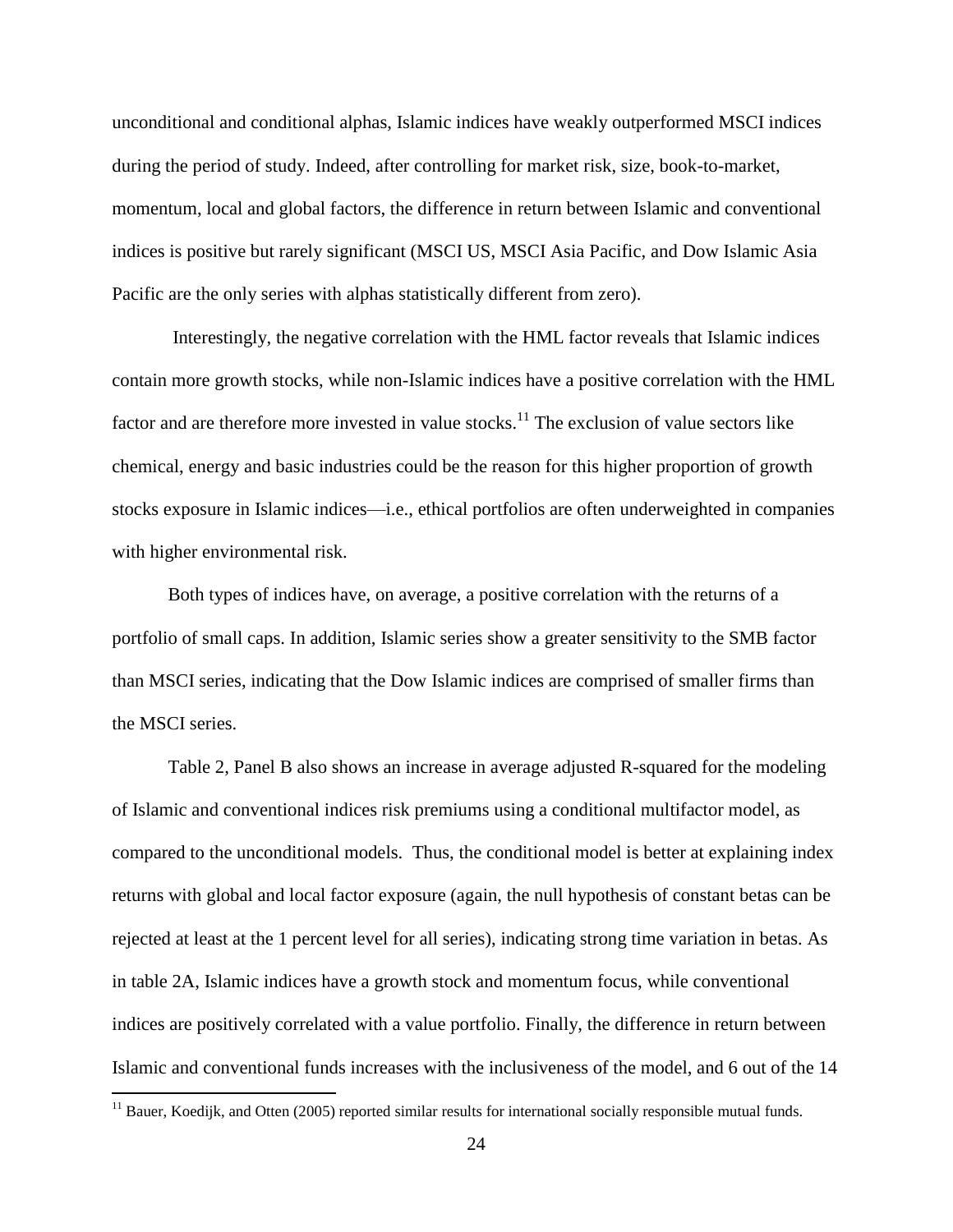alphas are statistically significant—i.e., this is the case for the Dow U.K. Islamic, MSCI U.S., Dow U.S. Islamic, MSCI Asia Pacific, and Dow World Developed Islamic series. The overall convincing superior performance of the Islamic series as compared to the conventional series is likely period-specific since growth stocks outperformed value stocks from 1996 to  $2000$ .<sup>12</sup>

As shown in Table 2, Panel C, the conditional multifactor model has a higher average Rsquared, as compared to the unconditional models. As in Table 2A and 2B, the conditional Carhart model is better at explaining Islamic and conventional index returns (again, the hypothesis of constant betas can always be rejected). Additionally, the difference in conditional alphas between MSCI and Islamic indexes increases from those observed with the unconditional CAPM. Indeed, after controlling for market risk, size, book-to-market, momentum and local and global factors, Islamic series underperform conventional indices; although, since only one alpha (Dow Islamic Asia Pacific) is significantly different from zero, it is difficult to conclude on the definite superiority in performance of one set of indices as compared to the other.

One reason behind the observed underperformance of the Islamic series is likely period specific and can be attributed to their growth focus relative to conventional indices. That is, if growth stocks fared well as compared to value stocks during the 1996-2000 period, portfolios with a growth focus considerably suffered during the  $2001-2005$  period.<sup>13</sup>

Our results are generally consistent with previous studies. Like Hassan, Antoniou and Paudyal (2005), an Islamic investor does not necessarily suffer from low return by following his or her religious restrictions in stock investing. However, we divide the sample into bull and bear

 $\overline{a}$ 

 $12$  For instance, the MSCI AC World Growth index outperformed the MSCI AC World Value by an average of 290 basis points per annum from January 1996 to December 2000.

<sup>&</sup>lt;sup>13</sup> For instance, the MSCI AC World Growth index underperformed the MSCI AC World Value by an average of 440 basis points per annum from January 2001 to December 2005.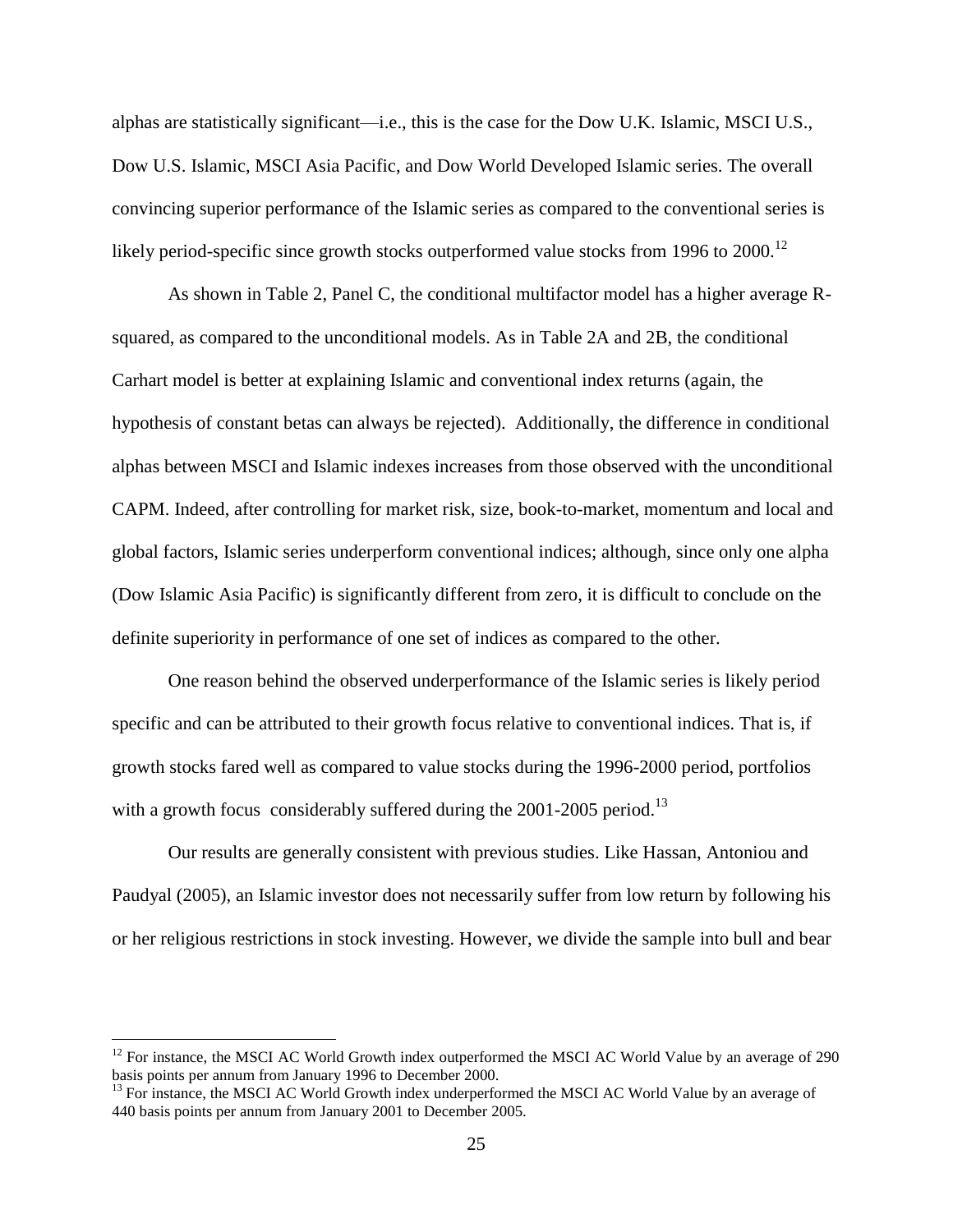periods to see if the performance matrices of Islamic and conventional indices differ from each other. We also use a longer data period to capture such differences.

#### **c. Diversification analysis**

The multivariate cointegration analysis suggests that both the Islamic and conventional groups are poorly integrated for the overall period. However, there seems to be some strong common stochastic trends in both groups during the first period (at most two significant cointegrating equations). For the second period, the Islamic group remains somewhat cointegrated while the non-Islamic group shows little evidence of common stochastic trends. These findings are illustrated in Figure 1 where an efficient set is created for each group for the overall period (Panel A), the first sub-period (Panel B) and the second sub-period (Panel C). Panels A and C clearly show a net advantage of allocating among Islamic indexes as compared to conventional indexes. However, the situation is reversed in the later period; the Islamic indexes provide a less efficient mix than the MSCI indexes. Again, as for the analysis of the performance of each index, we cannot see much difference between Islamic and non-Islamic series either as standalone assets or as an asset class. Our results seem to point to a recent underperformance of the Islamic group as compared to the more conventional MSCI indexes.<sup>14</sup>

#### **6. Summary and conclusions**

 $\overline{a}$ 

Our paper focuses on a special kind of ethical investing based on Islamic principles. Investors want to know whether Islamic ethical investing screening criteria provide for a different performance than conventional ethical index funds. Focusing on DJIM indices, this study has the advantage of examining effects of the screening process on the risk-return

<sup>&</sup>lt;sup>14</sup> We conducted unit root tests to examine the stationarity properties of these series and find that they are integrated at the same level. We find that most of these series have unit roots after first differencing.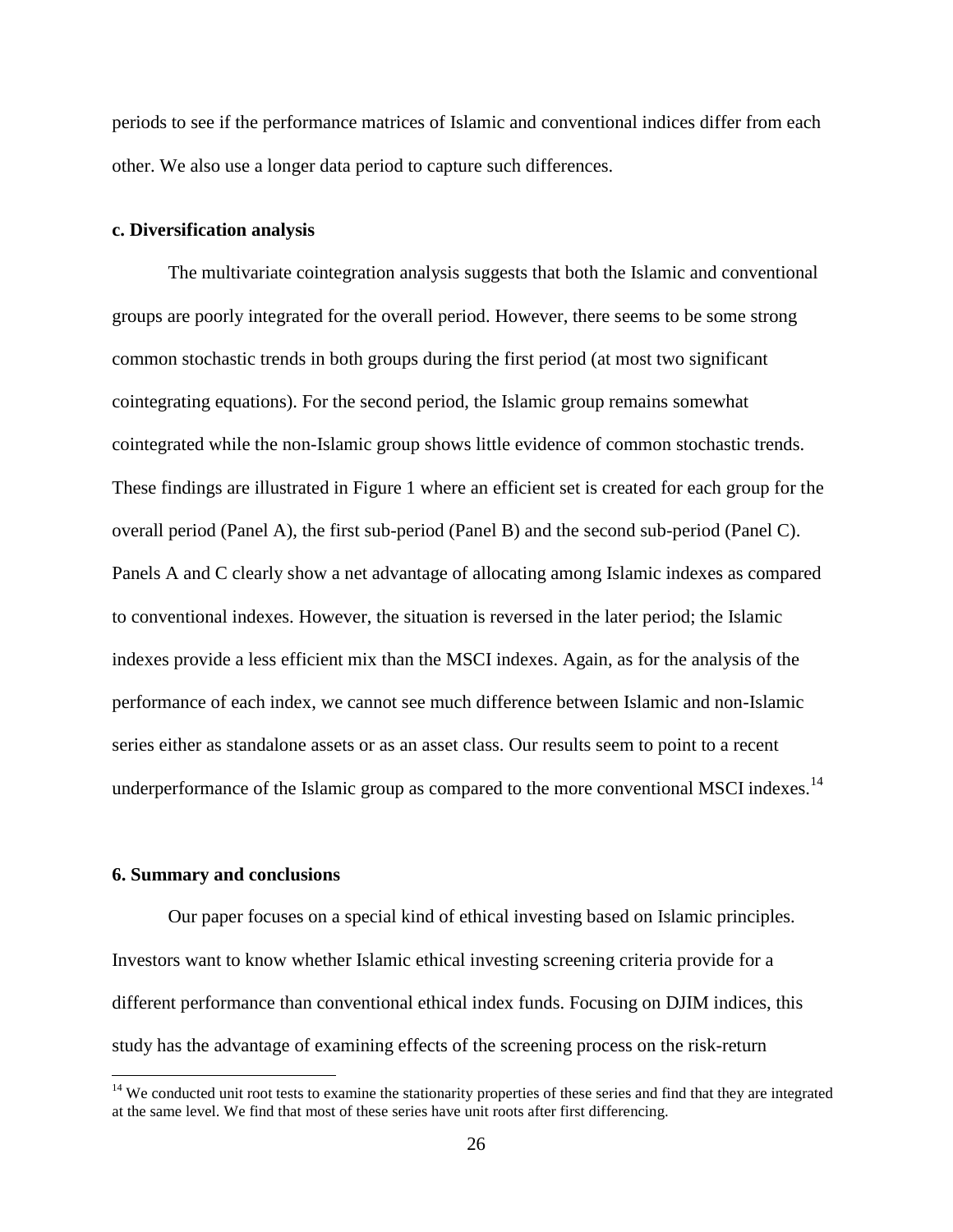performance directly without the need for extracting funds transaction costs, management skills or market timing of funds management. Because DJIM employs a similar screening mechanism comparable to those based on Islamic mutual funds, this study is also relevant for the assessment of performance measures of ethical Islamic mutual funds or similar faith-based investment funds.

We find no convincing performance differences between Islamic and non-Islamic indexes from January 1996 to December 2005. Indeed, the Dow Islamic indexes outperform their conventional counterparts from 1996 to 2000 and underperform them from 2001 to 2005. Overall, similar reward to risk and diversification benefits exist for both indexes.

Controlling performance for style and time variability, we find that Islamic indices are growth focused and MSCI indices are value focused. In addition, Islamic indices comprise smaller firms that MSCI indices. In sum, Islamic indexes are growth and small-cap oriented and conventional indices are relatively more value and mid-cap focused. We suggest that one reason behind the high proportion of growth stocks may come from the exclusion of value sectors with higher environmental risk like chemical, energy and basic industries.

After controlling for market risk, size, book-to-market, momentum, local and global factors, we conclude that the difference in return between Islamic and conventional indices is rarely significant — i.e., only a few of the alphas are significantly different from zero. Although, Islamic indices convincingly outperform conventional indices during the first period (1996- 2000), they underperform the same conventional indices during the last period (2001-2005). Our findings suggest that the period-specific performance of Islamic indices is likely attributed to style differences between the two types of series.

The multivariate cointegration analysis suggests that both the Islamic and conventional groups are poorly integrated for the overall period. However, there seems to be some strong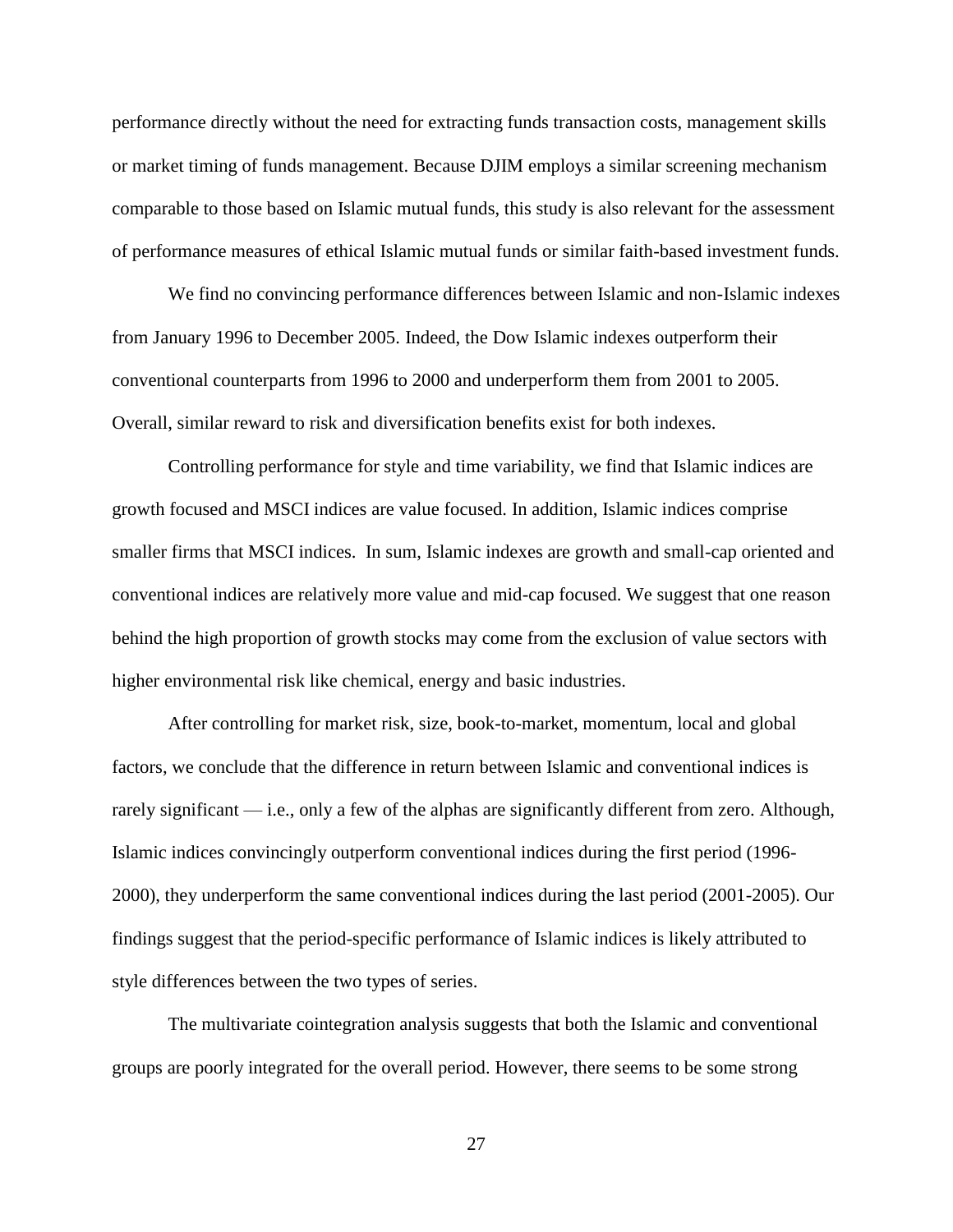common stochastic trends in both groups during the first period (at most two significant cointegrating equations). For the second period, the Islamic group remains somewhat cointegrated while the non-Islamic group shows little evidence of common stochastic trends.

Our findings suggest that the behavior of the DJIM indexes does not differ from that of their conventional counterparts, with some indexes outperforming their conventional counterparts and others underperforming them. Overall, similar reward to risk and diversification benefits exist for both types of indexes.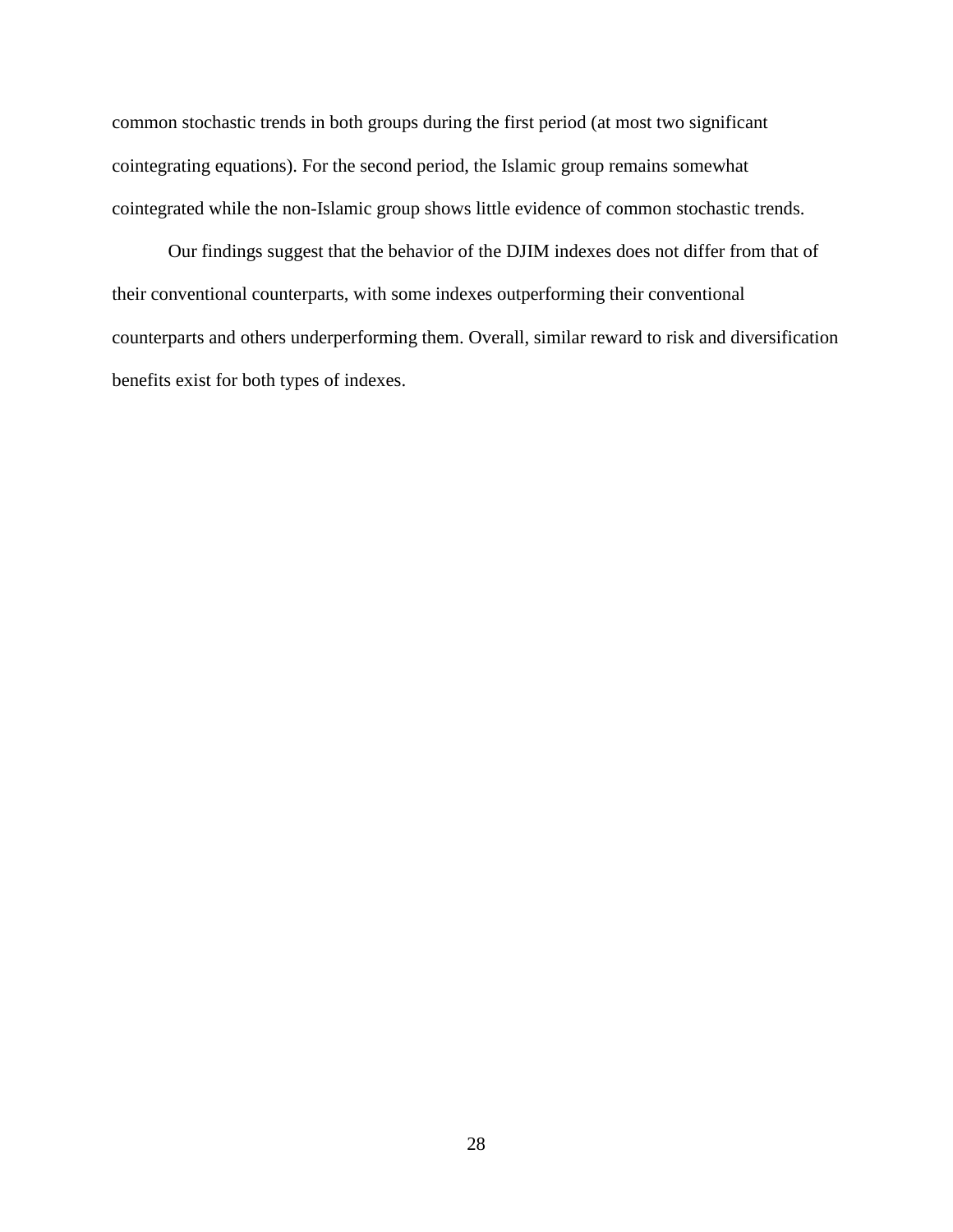### **References**

- Abdullah, F., T. Hassan and S. Mohamad. 2007. Investigation of performance of Malaysian Islamic unit trust funds. *Managerial Finance* 33 (2), 142-153.
- Abderrezak, F. 2008. *The Performance of Islamic Equity Funds: A Comparison to Conventional, Islamic and Ethical Benchmarks*. Retrieved April 1, 2010, from Failaka: [http://www.failaka.com/downloads/AbderrezakF\\_Perf\\_IslamicEquityFunds.pdf](http://www.failaka.com/downloads/AbderrezakF_Perf_IslamicEquityFunds.pdf)
- Bauer, R., K. Koedijk and R. Otten. 2005. International evidence on ethical mutual fund performance and investment style. *Journal of Banking and Finance* 29, 1751-1767.
- Carhart, M. 1997. On persistence in mutual fund performance. *Journal of Finance* 52, 57-82.
- Chen, Z. and P.J. Knez. 1996. Portfolio performance measurement: Theory and applications. *Review of Financial Studies* 9, 511-556.
- Cooper, C. and B. Schlegelmilch.1993. Key issues in ethical investment. *Business Ethics: A European Review* 2 (4), 213-227.
- DeLorenzo, Y.T. 2000. *Shariah supervision of Islamic mutual funds,* [http://www.failaka.com,](http://www.failaka.com/) accessed in November 2005.
- Derigs, Ulrich and Shehab Marzban. 2008. Review and Analysis of Current Shariah-Compliant Equity Screening Practices. *International Journal of Islamic and Middle Eastern Finance and Management* 1(4), 285-303.
- DJI. 2005. [http://djindexes.com/mdsidx/downloads/meth\\_info/DJIM\\_Turkey\\_Method.pdf,](http://djindexes.com/mdsidx/downloads/meth_info/DJIM_Turkey_Method.pdf) accessed November 11, 2005.
- Elfakhani, S., M. K Hassan and Y. Sidani. 2005. Comparative performance of Islamic versus secular mutual funds. Paper presented at the  $12<sup>th</sup>$  Economic Research Forum Conference in Cairo, Egypt, December 19-21.
- El-Gamal, M.A. 2000. *A basic guide to contemporary Islamic banking and finance*. [http://www.ruf.rice.edu/~elgamal/files/primer.pdf,](http://www.ruf.rice.edu/~elgamal/files/primer.pdf) accessed in November 2005.
- Engle, Robert F. and Clive W.J. Granger. 1987. Co-integration and Error Correction: Representation, Estimation, and Testing. *Econometrica*, 55 (2), 251-276
- Fama, E.1972. Components of investment performance. *Journal of Finance* 27 (3), 551-567.
- Fama, E. and French, K.R. 1992. The cross-section of expected stock returns. *Journal of Finance* 47, 427-465.

\_\_\_\_\_\_\_\_\_\_\_\_\_\_\_\_\_\_\_\_\_\_ 1993. Common risk factors in the returns on stocks and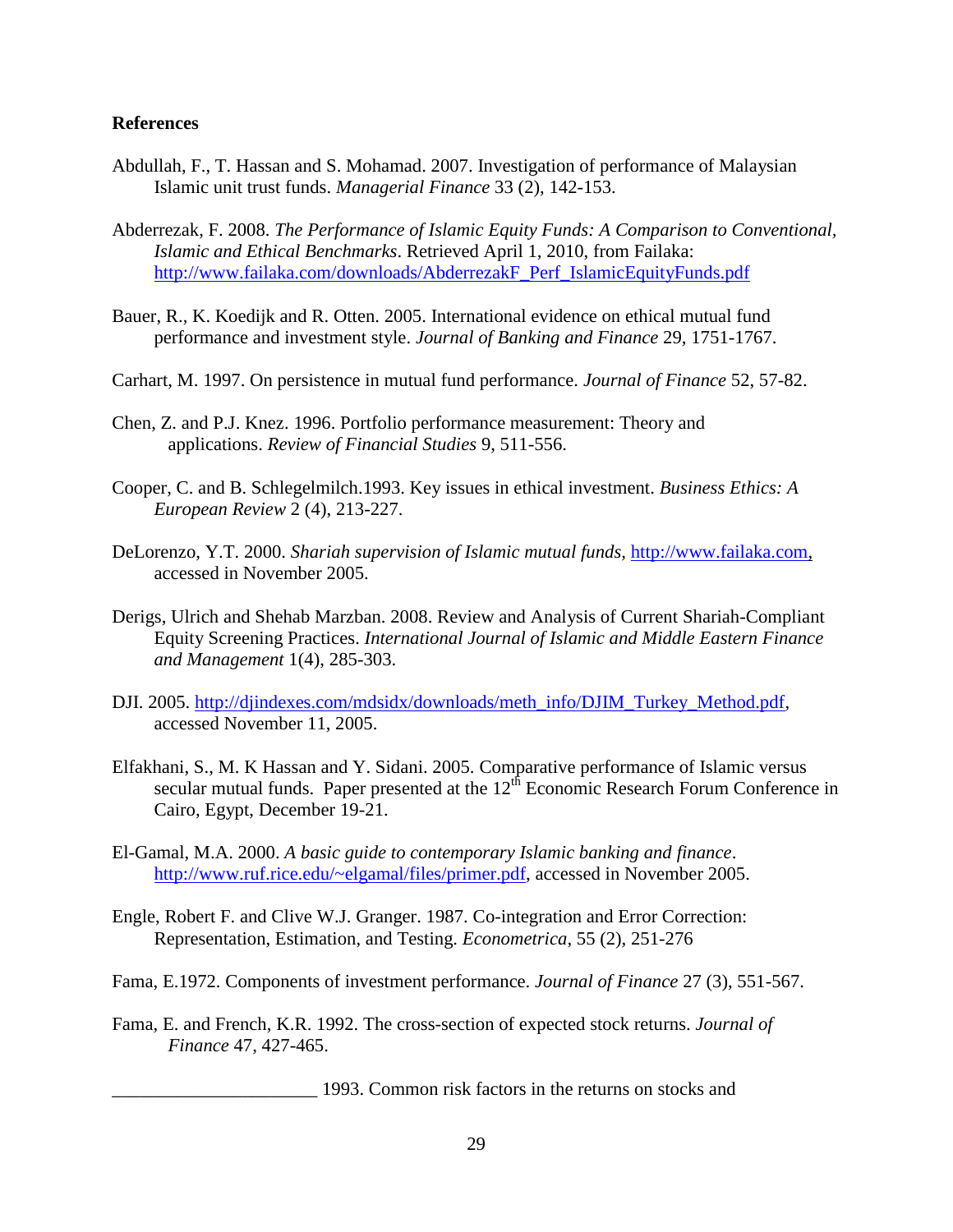bonds. *Journal of Financial Economics* 33, 3-53.

\_\_\_\_\_\_\_\_\_\_\_\_\_\_\_\_\_\_\_\_\_\_ 1996. Multifactor explanations of asset pricing anomalies. *Journal of Finance* 51, 55-84.

- Ferson, W. and R. Schadt. 1996. Measuring fund strategy and performance in changing economic conditions. *Journal of Finance* 51, 425-462.
- Geczym C., R. Stambaugh and D. Levin. 2003. Investing in socially responsible mutual fund*s.* Working Paper, University of Pennsylvania.
- Girard, Eric and M. Kabir Hassan. 2008. Is there a Cost to Faith-Based Investing? Evidence from FTSE Indices. *Journal of Investing* 17 (4), 112-121.
- Girard, E., H. Rahman and B. Stone. 2005. Socially responsible investments: Goody-two-shoes or bad to the bone. FMA Annual Meeting Program Academic Sessions, The Financial Management Association International, Chicago, USA.
- Goldreyer, E. and D. Diltz. 1999. The performance of socially responsible mutual funds: Incorporating sociopolitical information in portfolio selection. *Managerial Finance* 25 (1), 23-36.
- Gregory, A., J. Matatko and R. Luther. 1997. Ethical unit trust financial performance: Small company effects and fund size effects. *Journal of Business Finance and Accounting* 24 (5), 705-725.
- Hakim, S. and M. Rashidian. 2002a. Risk and return of Islamic stock market indexes. Paper presented at the International Seminar of Non-bank Financial Institutions: Islamic Alternatives, Kuala Lumpur, Malaysia.
- Hakim, S. and M. Rashidian. 2002b. How costly is investor's compliance to Shariah? Paper presented at the 11<sup>th</sup> Economic Research Forum Annual Conference in Sharjah, U.A.E. on December 14-16, Beirut, Lebanon.
- Hamilton, S., H. Jo and M. Statman. 1993. Doing well while doing good? The investment performance of socially responsible mutual funds. *Financial Analysts Journal* 49 (6), 62- 66.
- Hassan, Abul, Antonios Antoniou and D. Krishna Paudyal. 2005. Impact of Ethical Screening on Investment Performance: The Case of the Dow Jones Islamic Index, *Islamic Economic Studies* 12 (2) and 13 (1), February and August,: 67-97

Hassan, M. K. 2001. Nuances of Islamic mutual funds. *Islamic Horizons* 30 (3), 16-18.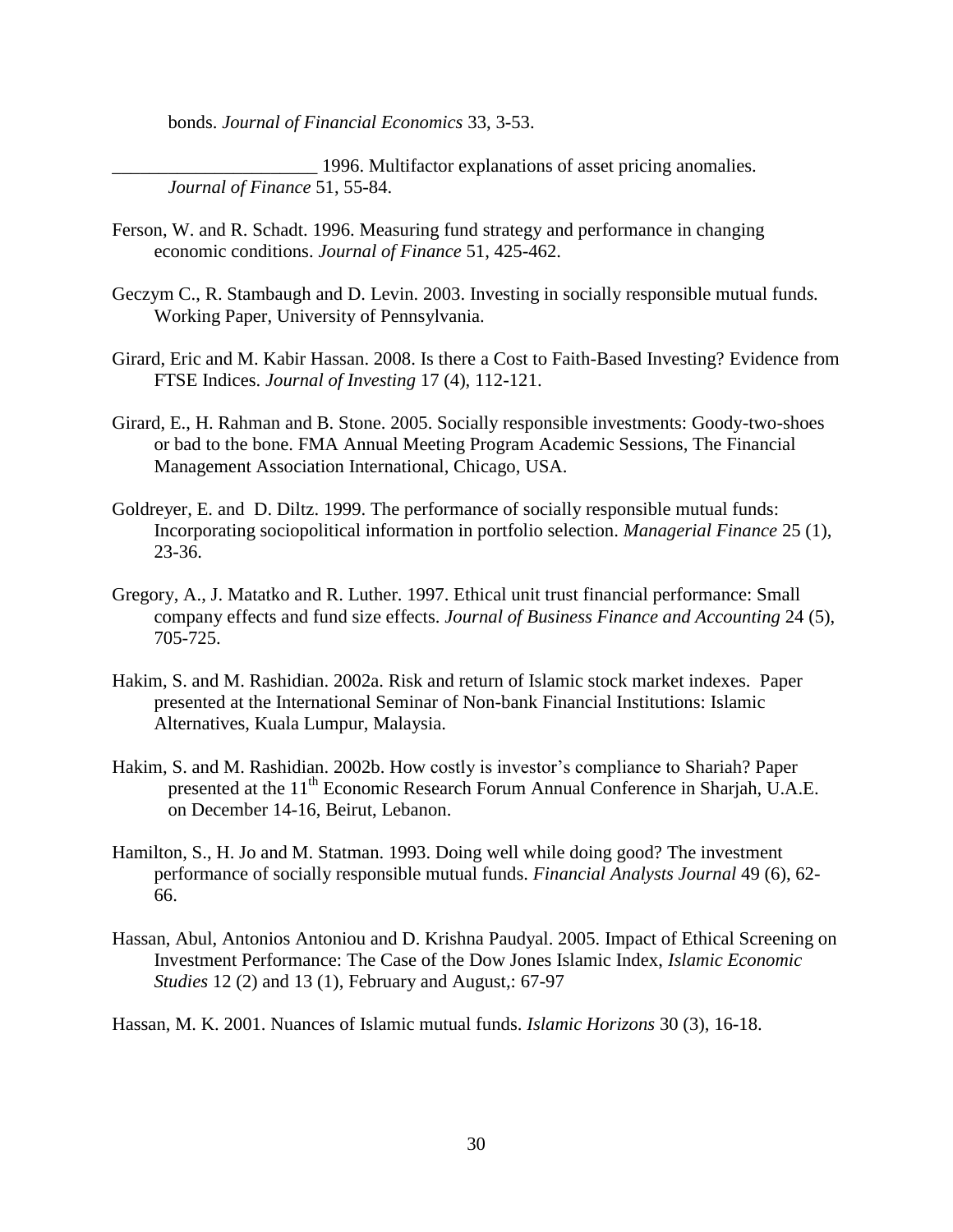- Hassan, M. K. 2002. Risk, return and volatility of faith-based investing: The case of the Dow Jones Islamic Index. Paper in Proceedings of 5<sup>th</sup> Harvard University Forum on Islamic Finance, Harvard University.
- Hassan, M. K. and S.I. Tag el-Din. 2005. Speculative bubbles in Islamic stock market-empirical assessment. MIHE Working Paper, Leicester, U.K.
- Hoepner, A. G., H. G. Rammal and M. Rezec. 2009. *Islamic Mutual Funds' Financial Performance and Investment Style: Evidence from 20 Countries*. Retrieved May 1, 2010, from Social Science Research Network (SSRN):<http://ssrn.com/abstract=1475037>
- Hussein, K. 2004. Ethical Investment: Empirical Evidence from FTSW Islamic Index, *Islamic Economic Studies* 12 (1), 21-40. August.
- Hussein, K. 2005. Islamic investment: Evidence from Dow Jones and FTSE Indexes. Paper presented at the 6<sup>th</sup> International Conference on Islamic Banking and Finance, Jakarta, Indonesia, November 21-14, 2005.
- International Islamic Finance Forum. 2005a. Commodities The next big asset class. [www.ifii.com,](http://www.ifii.com/) accessed November 11, 2005.
- International Islamic Finance Forum. 2005b. Is how good you appear as important as how good you are? [www.ifii.com,](http://www.ifii.com/) accessed November 11, 2005.
- International Islamic Finance Forum. 2005c. Scholars cannot be grown like mushrooms. [www.ifii.com,](http://www.ifii.com/) accessed November 11, 2005.
- Jegadeesh, N. and S. Titman. 1993. Returns to buying winners and selling losers: Implications for stock market efficiency. *Journal of Finance* 48, 65-91.
- Jensen, M. 1968. The performance of mutual funds in the period 1945-1964. *Journal of Finance* 23, 389-416.
- Khatkhatay, M. H. and Nisar Shairq. 2007. Shariah Compliant Equity Investments: An Assessment of Current Screening Norms, *Islamic Economic Studies* 15 (1), 47-76, July.
- Kia, Amir. 2001. "Speculative Activity, Efficiency, and Normative Stock Exchange", *JKAU*, *Islamic Economics* 13, 31–52.
- Kräussl, R. and R. Hayat. 2008. *Risk and Return Characteristics of Islamic Equity Funds*. Retrieved May 19, 2010, from Social Science Research Network (SSRN): <http://ssrn.com/abstract=1320712>
- Kreander, N., R. Gray, D. Power and C. Sinclair. 2002. The financial performance of European ethical funds 1996–1998. *Journal of Accounting and Finance* 1, 3 – 22.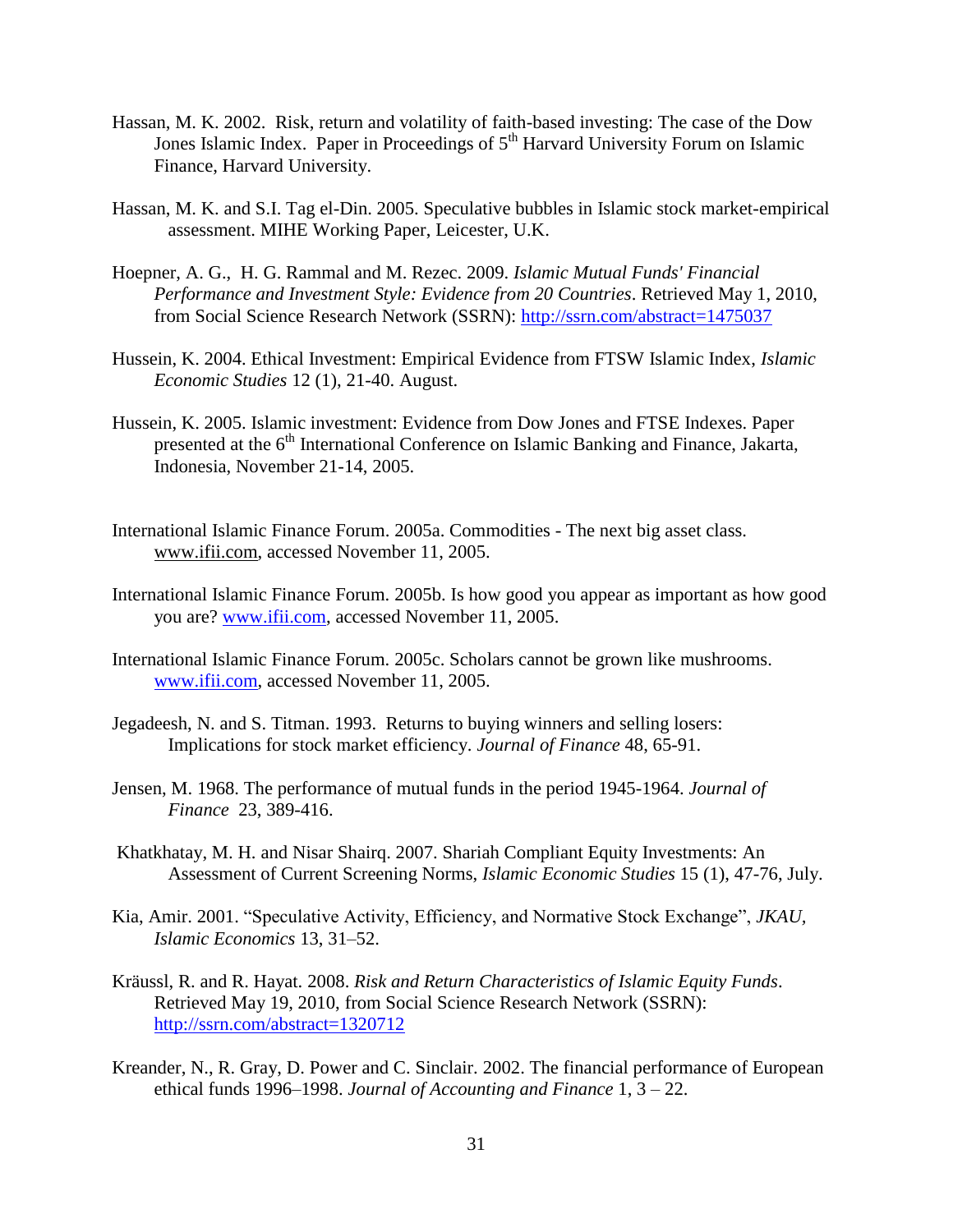- Kurtz, L. 1997. No effects, or no net effects? Studies on socially responsible investing. *The Journal of Investing* 6 (4), 37-49.
- Langbein, J. and R. Posner. 1980. Social investing and the law of trusts. *Michigan Law Review* 97 (72), 72-111.
- Luther, R., J. Matatko and D. Corner. 1992. The investment performance of UK 'ethical' unit trusts. *Accounting Auditing* and *Accountability Journal* 5 (4), 57-70.
- Luther, R. and J. Matatko, 1994. The performance of ethical unit trusts: Choosing an appropriate benchmark. *British Accounting Review* 26, 77-89.
- Mallin, C., B. Saadouni, and R. Briston. 1995. The financial performance of ethical investment trusts. *Journal of Business Finance and Accounting* 22 (4), 483-496.
- Matthews, R., I. Tlemsani and A. Siddiqui. 2002. Islamic finance. Working Paper. Centre for International Business Policy, Kingston Business School.
- McQueen, Grant and Steven Thorley. 1994. Bubbles, stock returns, and duration dependence, *Journal of Financial and Quantitative Analysis* 29, 379-401.
- Melton, J. 1995. Can you really do well by doing good? Your Money and the World: Financial Planning for a Better Tomorrow, Co-op America, Washington, 18-19.
- Mansor, F. and M. I. Bhatti 2009. The Performance of Islamic mutual funds: The Malaysian Case. *Paper presented in the 14th Annual Banking and Finance Conference, Melbourne University, September 29*.
- M'Zali, B. and M.F. Turcotte. 1998. The financial performance of Canadian and American environmental and social mutual funds. Proceedings of 7th International Meeting of The Greening of Industry Network Research and Policy for a Sustainable Future.
- Orlitzky, M., F.L. Schmidt and S.L. Reynes. 2003. Corporate social performance and financial performance: A meta-analysis. *Organization Studies*, 24 (3), 403-441.
- Osterwald-Lenum, M. 1992. A note with quantiles of the asymptotic distribution of the maximum likelihood cointegration rank test statistics: four cases. *Oxford Bulletin of Economics and Statistics* 54, 461-72.
- Pesaran, M. and A. Timmerman. 1995. Predictability of stock returns: Robustness and economic significance. *Journal of Finance* 50, 1201-1228.
- Plantinga, A. and B. Scholtens. 2001. Socially responsible investing and management style of mutual funds in the Euronext stock markets. Working Paper, University of Groningen.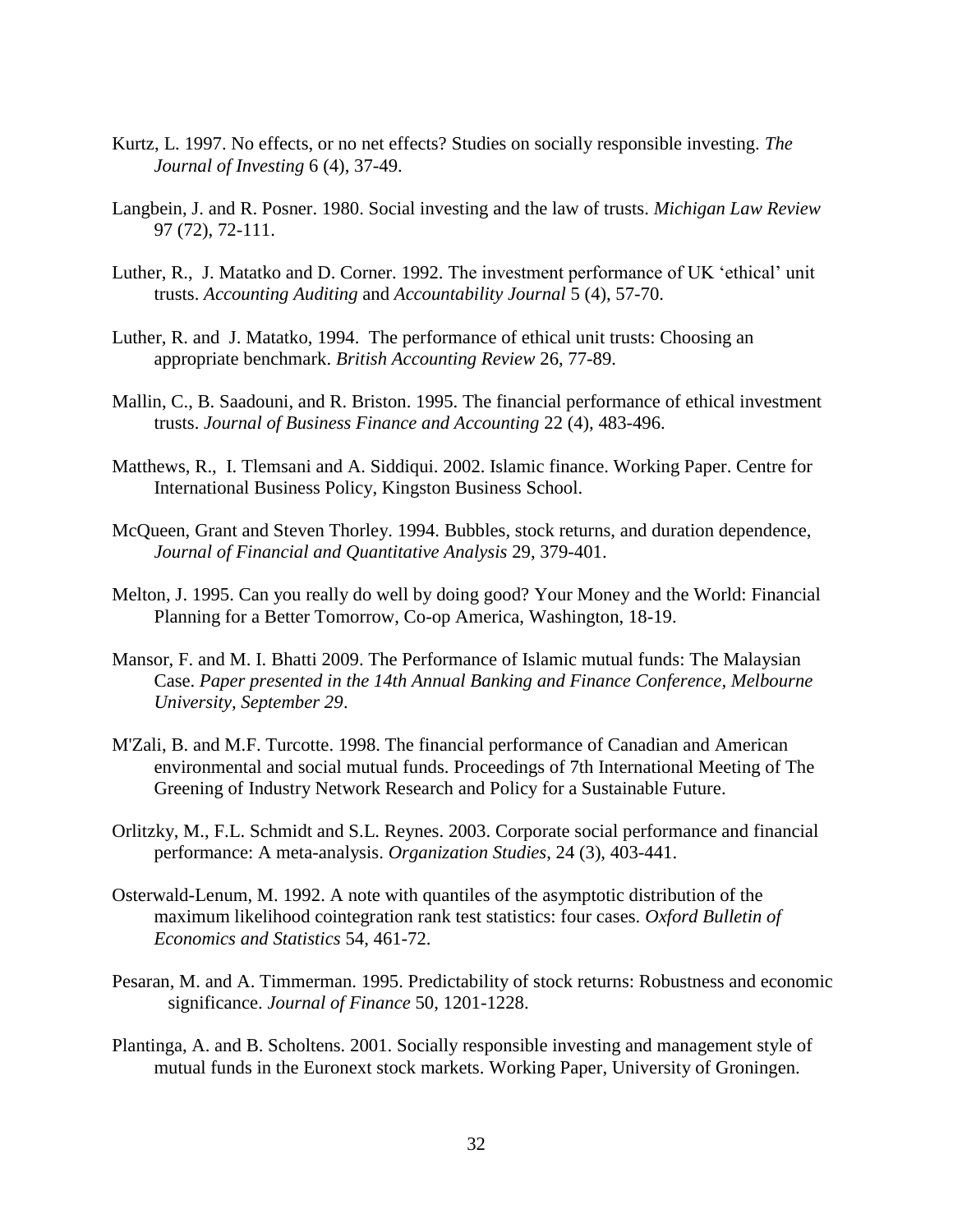- Reyes, M. and T. Grieb. 1998. The external performance of socially-responsible mutual funds. *American Business Revi*ew 16 (1), 1–7.
- Sanders, A. and Walter Ingo. 2002. Are Emerging Markets Equities a Separate Asset Class? *Journal of Portfolio Management* 2, 102–114.
- Sauer, D. 1997. The impact of social-responsibility screens on investment performance: Evidence from the Domini 400 Social Index and Domini Equity Mutual Fund. *Review of Financial Economics* 6 (2), 137-149.
- Social Investment Forum (2003), 2003 Report on socially responsible investing trends in the United States. [http://www.socialinvest.org/areas/research/trends/sri\\_trendsreport2003.pdf,](http://www.socialinvest.org/areas/research/trends/sri_trends_report2003.pdf) accessed in October 2005.
- Treynor, J. and K. Mazuy. 1966. Can mutual funds outguess the market? *Harvard Business Review* 44, 131-136.
- Usmani, M.T. 2002. An introduction to Islamic finance. The Netherlands: Kluwer Law International.
- Valpey, F. S. 2001. Structuring Islamic equity funds: *Shariah* portfolio management and performance. Paper presented at the 4<sup>th</sup> Annual Harvard Forum on Islamic Finance, Harvard University.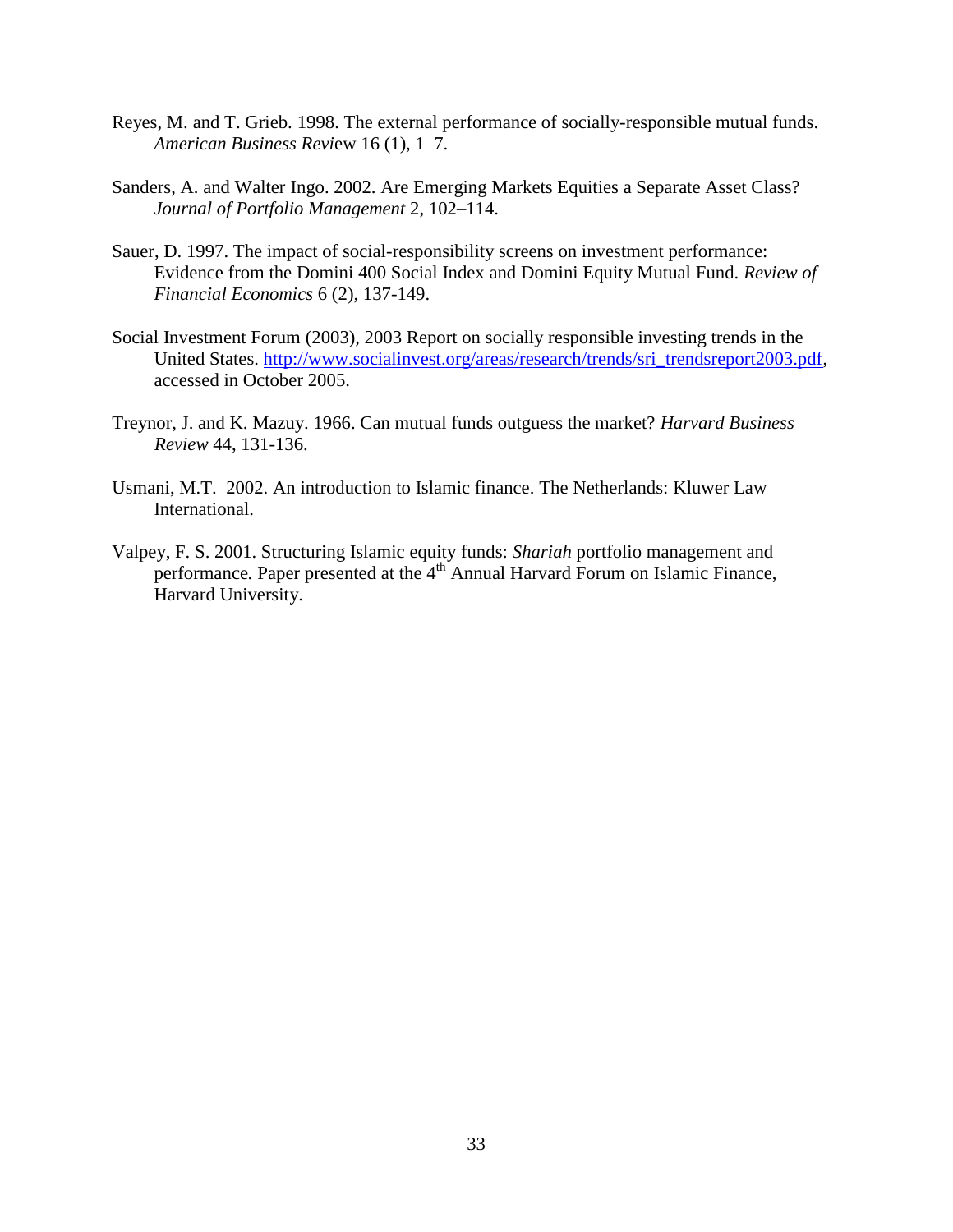## **Chart 1: Quantitative Shariah Filtering Rules**

| <b>Asset-based Filtering Rule</b>       | <b>Market Capital-based Filtering Rule</b>    |
|-----------------------------------------|-----------------------------------------------|
| Non-permissible income / total income < | Non-permissible income / total income $< 5\%$ |
| 5%                                      |                                               |
| Interest-bearing cash and investments / | Interest-bearing cash and investments / 12    |
| assets $<$ 33%                          | month average market capitalization $<$ 33%   |
| Receivables / assets $<$ 33%            | Receivables / 12 month average market         |
|                                         | capitalization $<$ 33%                        |
| Interest-bearing debt / sssets $<$ 33%  | Interest-bearing debt / 12 month average      |
|                                         | market capitalization $<$ 33%                 |

**Note:** Total assets are used as divisors for filtering screens of MSCI and FTSE. Different varieties of average market capitalization are used as divisors for Russell Indexes, Dow Jones Indexes, Standard and Poor's (S&P) Indexes, as well as the Accounting and Auditing Organization for Islamic Financial Institutions Index (AAOIFI).

Source: Adapted from Derigs and Marzban, 2008.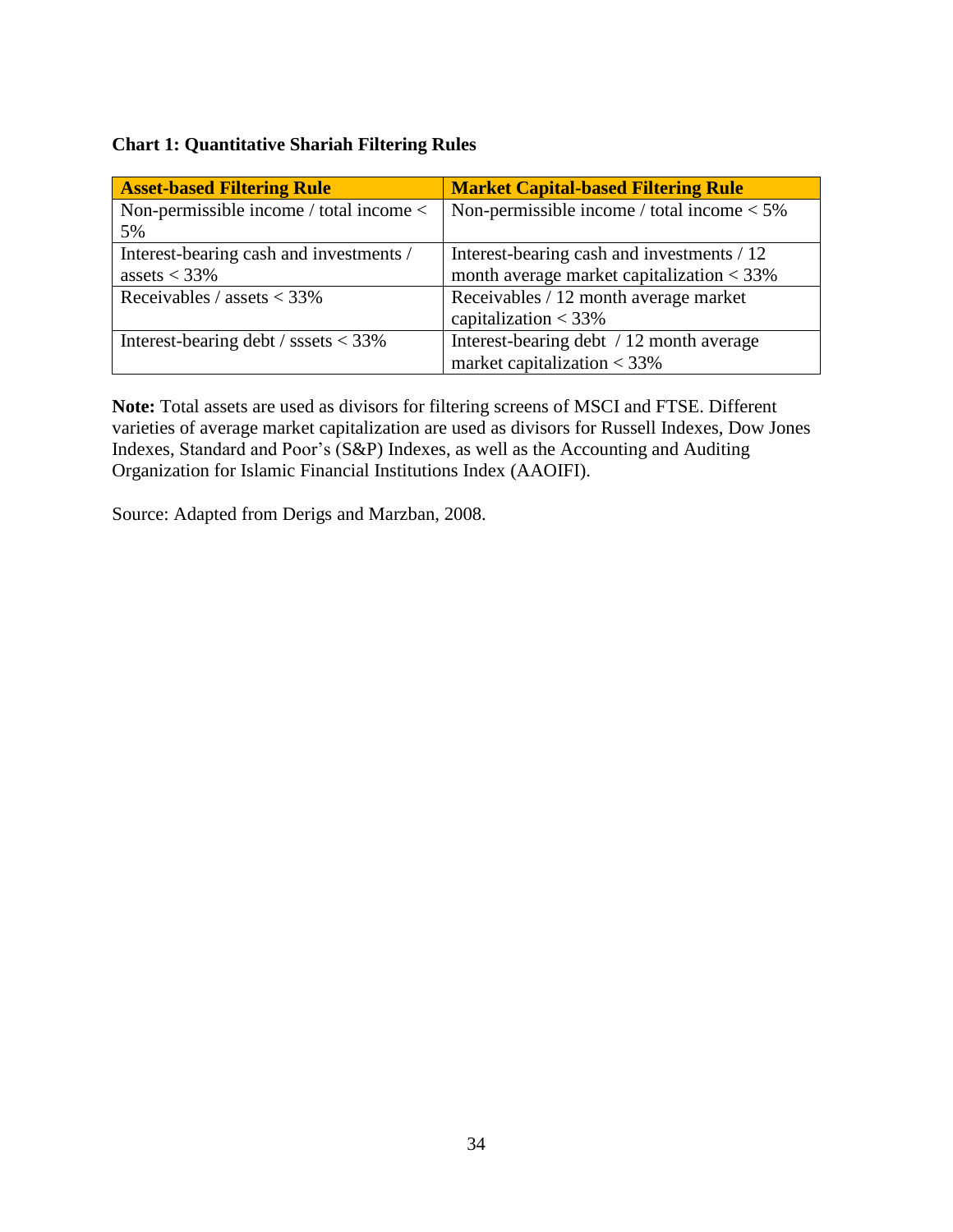#### **Table 1: Descriptive statistics and performance of indexes**

Results from Table 1 are based on monthly return series for MSCI Canada (CAN), Dow Islamic Canada (CANI), MSCI U.K. (UK), Dow Islamic U.K. (UKI), MSCI U.S. (US), Dow Islamic U.S (USI), MSCI Asia Pacific Developed (AP), Dow Islamic Asia Pacific Developed (API), MSCI Europe Developed (EU), Dow Islamic Europe Developed (EUI), MSCI Emerging (EM), Dow Islamic Emerging (EMI), MSCI World Developed (WDD), Dow Islamic World Developed (WDDI), and MSCI AC World (World). Mean and standard deviations are annualized. "Cum. Return" is the cumulative monthly return over the period. "corr (peer)"is the correlation between an Islamic index and its corresponding MSCI index. "Corr (World)" is the correlation between an index and the MSCI AC World index. Beta is computed relative to the MSCI AC World. "Sharpe" is the Sharpe ratio ([Ri-Rf]/ $\sigma$ <sub>i</sub>). "Treynor" is the Treynor ratio ([Ri-Rf]/ $\beta$ <sub>i</sub>). "Alpha" is the measure of selectivity ([Ri-Rf]- $\beta$ <sub>i</sub>[Rm-Rf]). "Diver." is cost of diversification ( $\sigma_i/\sigma_m$ [Rm-Rf]- $\beta_i$  [Rm-Rf]). Net Sel." is Fama's measure of net selectivity ([Ri-Rf]- $\sigma_i/\sigma_m$ [Rm-Rf]).

|              |          |        | <b>Descriptive Statistics</b> |        |         |         |         |         | Performance |         |          |
|--------------|----------|--------|-------------------------------|--------|---------|---------|---------|---------|-------------|---------|----------|
| $N = 120$    | Mean     | Std.   | Cum.                          | Corr   | Corr    | Beta    | Sharpe  | Treynor | Alpha       | Diver.  | Net sel. |
|              |          | dev.   | return                        | (peer) | (world) | (world) | Ratio   | (world) | (world)     | (world) | (world)  |
| CAN          | 11.31%   | 20.39% | 105.89%                       |        | 0.83    | 1.13    | 0.38    | 0.07    | 6.09%       | 0.32%   | 5.77%    |
| <b>CANI</b>  | 13.57%   | 21.48% | 129.11%                       | 0.75   | 0.59    | 0.85    | 0.47    | 0.12    | 8.76%       | 0.83%   | 7.93%    |
| <b>UK</b>    | 5.52%    | 14.21% | 49.54%                        |        | 0.86    | 0.81    | 0.14    | 0.02    | 0.77%       | 0.19%   | 0.58%    |
| UKI          | 7.63%    | 14.17% | 71.49%                        | 0.72   | 0.69    | 0.65    | 0.29    | 0.06    | 3.11%       | 0.42%   | 2.69%    |
| US.          | 7.19%    | 15.65% | 68.08%                        |        | 0.94    | 0.97    | 0.23    | 0.04    | 2.20%       | 0.09%   | 2.11%    |
| <b>USI</b>   | 8.16%    | 16.71% | 76.39%                        | 0.77   | 0.75    | 0.83    | 0.27    | 0.06    | 3.38%       | 0.40%   | 2.98%    |
| AP           | $-1.40%$ | 19.31% | $-9.33%$                      |        | 0.77    | 0.99    | $-0.26$ | $-0.05$ | $-6.42%$    | 0.42%   | $-6.83%$ |
| API          | 0.93%    | 16.43% | 8.25%                         | 0.78   | 0.62    | 0.69    | $-0.16$ | $-0.04$ | $-3.65%$    | 0.58%   | $-4.23%$ |
| EU           | 7.04%    | 17.08% | 65.30%                        |        | 0.91    | 1.02    | 0.20    | 0.03    | 1.98%       | 0.16%   | 1.82%    |
| <b>EUI</b>   | 8.38%    | 14.05% | 79.19%                        | 0.79   | 0.80    | 0.75    | 0.34    | 0.06    | 3.72%       | 0.26%   | 3.45%    |
| EM           | 2.55%    | 24.45% | 26.24%                        |        | 0.80    | 1.31    | $-0.04$ | $-0.01$ | $-2.93%$    | 0.45%   | $-3.38%$ |
| EMI          | 3.16%    | 24.35% | 30.41%                        | 0.83   | 0.57    | 0.93    | $-0.02$ | 0.00    | $-1.77%$    | 0.99%   | $-2.76%$ |
| <b>WDD</b>   | 5.20%    | 14.92% | 49.33%                        |        | 0.99    | 0.98    | 0.11    | 0.02    | 0.20%       | 0.01%   | 0.19%    |
| <b>WDDI</b>  | 7.47%    | 15.43% | 70.16%                        | 0.79   | 0.79    | 0.81    | 0.25    | 0.05    | 2.72%       | 0.31%   | 2.41%    |
| <b>WORLD</b> | 5.03%    | 15.12% | 47.86%                        |        |         | 1       | 0.10    | 0.01    | 0.00%       | 0.00%   | 0.00%    |
| RF           | 3.57%    | 0.52%  | 34.50%                        |        |         |         |         |         |             |         |          |
| Averages     |          |        |                               |        |         |         |         |         |             |         |          |
| Dow Islamic  | 7.04%    | 17.52% | 66.43%                        | 0.78   | 0.69    | 0.79    | 0.21    | 0.04    | 2.32%       | 0.54%   | 1.78%    |
| <b>MSCI</b>  | 5.34%    | 18.00% | 50.72%                        |        | 0.87    | 1.03    | 0.11    | 0.02    | 0.27%       | 0.23%   | 0.04%    |

*Panel A: January 1996 to December 2005*

*Panel B: January 1996 to December 2000*

|              |          |        | <b>Descriptive Statistics</b> |        |         |         |         |         | Performance |         |           |
|--------------|----------|--------|-------------------------------|--------|---------|---------|---------|---------|-------------|---------|-----------|
| $N = 60$     | Mean     | Std.   | Cum.                          | Corr   | Corr    | Beta    | Sharpe  | Treynor | Alpha       | Diver.  | Net Sel.  |
|              |          | Dev.   | Return                        | (peer) | (World) | (world) | ratio   | (world) | (world)     | (world) | (world)   |
| CAN          | 16.00%   | 21.72% | 77.32%                        |        | 0.80    | 1.17    | 0.50    | 0.09    | 4.16%       | 1.68%   | 2.48%     |
| <b>CANI</b>  | 17.40%   | 23.41% | 84.09%                        | 0.75   | 0.50    | 0.79    | 0.53    | 0.16    | 7.77%       | 4.54%   | 3.23%     |
| UK           | 9.75%    | 13.53% | 47.11%                        |        | 0.83    | 0.76    | 0.35    | 0.06    | 0.29%       | 0.86%   | $-0.57\%$ |
| UKI          | 12.70%   | 13.56% | 61.38%                        | 0.58   | 0.53    | 0.48    | 0.56    | 0.16    | 4.87%       | 2.50%   | 2.37%     |
| US           | 17.78%   | 15.36% | 85.92%                        |        | 0.92    | 0.95    | 0.83    | 0.13    | 7.22%       | 0.47%   | 6.75%     |
| <b>USI</b>   | 22.22%   | 14.78% | 107.41%                       | 0.64   | 0.63    | 0.63    | 1.16    | 0.27    | 13.52%      | 2.11%   | 11.41%    |
| AP           | $-4.20%$ | 22.26% | $-20.32%$                     |        | 0.80    | 1.20    | $-0.42$ | $-0.08$ | $-16.21%$   | 1.71%   | $-17.93%$ |
| API          | 4.39%    | 17.00% | 21.20%                        | 0.80   | 0.65    | 0.75    | $-0.04$ | $-0.01$ | $-5.01%$    | 2.28%   | $-7.28%$  |
| EU           | 12.65%   | 15.79% | 61.13%                        |        | 0.87    | 0.94    | 0.48    | 0.08    | 2.15%       | 0.70%   | 1.45%     |
| <b>EUI</b>   | 15.59%   | 12.07% | 75.36%                        | 0.70   | 0.73    | 0.60    | 0.87    | 0.18    | 7.06%       | 1.22%   | 5.84%     |
| <b>EMER</b>  | $-5.85%$ | 26.95% | $-28.28%$                     |        | 0.79    | 1.42    | $-0.40$ | $-0.08$ | $-19.14%$   | 2.27%   | $-21.41%$ |
| <b>EMERI</b> | 3.05%    | 27.93% | 14.73%                        | 0.85   | 0.57    | 1.07    | $-0.07$ | $-0.02$ | $-8.21%$    | 4.68%   | $-12.89%$ |
| <b>WDD</b>   | 11.76%   | 14.61% | 56.86%                        |        | 0.99    | 0.98    | 0.46    | 0.07    | 1.03%       | 0.01%   | 1.02%     |
| <b>WDDI</b>  | 19.20%   | 13.83% | 92.80%                        | 0.67   | 0.68    | 0.64    | 1.02    | 0.22    | 10.44%      | 1.68%   | 8.76%     |
| WORLD        | 10.85%   | 14.89% | 52.43%                        |        | 1       | 1       | 0.39    | 0.06    | 0.00%       | 0.00%   | 0.00%     |
| Rf           | 5.04%    | 0.17%  | 24.35%                        |        |         |         |         |         |             |         |           |
| Averages     |          |        |                               |        |         |         |         |         |             |         |           |
| Dow Islamic  | 13.51%   | 17.51% | 65.28%                        | 0.71   | 0.61    | 0.71    | 0.58    | 0.14    | 4.35%       | 2.72%   | 1.63%     |
| MSCI         | 8.27%    | 18.60% | 39.96%                        |        | 0.86    | 1.06    | 0.26    | 0.04    | $-2.93%$    | 1.10%   | $-4.03%$  |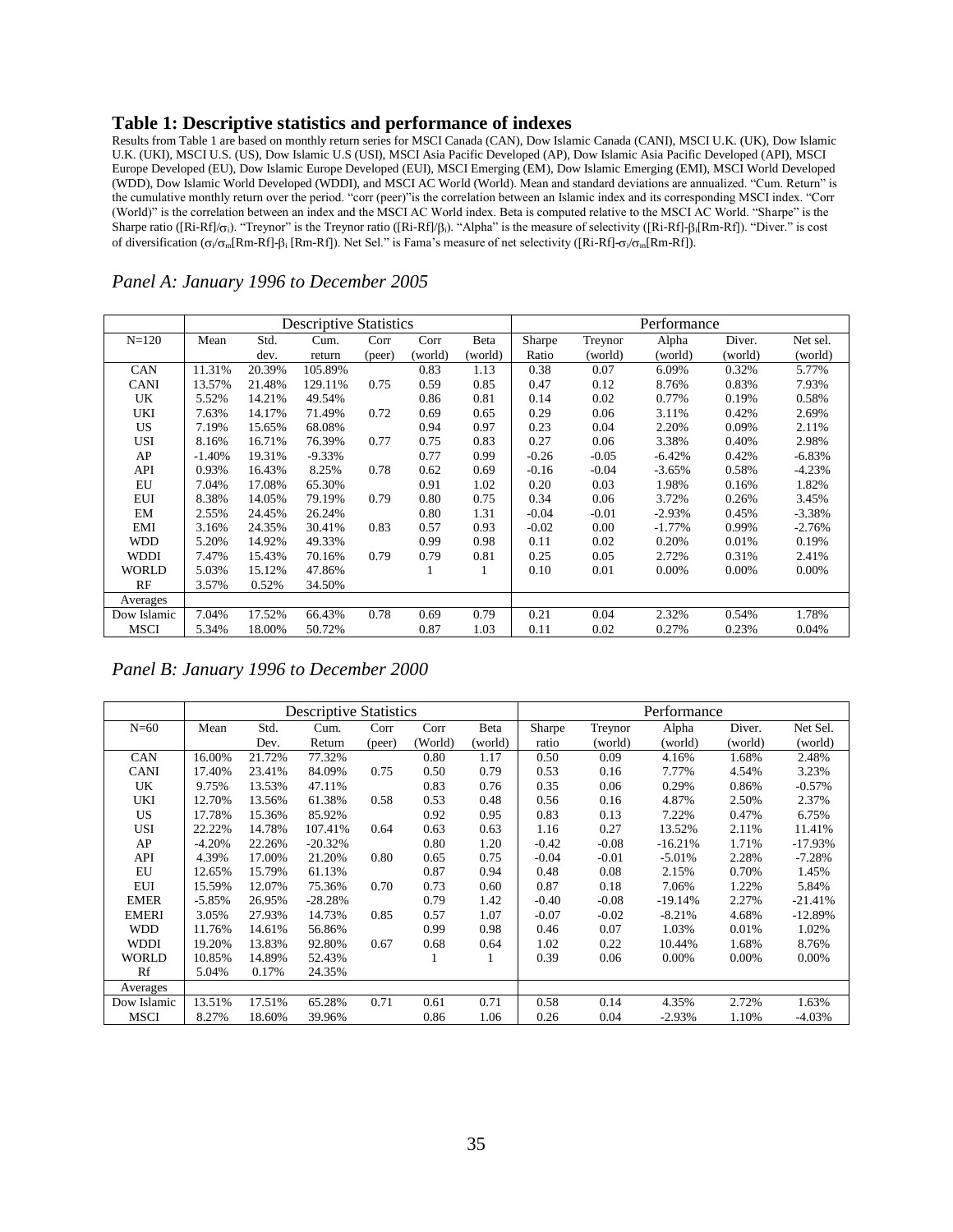*Panel C: January 2001 to December 2005*

|              |          |        | <b>Descriptive Statistics</b> |        |         |         |         |         | Performance |          |          |
|--------------|----------|--------|-------------------------------|--------|---------|---------|---------|---------|-------------|----------|----------|
| $N = 60$     | Mean     | Std.   | Cum.                          | Corr   | Corr    | Beta    | Sharpe  | Treynor | Alpha       | Diver.   | Net sel. |
|              |          | Dev.   | return                        | (peer) | (world) | (world) | Ratio   | (world) | (world)     | (world)  | (world)  |
| CAN          | 6.62%    | 19.06% | 28.57%                        |        | 0.87    | 1.10    | 0.24    | 0.04    | 7.69%       | $-0.42%$ | 8.11%    |
| <b>CANI</b>  | 9.74%    | 19.50% | 45.02%                        | 0.76   | 0.70    | 0.92    | 0.39    | 0.08    | 10.29%      | $-1.02%$ | 11.31%   |
| UK           | 1.29%    | 14.87% | 2.43%                         |        | 0.89    | 0.87    | $-0.05$ | $-0.01$ | 1.70%       | $-0.29%$ | 1.99%    |
| UKI          | 2.56%    | 14.74% | 10.11%                        | 0.84   | 0.83    | 0.81    | 0.03    | 0.01    | 2.79%       | $-0.44%$ | 3.23%    |
| US           | $-3.39%$ | 15.46% | $-17.84%$                     |        | 0.96    | 0.97    | $-0.36$ | $-0.06$ | $-2.70%$    | $-0.12%$ | $-2.58%$ |
| <b>USI</b>   | $-5.91%$ | 17.64% | $-31.01%$                     | 0.87   | 0.86    | 0.99    | $-0.45$ | $-0.08$ | $-5.16%$    | $-0.47%$ | $-4.69%$ |
| AP           | 1.41%    | 15.99% | 10.99%                        |        | 0.78    | 0.83    | $-0.04$ | $-0.01$ | 1.70%       | $-0.62%$ | 2.32%    |
| API          | $-2.54%$ | 15.92% | $-12.95%$                     | 0.78   | 0.59    | 0.63    | $-0.29$ | $-0.07$ | $-2.83%$    | $-1.18%$ | $-1.64%$ |
| EU           | 1.44%    | 18.28% | 4.17%                         |        | 0.93    | 1.11    | $-0.04$ | $-0.01$ | 2.54%       | $-0.24%$ | 2.78%    |
| <b>EUI</b>   | 1.17%    | 15.61% | 3.82%                         | 0.85   | 0.86    | 0.88    | $-0.06$ | $-0.01$ | 1.60%       | $-0.40%$ | 2.01%    |
| <b>EMER</b>  | 10.95%   | 21.63% | 54.52%                        |        | 0.88    | 1.25    | 0.41    | 0.07    | 12.45%      | $-0.47%$ | 12.92%   |
| <b>EMERI</b> | 3.27%    | 20.42% | 15.68%                        | 0.81   | 0.60    | 0.81    | 0.06    | 0.01    | 3.50%       | $-1.51%$ | 5.01%    |
| <b>WDD</b>   | $-1.36%$ | 15.12% | $-7.53%$                      |        | 0.99    | 0.99    | $-0.23$ | $-0.03$ | $-0.61%$    | 0.01%    | $-0.61%$ |
| <b>WDDI</b>  | $-4.26%$ | 16.31% | $-22.64%$                     | 0.88   | 0.88    | 0.94    | $-0.39$ | $-0.07$ | $-3.65%$    | $-0.36%$ | $-3.29%$ |
| <b>WORLD</b> | $-0.78%$ | 15.30% | $-4.57%$                      |        | 1       |         | $-0.19$ | $-0.03$ | 0.00%       | 0.00%    | 0.00%    |
| Rf           | 2.10%    | 0.39%  | 10.15%                        |        |         |         |         |         |             |          |          |
| Averages     |          |        |                               |        |         |         |         |         |             |          |          |
| Dow Islamic  | 0.58%    | 17.16% | 1.15%                         | 0.83   | 0.76    | 0.85    | $-0.10$ | $-0.02$ | 0.94%       | $-0.77%$ | 1.71%    |
| <b>MSCI</b>  | 2.42%    | 17.20% | 10.76%                        |        | 0.90    | 1.02    | $-0.01$ | $-0.00$ | 3.25%       | $-0.31%$ | 3.56%    |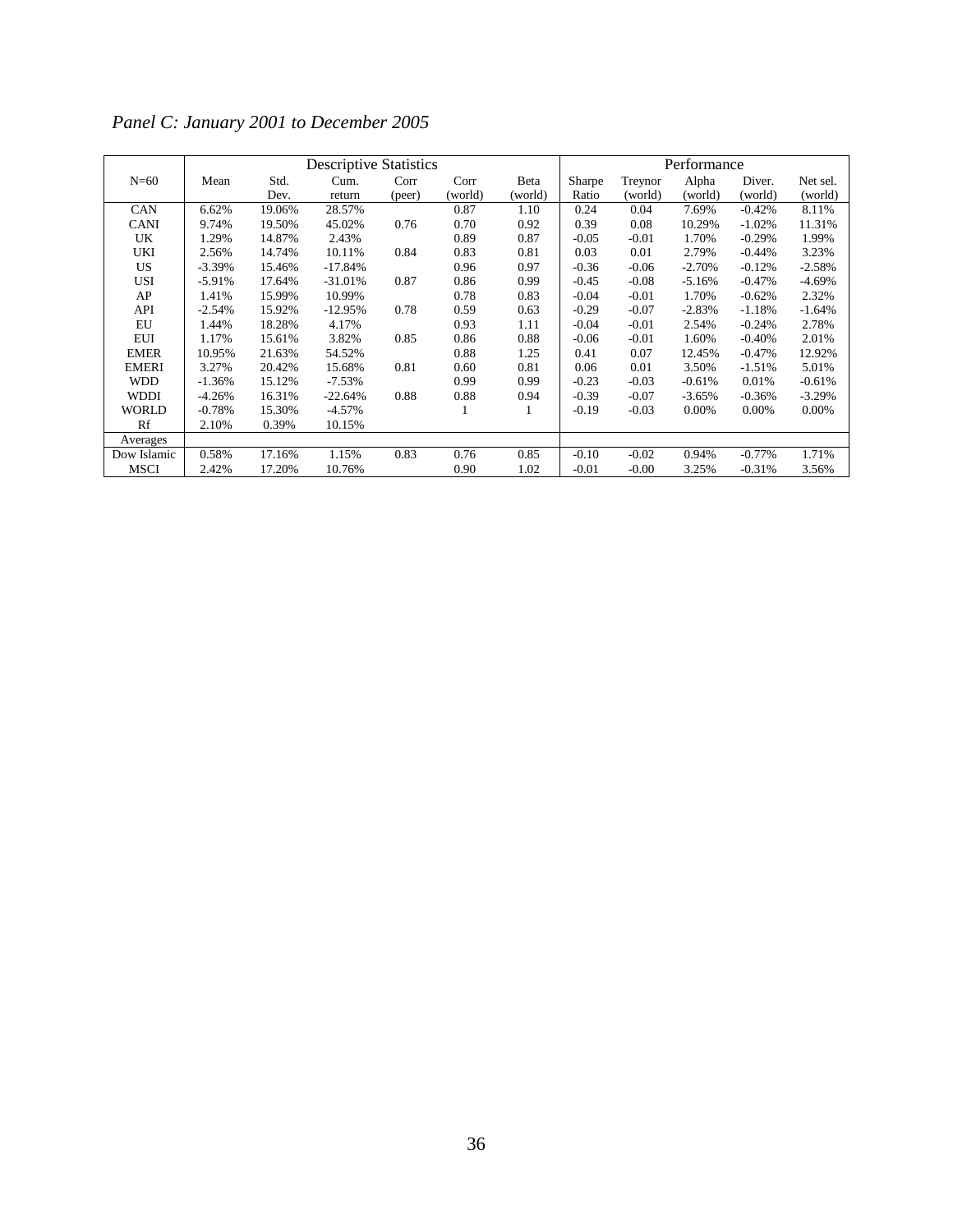### **Table 2: Performance of Islamic indexes after controlling for style effects (Carhart factors)**

| Unconditional CAPM:          | $R_{it} - Rf_t = \alpha_i + \beta_{i,1,0}(R_{mt} - Rf_t) + \varepsilon_{it}$                                                                                                                                                 |
|------------------------------|------------------------------------------------------------------------------------------------------------------------------------------------------------------------------------------------------------------------------|
| Unconditional Carhart model: | $R_{it} - Rf_t = \alpha_i + \beta_{i,1,0}(R_{mt} - Rf_t) + \beta_{i,2,0}HML_t + \beta_{i,3,0}SMB_t + \beta_{i,4,0}MOM_t + \epsilon_{it}$                                                                                     |
| Conditional Carhart model:   | $R_{it} = Rf_t = \alpha_i + \beta_{i,1,0}(R_{mt} - Rf_t) + \beta_{i,2,0}HML_t + \beta_{i,3,0}SMB_t + \beta_{i,4,0}MOM_t + Z_{t-1}[B']_{i,1}(R_{mt} - Rf_t) + B'_{i,2}HML_t + B'_{i,3}SMB_t + B'_{i,4}MOM_t] + \epsilon_{it}$ |

To correct for the presence of autocorrelation and heteroskedasticity, standard errors and t-statistics are calculated using the Newey-West heteroskedasticity and autocorrelation consistent (HAC) covariance matrix. In the case of the conditional Carhart model, we save space by reporting the significance of (i) a Wald test (WT<sub>1</sub>) for the null hypothesis of  $\Sigma Z_{t-1}B'_{i,1}=0$ , (ii) a Wald test (WT<sub>2</sub>) for the null hypothesis of  $\Sigma Z_{t-1}B'_{i,2}=0$ , (iii) a Wald test (WT<sub>3</sub>) for the null hypothesis of  $\Sigma Z_{t-1}$  $_1B'_{1,3}=0$ , and (iv) a Wald test (WT<sub>4</sub>) for the null hypothesis of  $\Sigma Z_{t-1}B'_{1,4}=0$ . WT<sub>1</sub>,WT<sub>2</sub>, WT<sub>3</sub>, and WT<sub>4</sub> follow a  $\chi^2$  distribution with 12 degrees of freedom (CAN, CANI, UK, UKI, US, USI), 10 degrees of freedom (AP, API, EU, EUI, EMER, EMERI), and 6 degrees of freedom (WDD, WDDI). "Adj.  $R^{2\nu}$  is the adjusted Rsquared. Variance inflation factors are less than 1.2, suggesting the absence of multicolinearity. a, b, and c indicate statistical significance at the 1, 5 and 10 percent levels.

*Panel A: January 1996 to December 2005*

|              |          | <b>Unconditional CAPM</b> |             |            |          |    |      |   |         |              | <b>Unconditional Carhart</b> |   |         |          |            |          |             |        |   |                 |   | <b>Conditional Carhart</b> |   |                 |   |            |
|--------------|----------|---------------------------|-------------|------------|----------|----|------|---|---------|--------------|------------------------------|---|---------|----------|------------|----------|-------------|--------|---|-----------------|---|----------------------------|---|-----------------|---|------------|
|              | $\alpha$ | ß                         |             | Adj. $R^2$ | $\alpha$ |    |      |   | HML     |              | <b>SMB</b>                   |   | MOM     |          | Adj. $R^2$ | $\alpha$ |             | $WT_1$ |   | WT <sub>2</sub> |   | WT <sub>3</sub>            |   | WT <sub>4</sub> |   | Adj. $R^2$ |
| <b>CAN</b>   | 0.48     | 1.13                      | a           | 0.69       | 0.34     |    | 1.11 | а | 0.06    |              | 0.23                         | а | 0.04    |          | 0.72       | 0.49     |             | 123.22 |   | 2.31            |   | 24.44                      |   | 5.87            |   | 0.76       |
| CANI         | 0.71     | 0.85                      | a           | 0.34       | 0.13     |    | 0.84 | a | $-0.39$ | <sub>b</sub> | 0.51                         | а | 0.16    | c        | 0.47       | 0.59     |             | 166.06 |   |                 |   | 34.99                      |   | 23.66           |   | 0.59       |
| UK           | 0.03     | 0.81                      | a           | 0.75       | $-0.09$  |    | 0.83 | я | 0.13    |              | $-0.02$                      |   | 0.05    |          | 0.75       | $-0.08$  |             | 175.99 | я | 5.54            |   | 4.99                       |   | 21.90           |   | 0.82       |
| UKI          | 0.24     | 0.65                      | a           | 0.48       | 0.09     |    | 0.66 | а | $-0.29$ | я            |                              | h | $-0.03$ |          | 0.57       | 0.34     |             | 203.45 | я | 27.32           | я | 19.03                      | c | 18.92           |   | 0.72       |
| US           | 0.18     | 0.97                      | $\mathbf a$ | 0.88       | 0.36     | h. | 0.96 | а | $-0.11$ | h.           | $-0.14$                      | a | $-0.07$ | <b>b</b> | 0.90       | 0.37     | а           | 506.67 | я | 24.40           |   | 28.42                      |   | 36.66           | я | 0.93       |
| <b>USI</b>   | 0.26     | 0.83                      | a           | 0.56       | 0.28     |    | 0.79 | а | 0.02    |              | 0.17                         | h | $-0.05$ |          | 0.58       | 0.37     |             | 128.12 | я | 2.22            |   | 23.87                      |   | 32.01           | а | 0.70       |
| AP           | $-0.48$  | 0.99                      | $\mathbf a$ | 0.59       | $-0.83$  | h. | 1.02 | я | 0.28    | <b>b</b>     | 0.13                         |   | 0.13    | c        | 0.61       | $-0.92$  | $\mathbf a$ | 148.7  | a | 23.98           |   | 7.66                       |   | 29.22           | а | 0.71       |
| API          | $-0.30$  | 0.69                      | a           | 0.39       | $-0.72$  | b. | 0.67 | a | $-0.45$ | я            | 0.18                         | h | 0.05    |          | 0.45       | $-0.96$  | <b>b</b>    | 54.73  | a | 2.89            |   | 9.09                       |   | 1.99            |   | 0.55       |
| EU           | 0.15     | 1.02                      | $\mathbf a$ | 0.82       | 0.07     |    | 1.02 | а | 0.03    |              | 0.09                         | h | 0.04    |          | 0.82       | $-0.04$  |             | 571.65 | я | 16.00           | c | 2,67                       |   | 2.88            |   | 0.87       |
| <b>EUI</b>   | 0.29     | 0.75                      | $\mathbf a$ | 0.65       | 0.12     |    | 0.73 | а | $-0.22$ | n.           | 0.09                         | c | $-0.02$ |          | 0.67       | 0.25     |             | 236.21 | a | 30.93           |   | 2.02                       |   | 2.95            |   | 0.76       |
| <b>EMER</b>  | $-0.21$  | 1.31                      | a           | 0.64       | $-0.53$  |    | 1.24 | а | 0.31    | n.           | 0.42                         | a | $-0.02$ |          | 0.70       | $-0.50$  |             | 138.19 | а | 21.55           |   | 39.88                      | а | 9.36            |   | 0.74       |
| <b>EMERI</b> | $-0.14$  | 0.93                      | a           | 0.33       | $-0.66$  |    | 0.84 | а | $-0.50$ | n            | 0.57                         | a | 0.00    |          | 0.44       | $-0.73$  |             | 30.01  | я | 30.00           |   | 38.32                      |   | 4.45            |   | 0.54       |
| <b>WDD</b>   | 0.01     | 0.98                      | a           | 0.99       | 0.03     |    | 0.99 | а | $-0.01$ |              | $-0.02$                      | а | 0.00    |          | 0.99       | 0.01     |             | 823.24 |   | 3.77            |   | 13.70                      |   | 3.22            |   | 0.99       |
| WDDI         | 0.21     | 0.81                      | a           | 0.62       | 0.17     |    | 0.77 | a | $-0.00$ |              | 0.19                         | а | $-0.01$ |          | 0.65       | 0.24     |             | 177.02 |   | 8.81            |   | 13.65                      |   | 26.76           |   | 0.74       |
| Averages     |          |                           |             |            |          |    |      |   |         |              |                              |   |         |          |            |          |             |        |   |                 |   |                            |   |                 |   |            |
| Islamic      | 0.18     | 0.79                      |             | 0.48       | $-0.08$  |    | 0.76 |   | $-0.26$ |              | 0.22                         |   | 0.01    |          | 0.55       | 0.01     |             |        |   |                 |   |                            |   |                 |   | 0.66       |
| <b>MSCI</b>  | 0.02     | 1.03                      |             | 0.77       | $-0.09$  |    | 1.02 |   | 0.10    |              | 0.10                         |   | 0.02    |          | 0.78       | $-0.10$  |             |        |   |                 |   |                            |   |                 |   | 0.83       |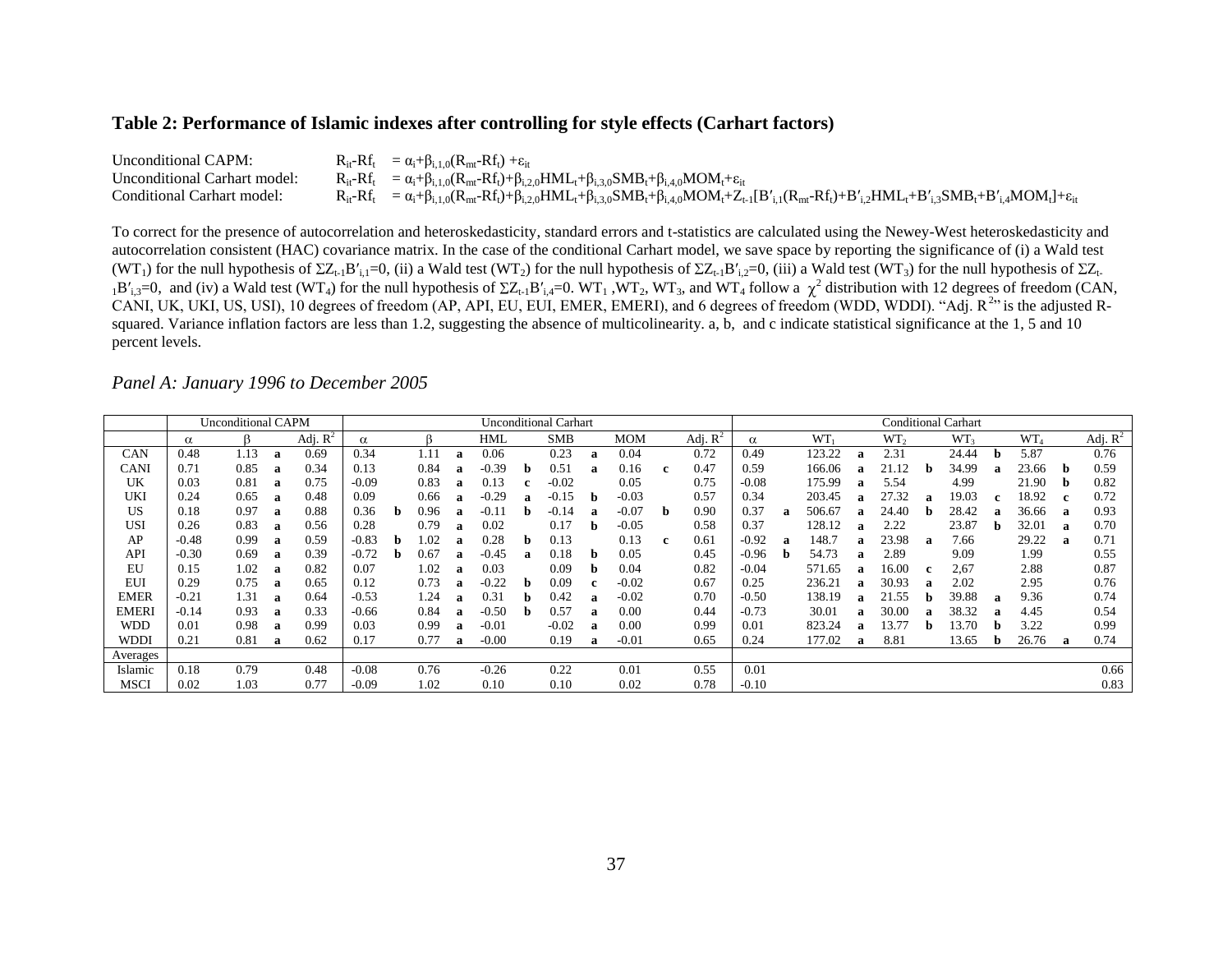|              |          |             | <b>Unconditional CAPM</b> |             |       |                |             |                     |              |         |             | <b>Unconditional Carhart</b> |              |         |                                 |          |              |                 |             |                 |   | <b>Conditional Carhart</b> |             |                 |   |            |
|--------------|----------|-------------|---------------------------|-------------|-------|----------------|-------------|---------------------|--------------|---------|-------------|------------------------------|--------------|---------|---------------------------------|----------|--------------|-----------------|-------------|-----------------|---|----------------------------|-------------|-----------------|---|------------|
|              | $\alpha$ |             | β                         |             | Adj.  | $\alpha$       |             | β                   |              | HM      |             | <b>SM</b>                    |              | MO      | $\frac{\text{Adj}}{\text{R}^2}$ | $\alpha$ |              |                 |             |                 |   |                            |             |                 |   | Adj. $R^2$ |
|              |          |             |                           |             | $R^2$ |                |             |                     |              | L       |             | B                            |              | M       |                                 |          |              | WT <sub>1</sub> |             | WT <sub>2</sub> |   | WT <sub>3</sub>            |             | WT <sub>4</sub> |   |            |
| CAN          | 0.35     |             | 1.1                       | a           | 0.64  | 0.37           |             | 1.1                 | a            | 0.13    |             | 0.31                         | a            | $-0.01$ | 0.70                            | 0.41     |              | 162.6           | a           | 3.34            |   | 4.05                       |             | 27.7            | a | 0.79       |
|              |          |             | $7\phantom{.0}$           |             |       |                |             | 6                   |              |         |             |                              |              |         |                                 |          |              | $\overline{0}$  |             |                 |   |                            |             | 8               |   |            |
| CANI         | 0.64     |             | 0.7                       | $\mathbf a$ | 0.24  | 0.56           |             | 0.7                 | $\mathbf{a}$ | $-0.38$ |             | 0.63                         | a            | 0.06    | 0.48                            | 1.00     |              | 92.40           | a           | 7.00            |   | 29.8                       | a           | 7.04            |   | 0.63       |
|              | 0.03     |             | 9<br>0.7                  |             | 0.69  |                |             | 9<br>0.7            |              |         |             |                              |              | $-0.00$ | 0.69                            | 0.08     |              | 271.7           |             |                 |   | $\overline{0}$             |             | 5.99            |   | 0.80       |
| UK           |          |             | 6                         | $\mathbf a$ |       | $\sim$<br>0.01 |             | 6                   | $\mathbf{a}$ | 0.07    |             | $-0.02$                      |              |         |                                 |          |              | 8               | a           | 4.85            |   | 3.71                       |             |                 |   |            |
| <b>UKI</b>   | 0.41     |             | 0.4                       | $\mathbf a$ | 0.28  | 0.28           |             | 0.5                 | $\mathbf{a}$ | $-0.27$ |             | $-0.18$                      | $\mathbf c$  | $-0.02$ | 0.47                            | 0.88     | b            | 59.57           | $\mathbf a$ | 2.12            |   | 5.33                       |             | 5.41            |   | 0.76       |
|              |          |             | 8                         |             |       |                |             |                     |              |         |             |                              |              |         |                                 |          |              |                 |             |                 |   |                            |             |                 |   |            |
| US           | 0.60     | b           | 0.9                       | $\bf a$     | 0.84  | 0.58           | a           | 0.9                 | $\mathbf{a}$ | $-0.01$ |             | $-0.16$                      | a            | $-0.01$ | 0.88                            | 0.59     | b            | 254.7           | $\mathbf a$ | 8.79            |   | 3.90                       |             | 10.0            |   | 0.91       |
|              |          |             | 5                         |             |       |                |             | 6                   |              |         |             |                              |              |         |                                 |          |              | $\mathbf{0}$    |             |                 |   |                            |             | 2               |   |            |
| <b>USI</b>   | 1.13     | b           | 0.6                       | $\mathbf a$ | 0.40  | 0.97           | $\mathbf c$ | 0.6                 | $\mathbf{a}$ | $-0.14$ |             | 0.19                         | $\mathbf c$  | 0.11    | 0.48                            | 1.06     | b            | 40.42           | $\mathbf a$ | 6.66            |   | 6.64                       |             | 2.39            |   | 0.62       |
|              |          |             |                           |             |       |                |             | $\overline{0}$      |              |         |             |                              |              |         |                                 |          |              |                 |             |                 |   |                            |             |                 |   |            |
| AP           | $\sim$   | $\mathbf b$ | 1.2                       | $\mathbf a$ | 0.65  | $\sim$         | b           | 1.2                 | $\mathbf{a}$ | 0.17    |             | 0.17                         | $\mathbf c$  | $-0.00$ | 0.66                            | $\sim$   | <sub>b</sub> | 69.80           | a           | 2.43            |   | 2.09                       |             | 2.08            |   | 0.72       |
|              | 1.35     |             | $\Omega$                  |             |       | 1.38           |             | $\overline{0}$      |              |         |             |                              |              |         |                                 | 1.70     |              |                 |             |                 |   |                            |             |                 |   |            |
| API          | $\sim$   |             | 0.7                       | $\mathbf a$ | 0.43  | $\sim$         |             | 0.7                 | $\mathbf{a}$ | $-0.31$ | $\mathbf c$ | 0.20                         | $\mathbf{c}$ | $-0.08$ | 0.50                            | $\sim$   |              | 36.00           | $\mathbf a$ | 6.00            |   | 5.07                       |             | 8.97            |   | 0.62       |
|              | 0.42     |             | 5                         |             |       | 0.40           |             | 6                   |              |         |             |                              |              |         |                                 | 0.52     |              |                 |             |                 |   |                            |             |                 |   |            |
| ${\rm EU}$   | 0.19     |             | 0.9                       | $\mathbf a$ | 0.76  | 0.22           |             | 0.9                 | $\mathbf{a}$ | $-0.08$ |             | 0.09                         |              | 0.01    | 0.78                            | 0.17     |              | 189.8           | $\mathbf a$ | 7.99            |   | 9.82                       |             | 2.07            |   | 0.85       |
|              |          |             |                           |             |       |                |             |                     |              |         |             |                              |              |         |                                 |          |              | 9               |             |                 |   |                            |             |                 |   |            |
| <b>EUI</b>   | 0.59     | $\mathbf c$ | 0.6                       | $\mathbf a$ | 0.54  | 0.53           |             | 0.6<br>$\mathbf{0}$ | a            | $-0.23$ | $\mathbf c$ | 0.14                         | b            | $-0.01$ | 0.60                            | 1.14     | a            | 70.50           | $\bf{a}$    | 25.7<br>8       | a | 5.55                       |             | 5.01            |   | 0.75       |
| <b>EMER</b>  | $\sim$   | b           | 1.4                       | $\bf a$     | 0.62  | $\sim$         | b           | 1.4                 | $\mathbf{a}$ | 0.17    |             | 0.45                         | a            | $-0.18$ | 0.69                            |          |              | 59.93           | a           | 4.99            |   | 10.8                       |             | 6.68            |   | 0.75       |
|              | 1.60     |             | $\overline{2}$            |             |       | 1.33           |             | 3                   |              |         |             |                              |              |         |                                 | 1.16     |              |                 |             |                 |   | $\overline{2}$             |             |                 |   |            |
| <b>EMERI</b> | $\sim$   |             | 1.0                       | $\mathbf a$ | 0.33  | $\sim$         |             | 1.0                 | $\mathbf{a}$ | $-0.39$ |             | 0.59                         | a            | $-0.08$ | 0.45                            | 0.24     |              | 37.69           | a           | 3.33            |   | 17.9                       | $\mathbf c$ | 11.4            |   | 0.63       |
|              | 0.68     |             |                           |             |       | 0.61           |             | 6                   |              |         |             |                              |              |         |                                 |          |              |                 |             |                 |   | 5                          |             | $\overline{4}$  |   |            |
| <b>WDD</b>   | 0.08     | $\mathbf b$ | 0.9                       | $\mathbf a$ | 0.99  | 0.07           | b           | 0.9                 | $\mathbf{a}$ | $-0.00$ |             | $-0.02$                      | a            | 0.01    | 0.99                            | 0.03     |              | 197.3           | a           | 13.5            | b | 7.04                       |             | 15.6            | b | 0.99       |
|              |          |             | 8                         |             |       |                |             | 8                   |              |         |             |                              |              |         |                                 |          |              | 9               |             | 9               |   |                            |             | 9               |   |            |
| <b>WDDI</b>  | 0.87     | b           | 0.6                       | a           | 0.47  | 0.74           | $\mathbf c$ | 0.6                 | a            | $-0.09$ |             | 0.22                         | b            | 0.11    | 0.59                            | 0.96     | b            | 47.87           | a           | 2.76            |   | 2.08                       |             | 4.59            |   | 0.70       |
|              |          |             |                           |             |       |                |             |                     |              |         |             |                              |              |         |                                 |          |              |                 |             |                 |   |                            |             |                 |   |            |
| Average      |          |             |                           |             |       |                |             |                     |              |         |             |                              |              |         |                                 |          |              |                 |             |                 |   |                            |             |                 |   |            |
| <sub>S</sub> |          |             |                           |             |       |                |             |                     |              |         |             |                              |              |         |                                 |          |              |                 |             |                 |   |                            |             |                 |   |            |
| Islamic      | 0.36     |             | 0.7                       |             | 0.38  | 0.30           |             | 0.7                 |              | $-0.26$ |             | 0.26                         |              | 0.01    | 0.51                            |          |              |                 |             |                 |   |                            |             |                 |   | 0.67       |
|              |          |             |                           |             |       |                |             | $\mathbf{0}$        |              |         |             |                              |              |         |                                 | 0.68     |              |                 |             |                 |   |                            |             |                 |   |            |
| <b>MSCI</b>  |          |             | 1.0                       |             | 0.74  |                |             | 1.0                 |              | 0.06    |             | 0.12                         |              | $-0.03$ | 0.77                            |          |              |                 |             |                 |   |                            |             |                 |   | 0.83       |
|              | 0.24     |             | 6                         |             |       | 0.21           |             | 6                   |              |         |             |                              |              |         |                                 | 0.23     |              |                 |             |                 |   |                            |             |                 |   |            |

*Panel B: January 1996 to December 2000*

*Panel C: January 2001 to December 2005*

|     |        | <b>Unconditional CAPM</b> |                                                             |      |      |              | Unconditional Carhart |                           |                                          |      |       |                             | <b>Conditional Carhart</b> |      |      |
|-----|--------|---------------------------|-------------------------------------------------------------|------|------|--------------|-----------------------|---------------------------|------------------------------------------|------|-------|-----------------------------|----------------------------|------|------|
|     | $\sim$ |                           | $\cdot$ $\cdot$<br>Ad <sub>1</sub> .<br>$\mathbf{D}^2$<br>v | α    |      | HM<br>. .    | <b>SM</b>             | MO<br>$\mathbf{A}$<br>IV. | $\cdot$<br>Adı.<br>$\mathbf{D}^2$<br>IX. | u    | WT    | <b>WT</b>                   | <b>WT</b>                  | WT.  | Ad1. |
| CAN | 0.58   | .                         | 0.74<br>a                                                   | 0.56 | U. L | $-0.10$<br>a | 0.14                  | $_{0.02}$                 | 0.75                                     | 0.64 | 87.10 | $\sim$ $\sim$<br>a<br>. . 1 | 8.09                       | 24.4 | 0.86 |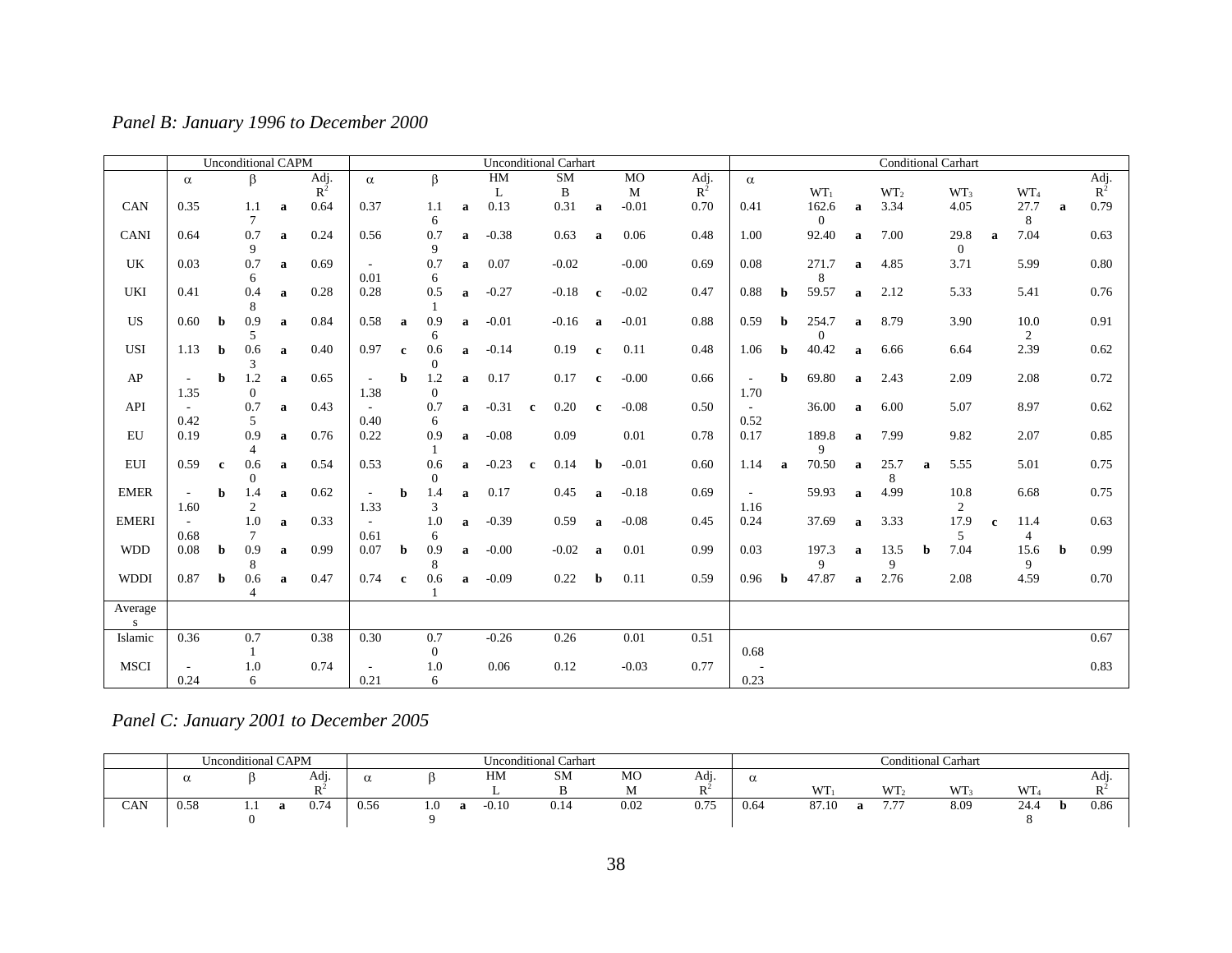| CANI         | 0.80   |   | 0.9<br>$\overline{c}$ | a            | 0.48 | 0.09         |   | 1.0<br>3       | a            | $-0.46$ | b           | 0.23                     |   | 0.24    | $\mathbf a$ | 0.55 | 0.34           |   | 67.03                   | a            | 19.9<br>$\Omega$ | c | 20.8<br>8 | c            | 26.0<br>9              | b            | 0.68 |
|--------------|--------|---|-----------------------|--------------|------|--------------|---|----------------|--------------|---------|-------------|--------------------------|---|---------|-------------|------|----------------|---|-------------------------|--------------|------------------|---|-----------|--------------|------------------------|--------------|------|
| UK           | 0.08   |   | 0.8<br>$\tau$         | $\mathbf{a}$ | 0.79 | $\sim$       |   | 0.9            | a            | 0.18    | $\mathbf c$ | $\overline{\phantom{a}}$ |   | 0.13    | a           | 0.82 | $\sim$         |   | 210.7<br>$\overline{7}$ | a            | 2.97             |   | 20.5      | $\mathbf{c}$ | 20.0                   | $\mathbf{c}$ | 0.88 |
| <b>UKI</b>   | 0.20   |   | 0.8                   | a            | 0.69 | 0.12         |   | 0.8            | a            | $-0.37$ | b           | 0.01<br>$\sim$           |   | 0.07    |             | 0.73 | 0.24<br>$\sim$ |   | 130.9                   | a            | 4.88             |   | 6<br>4.91 |              | $\overline{c}$<br>9.90 |              | 0.79 |
| US           | $\sim$ |   | 0.9                   | a            | 0.93 | 0.10<br>0.09 |   | 0.9            | $\mathbf a$  | $-0.25$ | a           | 0.13<br>$\sim$           |   | $-0.11$ | a           | 0.95 | 0.07<br>0.08   |   | -1<br>330.9             | a            | 39.0             | a | 20.9      | $\mathbf{c}$ | 27.4                   | a            | 0.97 |
|              | 0.23   |   | $\tau$                |              |      |              |   |                |              |         |             | 0.03                     |   |         |             |      |                |   | $\overline{4}$          |              | $\overline{2}$   |   | 9         |              | 5                      |              |      |
| USI          | $\sim$ |   | 0.9                   | a            | 0.74 | $\sim$       |   | 0.9            | a            | $-0.00$ |             | 0.05                     |   | $-0.09$ |             | 0.75 | $\sim$         |   | 90.97                   | $\mathbf a$  | 4.98             |   | 33.9      | a            | 29.0                   | $\mathbf a$  | 0.86 |
|              | 0.44   |   | 9                     |              |      | 0.47         |   | $\overline{0}$ |              |         |             |                          |   |         |             |      | 0.13           |   |                         |              |                  |   |           |              | $\Omega$               |              |      |
| AP           | 0.22   |   | 0.8                   | a            | 0.62 | $\sim$       |   | 0.8            | a            | 0.33    | $\mathbf c$ | 0.07                     |   | 0.11    |             | 0.64 | $\sim$         |   | 57.08                   | a            | 16.6             | c | 8.12      |              | 3.69                   |              | 0.75 |
|              |        |   | 3                     |              |      | 0.20         |   | 8              |              |         |             |                          |   |         |             |      | 0.22           |   |                         |              | 6                |   |           |              |                        |              |      |
| API          | $\sim$ |   | 0.6                   | a            | 0.36 | $\sim$       | b | 0.5            | a            | $-0.63$ | a           | 0.23                     |   | 0.07    |             | 0.47 | $\sim$         | b | 54.78                   | $\mathbf a$  | 25.0             | a | 16.0      | $\mathbf c$  | 2.94                   |              | 0.65 |
|              | 0.23   |   | 3                     |              |      | 1.10         |   | 9              |              |         |             |                          |   |         |             |      | 1.26           |   |                         |              | 5                |   |           |              |                        |              |      |
| ${\rm EU}$   | 0.17   |   | 1.1                   | $\mathbf a$  | 0.87 | $\sim$       |   | 1.1            | a            | 0.27    | b           | 0.01                     |   | 0.12    | b           | 0.89 | $\sim$         |   | 330.3                   | a            | 31.1             | a | 20.0      | b            | 7.07                   |              | 0.94 |
|              |        |   |                       |              |      | 0.15         |   | 9              |              |         |             |                          |   |         |             |      | 0.17           |   | $\Omega$                |              |                  |   | 9         |              |                        |              |      |
| EUI          | 0.11   |   | 0.8                   | $\mathbf{a}$ | 0.74 | $\sim$       |   | 0.9            | $\mathbf{a}$ | $-0.37$ | a           | $\overline{\phantom{a}}$ |   | 0.02    |             | 0.77 | $\sim$         |   | 183.4                   | a            | 6.67             |   | 5.49      |              | 3.34                   |              | 0.83 |
|              |        |   | 8                     |              |      | 0.20         |   | $\overline{0}$ |              |         |             | 0.10                     |   |         |             |      | 0.11           |   | 2                       |              |                  |   |           |              |                        |              |      |
| <b>EMER</b>  | 1.05   | a | 1.2                   | a            | 0.77 | 0.43         |   | 1.1            | a            | 0.28    |             | 0.40                     | a | $-0.00$ |             | 0.82 | 0.43           |   | 147.9                   | a            | 3.09             |   | 2.04      |              | 4.90                   |              | 0.88 |
|              |        |   |                       |              |      |              |   | 4              |              |         |             |                          |   |         |             |      |                |   | $\overline{4}$          |              |                  |   |           |              |                        |              |      |
| <b>EMERI</b> | 0.29   |   | 0.8                   | a            | 0.37 | $\sim$       |   | 0.5            | a            | $-0.65$ | a           | 0.62                     | a | $-0.10$ |             | 0.55 | $\sim$         |   | 40.66                   | a            | 2.88             |   | 27.7      | a            | 8.08                   | a            | 0.69 |
|              |        |   |                       |              |      | 0.88         |   | 3              |              |         |             |                          |   |         |             |      | 0.90           |   |                         |              |                  |   | $\tau$    |              |                        |              |      |
| <b>WDD</b>   |        | b | 0.9                   | a            | 0.99 | $\sim$       |   | 0.9            | a            | $-0.01$ |             | $\sim$                   | a | $-0.00$ |             | 0.99 | $\sim$         |   | 282.7                   | a            | 5.58             |   | 5.91      |              | 5.04                   |              | 0.99 |
|              | 0.05   |   | 9                     |              |      | 0.02         |   | 9              |              |         |             | 0.02                     |   |         |             |      | 0.03           |   |                         |              |                  |   |           |              |                        |              |      |
| <b>WDDI</b>  |        |   | 0.9                   | a            | 0.78 | $\sim$       |   | 0.9            | a            | $-0.13$ |             | 0.02                     |   | $-0.04$ |             | 0.78 | $\sim$         |   | 110.2                   | $\mathbf{a}$ | 9.03             |   | 17.0      | a            | 18.8                   | a            | 0.87 |
|              | 0.32   |   | 4                     |              |      | 0.46         |   | $\mathbf{0}$   |              |         |             |                          |   |         |             |      | 0.23           |   | $\overline{4}$          |              |                  |   | 8         |              | 8                      |              |      |
| Average      |        |   |                       |              |      |              |   |                |              |         |             |                          |   |         |             |      |                |   |                         |              |                  |   |           |              |                        |              |      |
| ${\bf S}$    |        |   |                       |              |      |              |   |                |              |         |             |                          |   |         |             |      |                |   |                         |              |                  |   |           |              |                        |              |      |
| Islamic      | 0.06   |   | 0.8                   |              | 0.59 | $\sim$       |   | 0.8            |              | $-0.37$ |             | 0.13                     |   | 0.02    |             | 0.66 | $\sim$         |   |                         |              |                  |   |           |              |                        |              |      |
|              |        |   | 5                     |              |      | 0.45         |   | 2              |              |         |             |                          |   |         |             |      | 0.34           |   |                         |              |                  |   |           |              |                        |              | 0.77 |
| <b>MSCI</b>  | 0.26   |   | 1.0                   |              | 0.82 | 0.08         |   | 1.0            |              | 0.10    |             | 0.08                     |   | 0.04    |             | 0.84 | 0.07           |   |                         |              |                  |   |           |              |                        |              |      |
|              |        |   | $\overline{2}$        |              |      |              |   | $\overline{2}$ |              |         |             |                          |   |         |             |      |                |   |                         |              |                  |   |           |              |                        |              | 0.90 |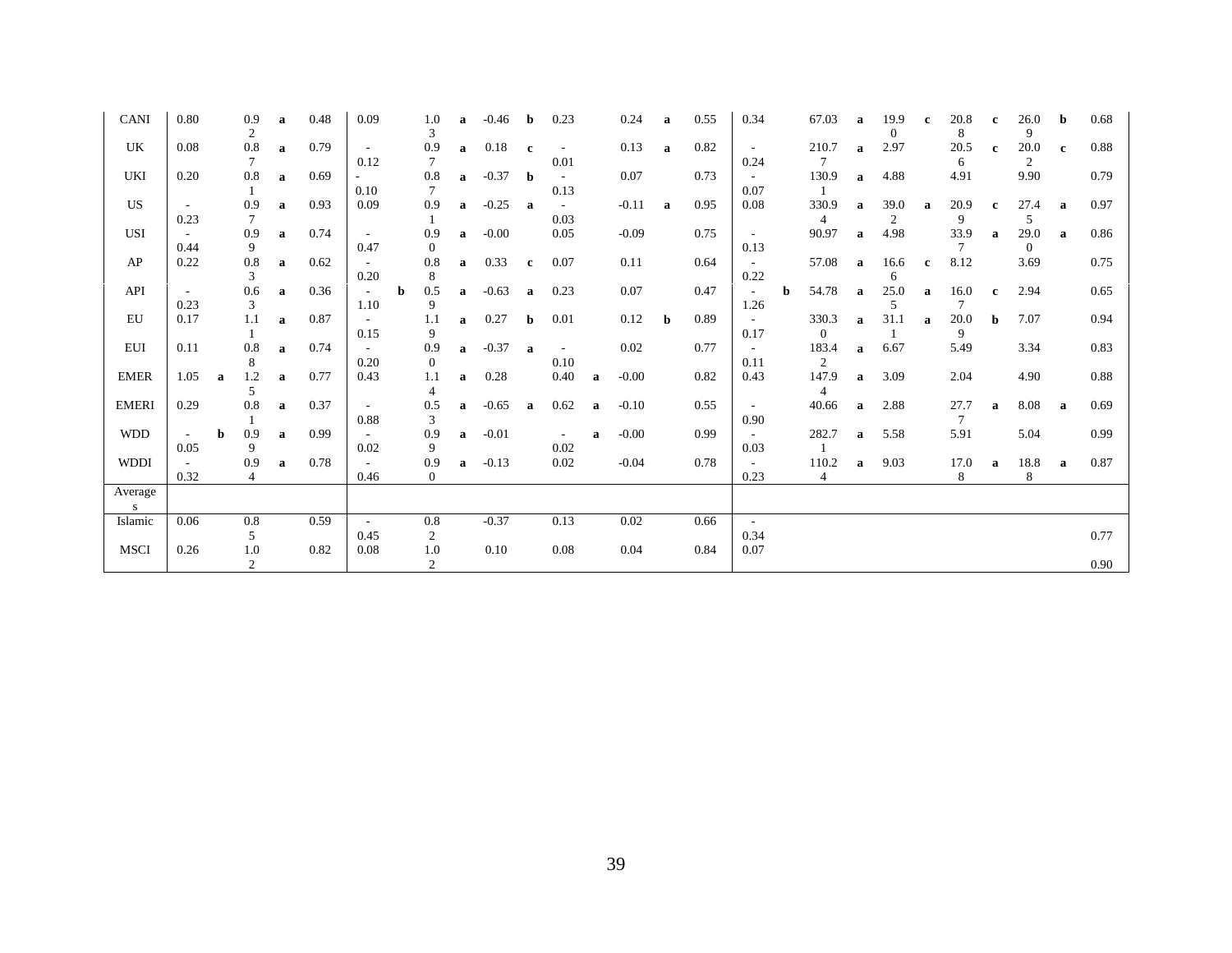### **Table 3: Cointegration tests**

ADF and KPSS [1<sup>st uses?]</sup> tests for stationarity have been performed on each price series. Stationarity in levels is rejected according to both tests. We conduct Johansen cointegration tests to determine if a long-term relationship exists between the markets. We evaluate whether  $\varepsilon_t$  in the cointegrating regression

 $_{\rm k-1}$  $i y_{i,t} + \sum_{i=1}^{\infty} \sigma_i \Delta x_{t-i} + \varepsilon_t$ k  $x_t = \sum_{i=1} \lambda_i y_{i,t} + \sum_{i=1} \theta_i \Delta x_{t-i} + \varepsilon_t$  is found to be I(0) given any particular cointegrating rank. Lags and trend assumptions are established using the Akaike Info

Criterion (AIC). Likelihood ratio is used as a trace statistic to determine the number of cointegration equations between the two non-stationary variables; significance is set by the critical values reported in Osterwald-Lenum (1992). a, and b indicate statistical significance at the 1, and 5 percent levels.

|                        |                                 |           | Dow Islamic Price Series:                       |                |                   |            | <b>MSCI</b> Price Series: |                                                 |                |
|------------------------|---------------------------------|-----------|-------------------------------------------------|----------------|-------------------|------------|---------------------------|-------------------------------------------------|----------------|
|                        |                                 |           | Canada, USA, Asia-Pacific, Europe, Emerging     |                |                   |            |                           | Canada, USA, Asia-Pacific, Europe, Emerging     |                |
|                        |                                 |           | 1996:01 to 2005:12 (N=120)                      |                |                   |            |                           | 1996:01 to 2005:12 (N=120)                      |                |
|                        |                                 |           | Trend assumption: No deterministic trend        |                |                   |            |                           | Trend assumption: Quadratic deterministic trend |                |
|                        |                                 | Trace     | 5 percent                                       | 1 percent      |                   |            | Trace                     | 5 percent                                       | 1 percent      |
| No. of $CE(s)$         | Eigenvalue                      | statistic | critical value                                  | critical value | No. of $CE(s)$    | Eigenvalue | statistic                 | critical value                                  | critical value |
| None <sup>a</sup>      | 0.29                            | 84.86     | 76.07                                           | 84.45          | None <sup>a</sup> | 0.27       | 88.89                     | 77.74                                           | 85.78          |
| At most 1              | 0.19                            | 45.44     | 53.12                                           | 60.16          | At most 1         | 0.18       | 52.38                     | 54.64                                           | 61.24          |
| At most 2              | 0.10                            | 21.36     | 34.91                                           | 41.07          | At most 2         | 0.14       | 29.16                     | 34.55                                           | 40.49          |
| At most 3              | 0.06                            | 9.57      | 19.96                                           | 24.60          | At most 3         | 0.08       | 11.77                     | 18.17                                           | 23.46          |
| At most 4              | 0.03                            | 3.03      | 9.24                                            | 12.97          | At most 4         | 0.01       | 2.02                      | 3.74                                            | 6.4            |
|                        |                                 |           | 1996:01 to 2000:12 (N=60)                       |                |                   |            |                           | 1996:01 to 2000:12 (N=60)                       |                |
|                        |                                 |           | Trend assumption: Quadratic deterministic trend |                |                   |            |                           | Trend assumption: Quadratic deterministic trend |                |
|                        |                                 | Trace     | 5 percent                                       | 1 percent      |                   |            | Trace                     | 5 percent                                       | 1 percent      |
| No. of $CE(s)$         | Eigenvalue                      | statistic | critical value                                  | critical value | No. of $CE(s)$    | Eigenvalue | statistic                 | critical value                                  | critical value |
| None <sup>a</sup>      | 0.80                            | 146.95    | 77.74                                           | 85.78          | None <sup>a</sup> | 0.56       | 99.19                     | 77.74                                           | 85.78          |
| At most $1b$           | 0.36                            | 60.29     | 54.64                                           | 61.24          | At most $1b$      | 0.42       | 54.76                     | 54.64                                           | 61.24          |
| At most 2 $b$          | 0.32                            | 36.28     | 34.55                                           | 40.49          | At most $2b$      | 0.36       | 35.44                     | 34.55                                           | 40.49          |
| At most 3              | 0.25                            | 15.77     | 18.17                                           | 23.46          | At most 3         | 0.15       | 8.99                      | 18.17                                           | 23.46          |
| At most 4              | 0.01                            | 0.32      | 3.74                                            | 6.40           | At most 4         | 0.01       | 0.40                      | 3.74                                            | 6.4            |
|                        |                                 |           | 2001:01 to 2005:12 (N=60)                       |                |                   |            |                           | 2001:01 to 2005:12 (N=60)                       |                |
|                        |                                 |           | Trend assumption: Quadratic deterministic trend |                |                   |            |                           | Trend assumption: Linear deterministic trend    |                |
|                        |                                 | Trace     | 5 percent                                       | 1 percent      |                   |            | Trace                     | 5 percent                                       | 1 percent      |
| No. of $CE(s)$         | Eigenvalue                      | statistic | critical value                                  | critical value | No. of $CE(s)$    | Eigenvalue | statistic                 | critical value                                  | critical value |
| None <sup>a</sup>      | 0.47                            | 107.71    | 77.74                                           | 85.78          | None <sup>a</sup> | 0.50       | 100.32                    | 87.31                                           | 96.58          |
| At most 1 <sup>a</sup> | 0.39                            | 69.77     | 54.64                                           | 61.24          | At most 1         | 0.34       | 59.04                     | 62.99                                           | 70.05          |
| At most 2 $b$          | 40.08<br>0.33<br>34.55<br>40.49 |           |                                                 |                | At most 2         | 0.23       | 34.52                     | 42.44                                           | 48.45          |
| At most 3              | 0.21                            | 15.96     | 18.17                                           | 23.46          | At most 3         | 0.18       | 18.81                     | 25.32                                           | 30.45          |
| At most 4              | 0.03                            | 2.14      | 3.74                                            | 6.40           | At most 4         | 0.11       | 6.94                      | 12.25                                           | 16.26          |